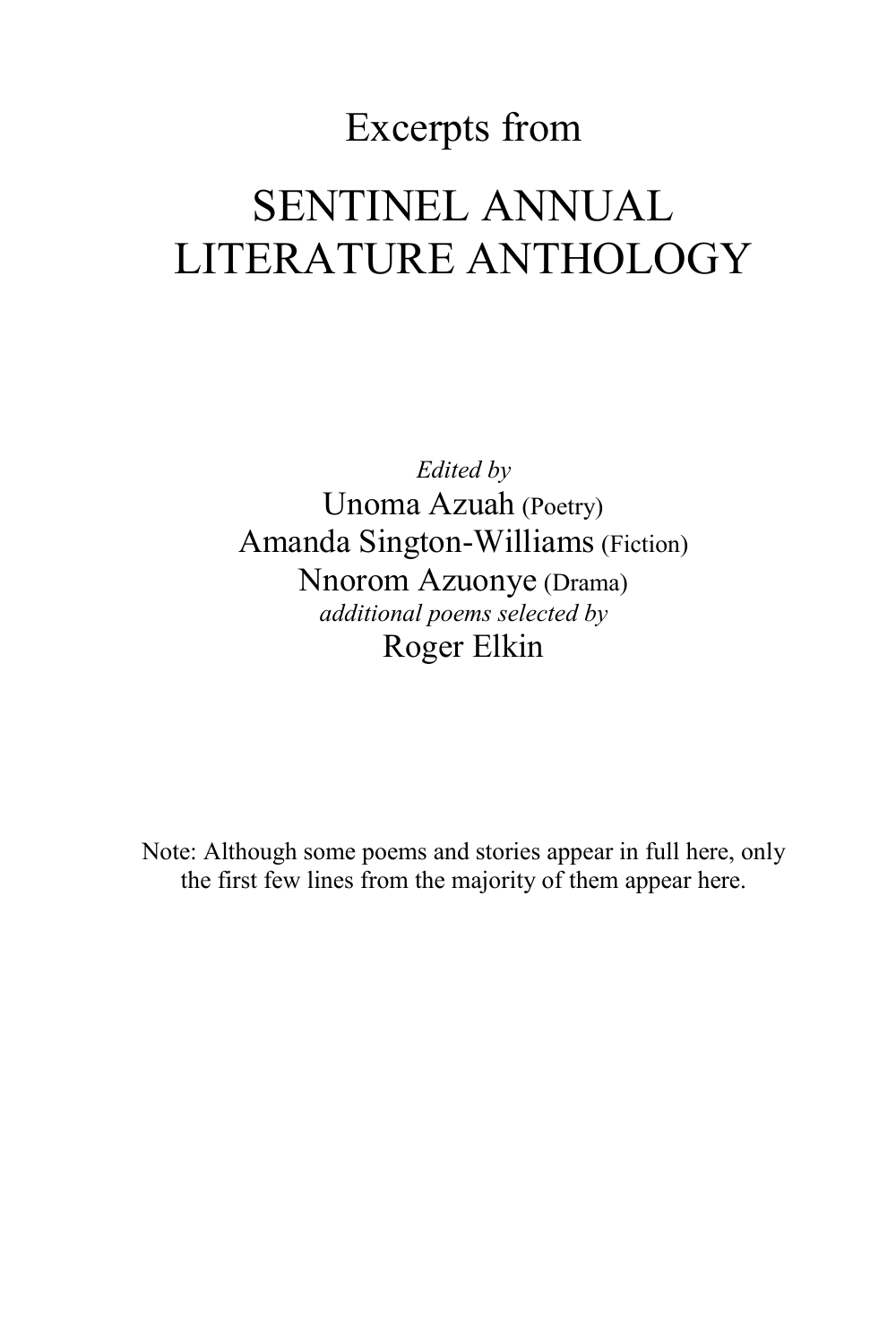# Part One: Poems

*Edited by* 

Unoma N. Azuah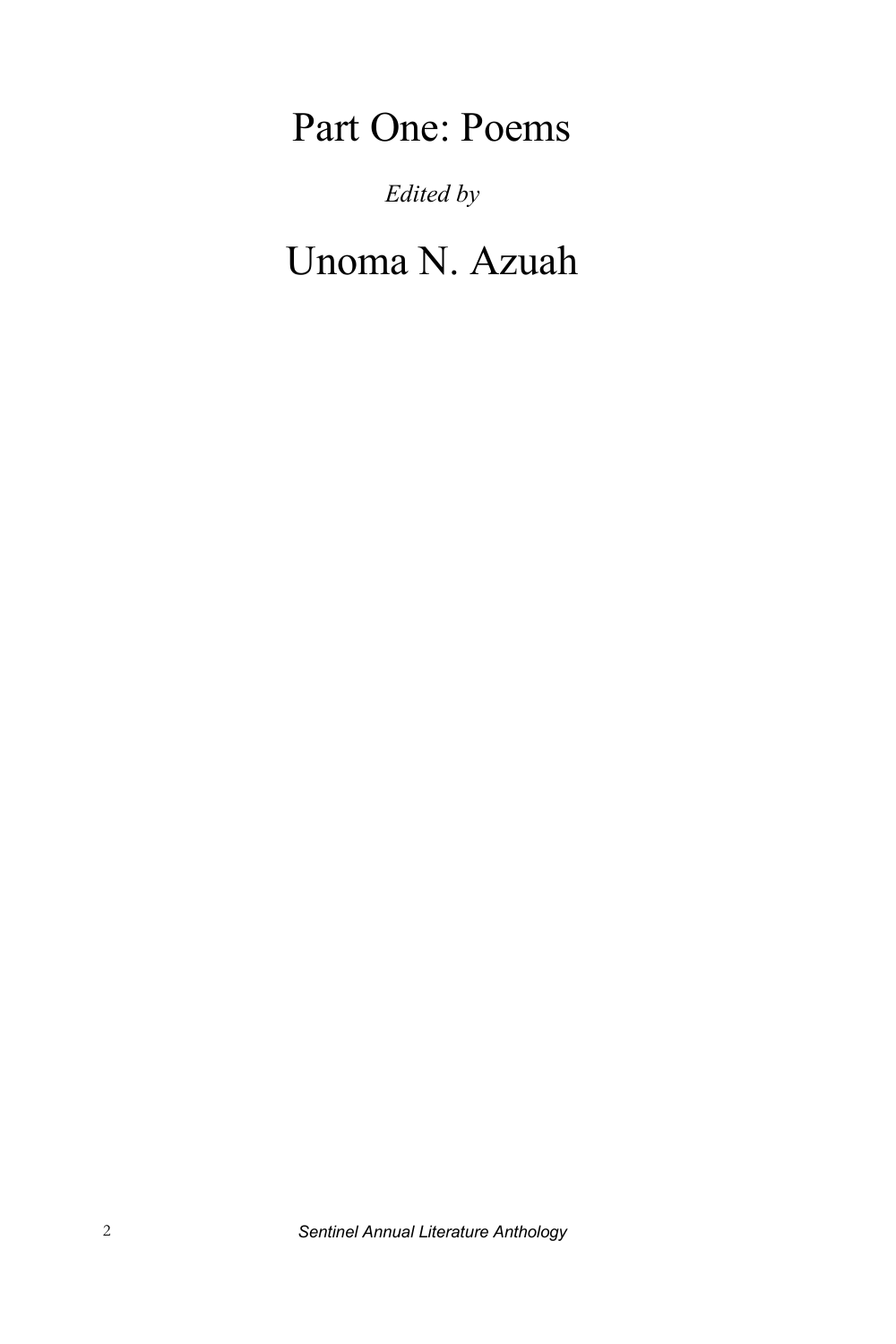### **NICHOLAS Y.B WONG**

#### **Lives**

A cat travelled mountains after mountains, valleys after fields, until trees got bored with being born. It reached a frosted apex, where a

waterfall never froze. The water reflected no rainbow, it was the rainbow. The cat leaned forward, wetted its impaired lips, lost its balance and fell. …

## **NICHOLAS Y.B. WONG**

### **B, an Orphan in Adulthood**

Blasts between the clouds, a sharp silver light descended – directions got lost.

A boy flinched inside a cage, not knowing where he was, why he was surrendered.

He eyed at the cornice, hoping the drifts might bring meatballs or raw bones. He hated the ghetto food: it's never served right. The larger kinds, the belligerent kinds, the beastly kinds, always, devoured it all.

…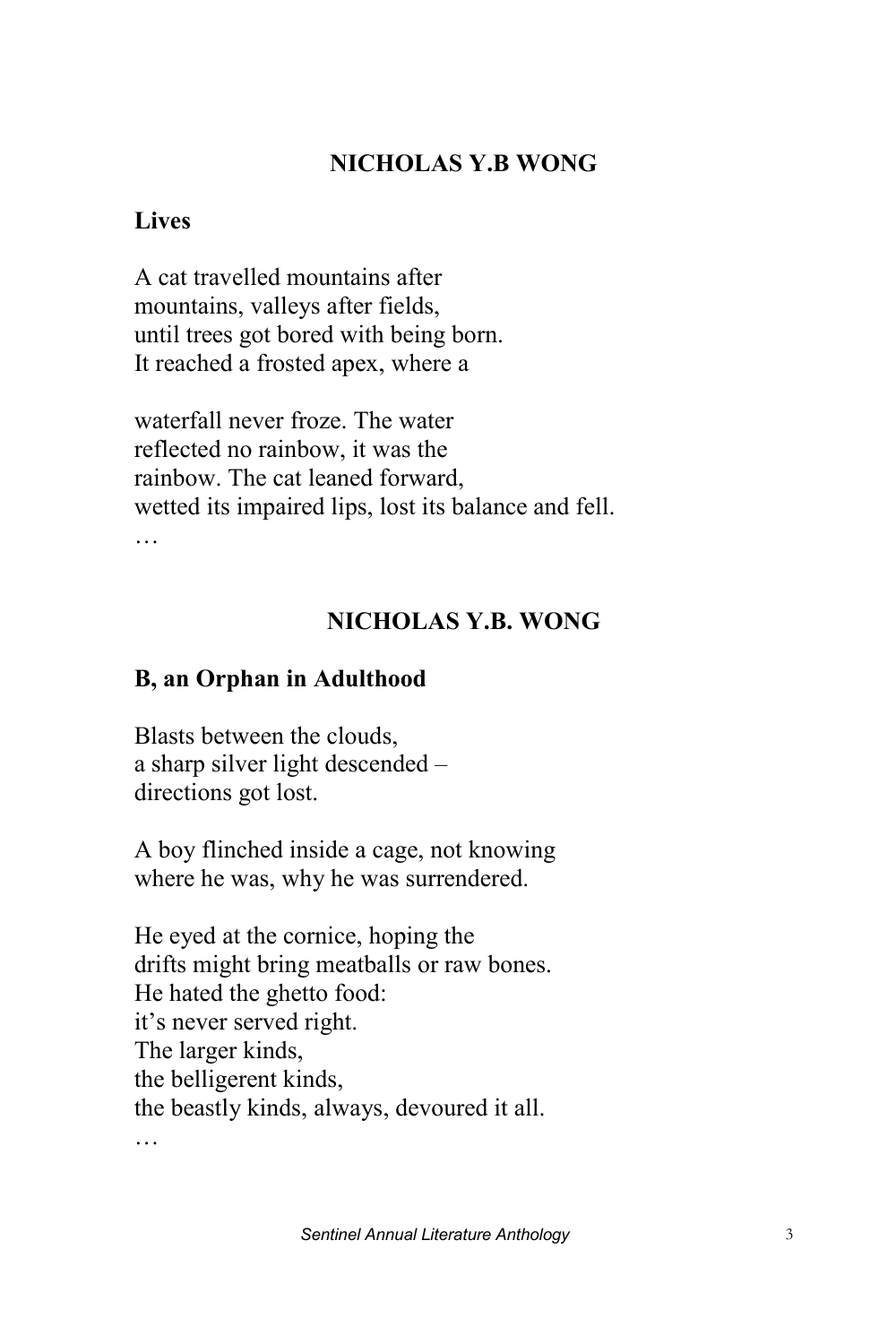#### **NICHOLAS Y.B. WONG**

#### **One Degree Celsius**

The globe is warming, everyone says. I say it's a petit cherry tart in our oven, with custard gently overflowing its crust, an edible volcano slowly hurting our lips and tongues.

Hot! Your fingers seal my lips. Should I hush? No, I shouldn't eat. It's not about diet. After all, I weigh like paper. I shouldn't eat as you care no more.

#### **BYRON BEYNON**

#### **Sorbonne**

A café of students delivered from lectures, the February tourists searching for Richelieu's tomb. The infectious laughter of a girl sitting by the window, a genuine smile in a room busy with speech, the tested leaves as books lean on stained tables. Yellow lights, your shadow fragrant before me, the promise like a corner yet to be turned.

4 *Sentinel Annual Literature Anthology*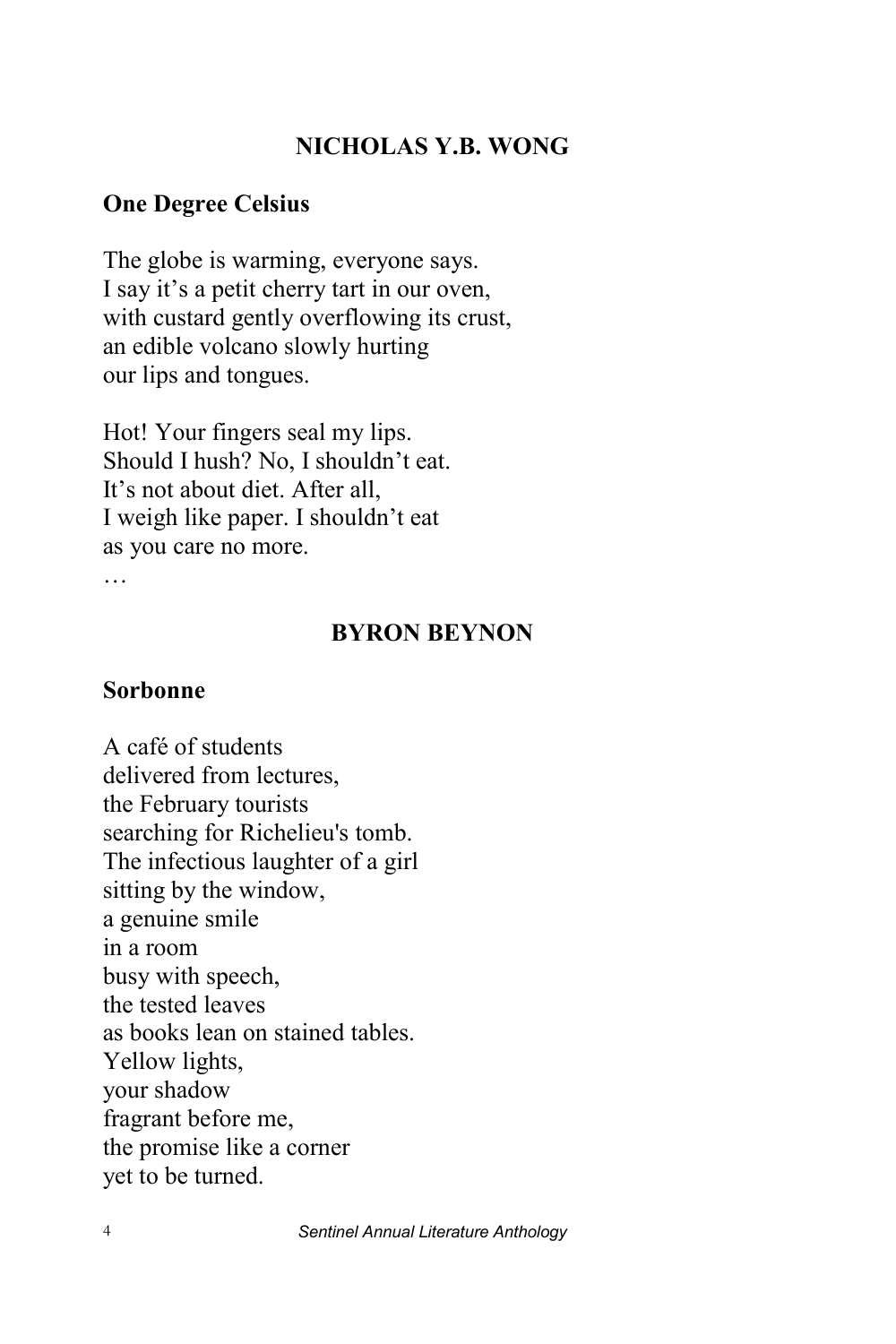#### **BYRON BEYNON**

### **At Bunhill Fields**

By late morning I could hear the screams of children at play

under a flourishing sky of navigable blue. Before Blake's headstone

…

#### **HAJO ISA**

#### **Shut the eloquence**

Let's share the lot The wanting, the feeling, the going without Make some sense of it, Anything less of contrived nonsense Make it cruel, rude and orally persuasive Open to give, Your secrets, the diary, your kingdom key Make conversation in groomed vulgarity, Damning truth Conjure in me some crude awakening However illogical, speak to me.

#### **Absence**

I miss you when waiting I miss you by the drifting hours, I miss traces of you in my arms I miss your dark shadow by my open door, On barren nights when I am crazed by your neglect I am lost in dreaming you

…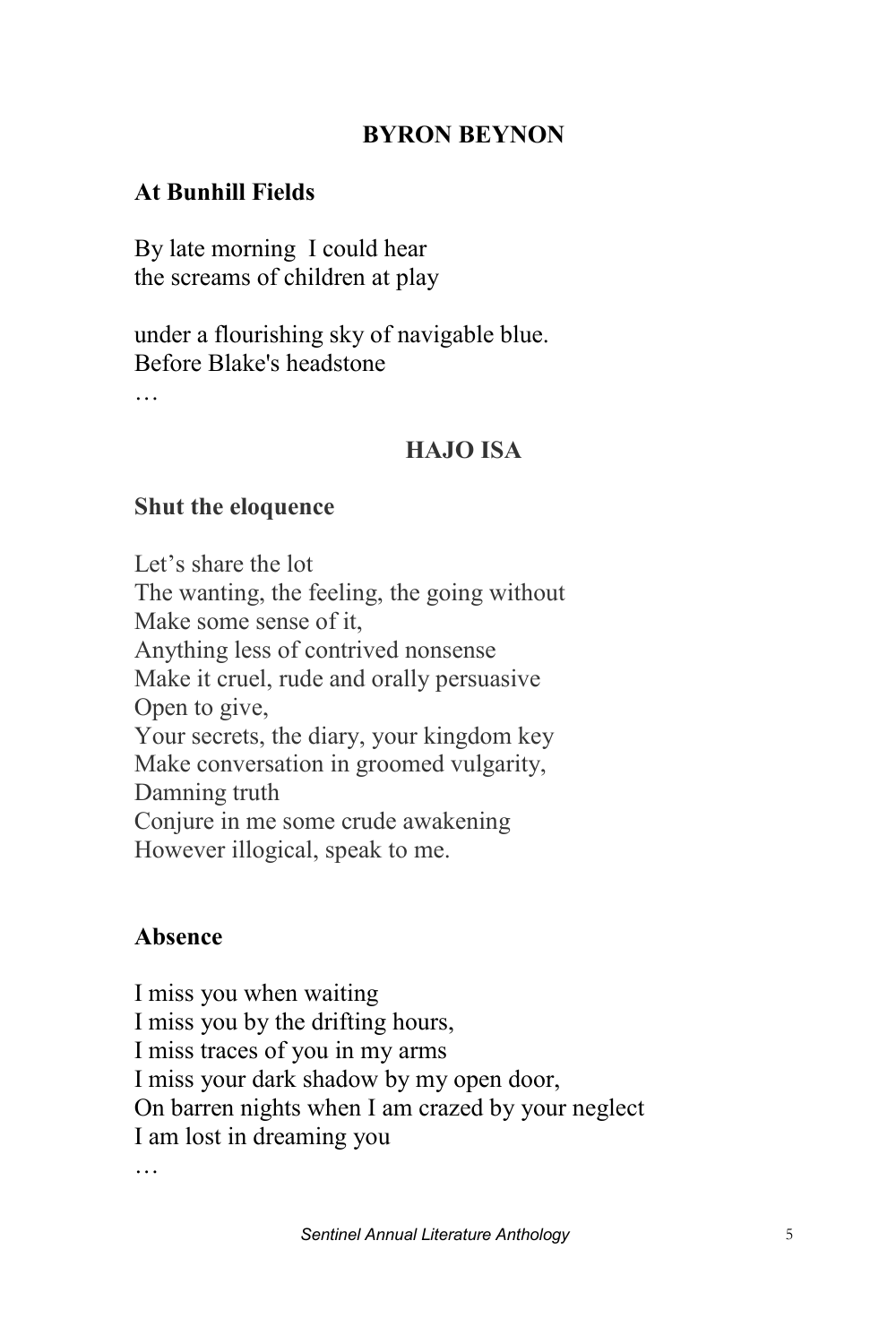## **RUSYAN SOPIAN**

### **Hide and Go Fracture**

I saw waves and waves of despair today.

Story after story: torn at the same pages, with lost fingers clutching, hopeful of one thread left untangled.

Tonight it is still and black breathe it in whole

before it slips into a dawn air that will scar your half-lung

assemble the voice rub your eyes grit your teeth

it's tomorrow now, and the mangled day begins.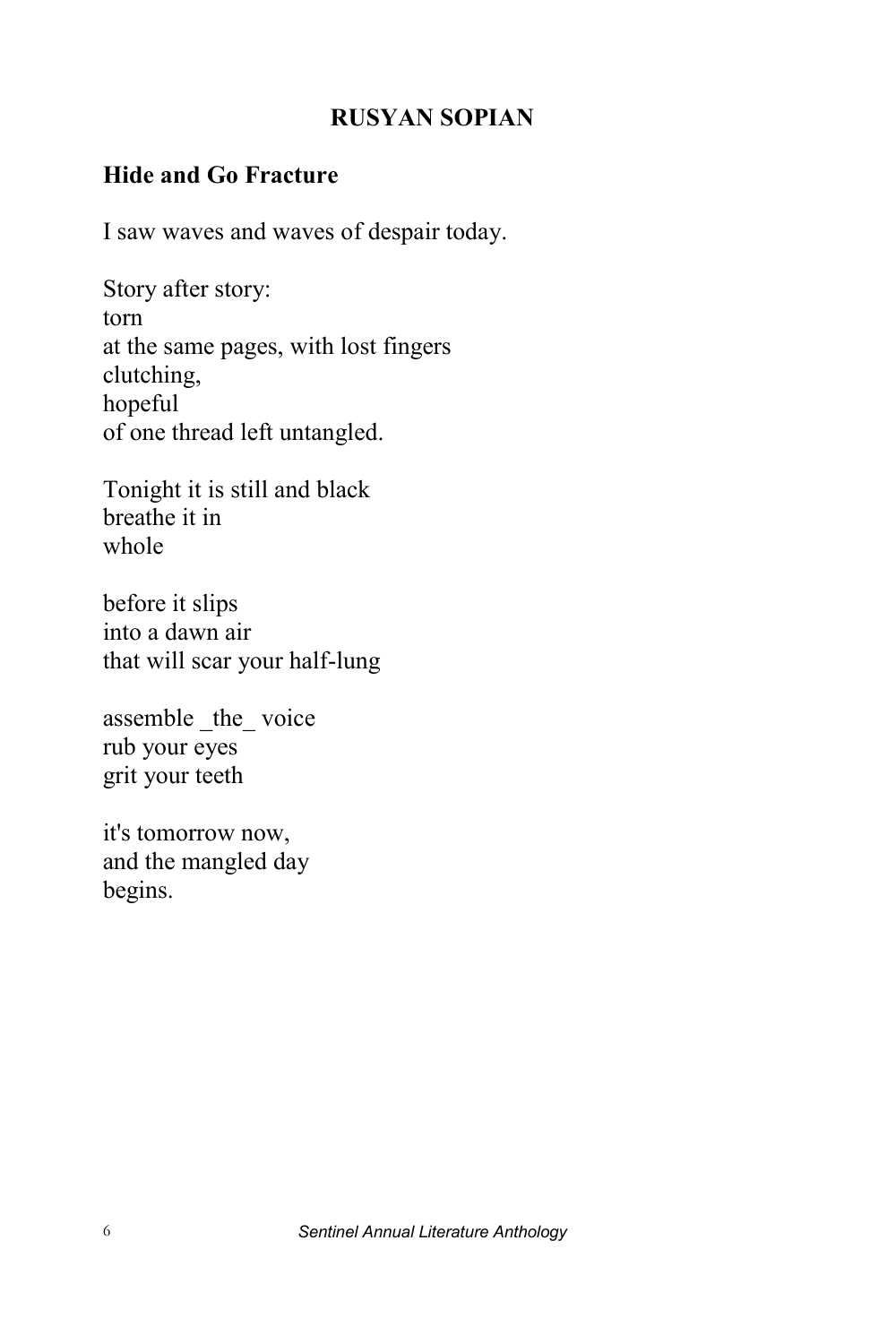#### **NSUHORIDEM OKON**

#### **My Heart is a Desert**

My heart is a desert No nomad in sight Only bleached, scattered skeletons For lack of an oasis An arid Clearness to the air Shows unrelenting Shifting sand

#### **NSUHORIDEM OKON**

#### **Waiting**

In the passion of yesterday's dawn I stand at twilight's door Feet forward Eyes turned To a hope in the mists of tomorrow Unwilling to cross Unable to return I wait for a passenger seat On a ferry-ride to bliss …

**Sentinel Annual Literature Anthology** 7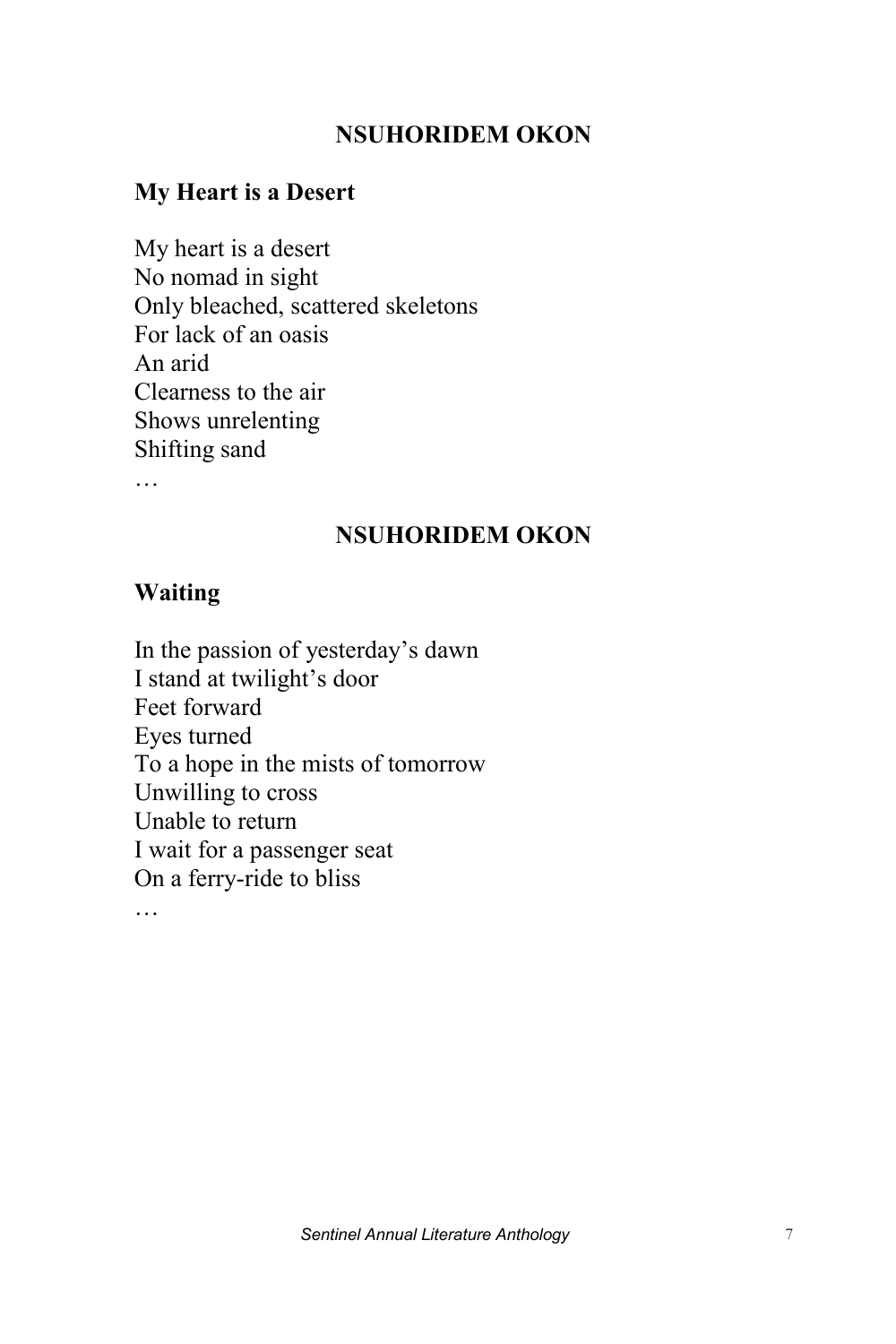#### **ABIGAIL GEORGE**

#### **Learning to fly**

We monitor bright-eyed constellations, their threads across The sky stars are cultivated in the night air with their pleasant White bellies shiny and new like a coin from the mint My mother and I watch the dogs as they go For their evening run dressed in our nightgowns Hair at the nape of our necks wet from our hot baths We are still warm the day's events finally catching up With us, the machinations, the torments we dismissed we are No longer at war I must take advantage of this recovery I watch the weather report on the news Willing it to rain to address the water restrictions But the showers and the downpours do not come …

#### **KATIE MCDERMOTT**

#### **The Itch**

I scratch an open wound, Still no relief Inside me rests the itch 'till all confound, consume, Deny and drive to pitch My ill balanced form From where I rest To wander hopeful. Absence itches on my edge, Extremities unbound The centre round, filled up With swelling form, To float and dangle, Happy bliss. I fervently await The kiss that soothes The itch.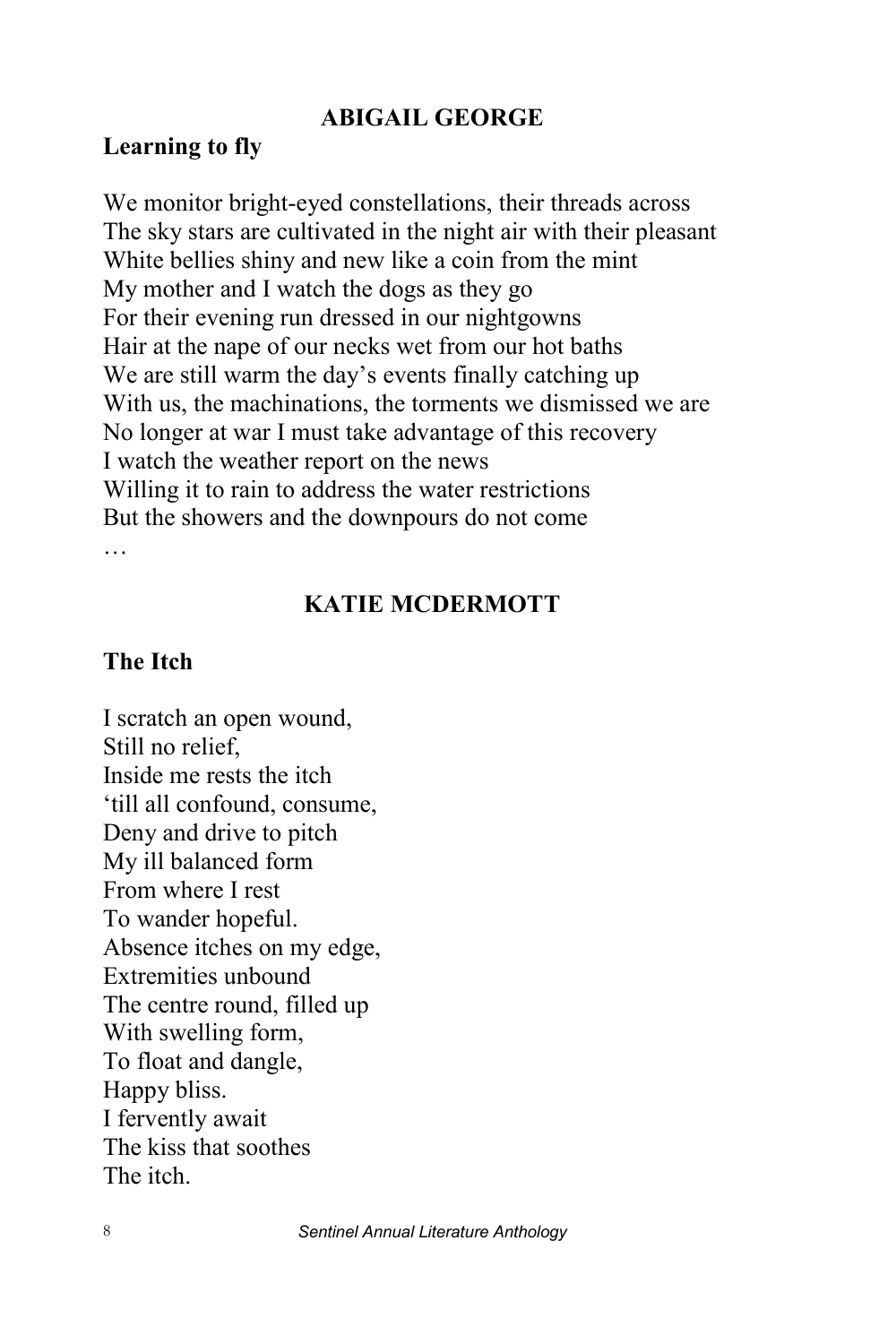# **ZINO ASALOR**

#### **Oil of My Childhood**

Circus. Dolphins. Quicksilver The newest old trick: An eye also a tail Tying to a tired today Memories running back Through primary school Where I learnt the stitch And a needle pricked my virgin thumb How I hated yet loved Miss Ero Bending over, quenching the fires of pain with her lips …

*Sentinel Annual Literature Anthology* 9 - -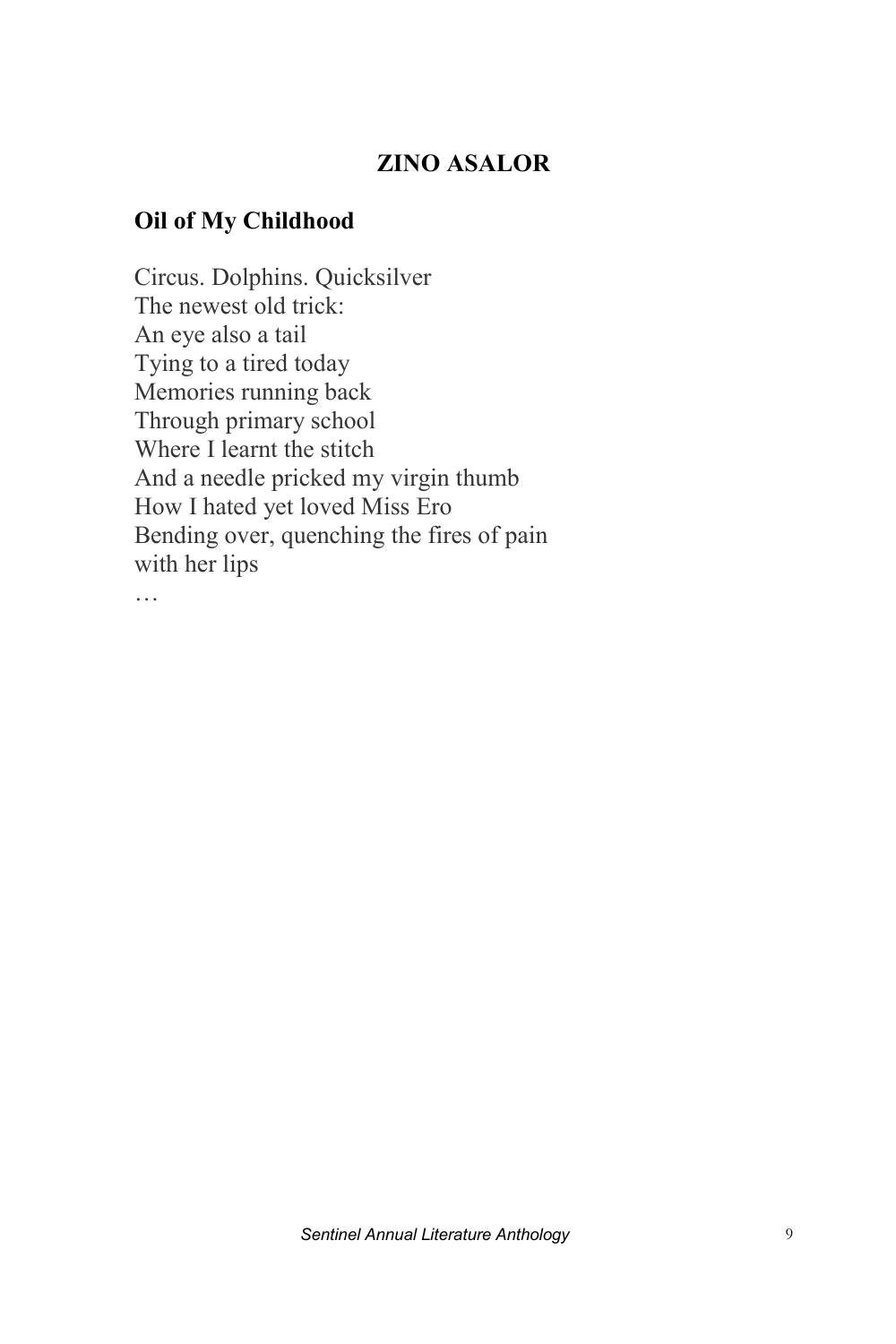#### **NIKE ADESUYI**

#### **Another Life**

*(For KC)* 

**I**

Night.

And rumours firm-up, form flesh, find you But morning springs solace to the surface of murky undertones; The wind is crisp with the promise of new things, your life…it breathes again. If you sit at the altar of your soul, Sift the Odds from the Ends, You will find the Truth That is not artificially flavoured, or it will find you. Look to the cattle and egret Where beak meets hide There is a meaty mystery Understood only by cattle and egret Her feathers shimmer already, Still, he bears her up content with The peace that she pecks upon his hide; Don't seek the kernel in the sky where banal clouds Array themselves in easy glory. Sift the odds, sift the ends Exhume the Truth Which binds feather to cowhide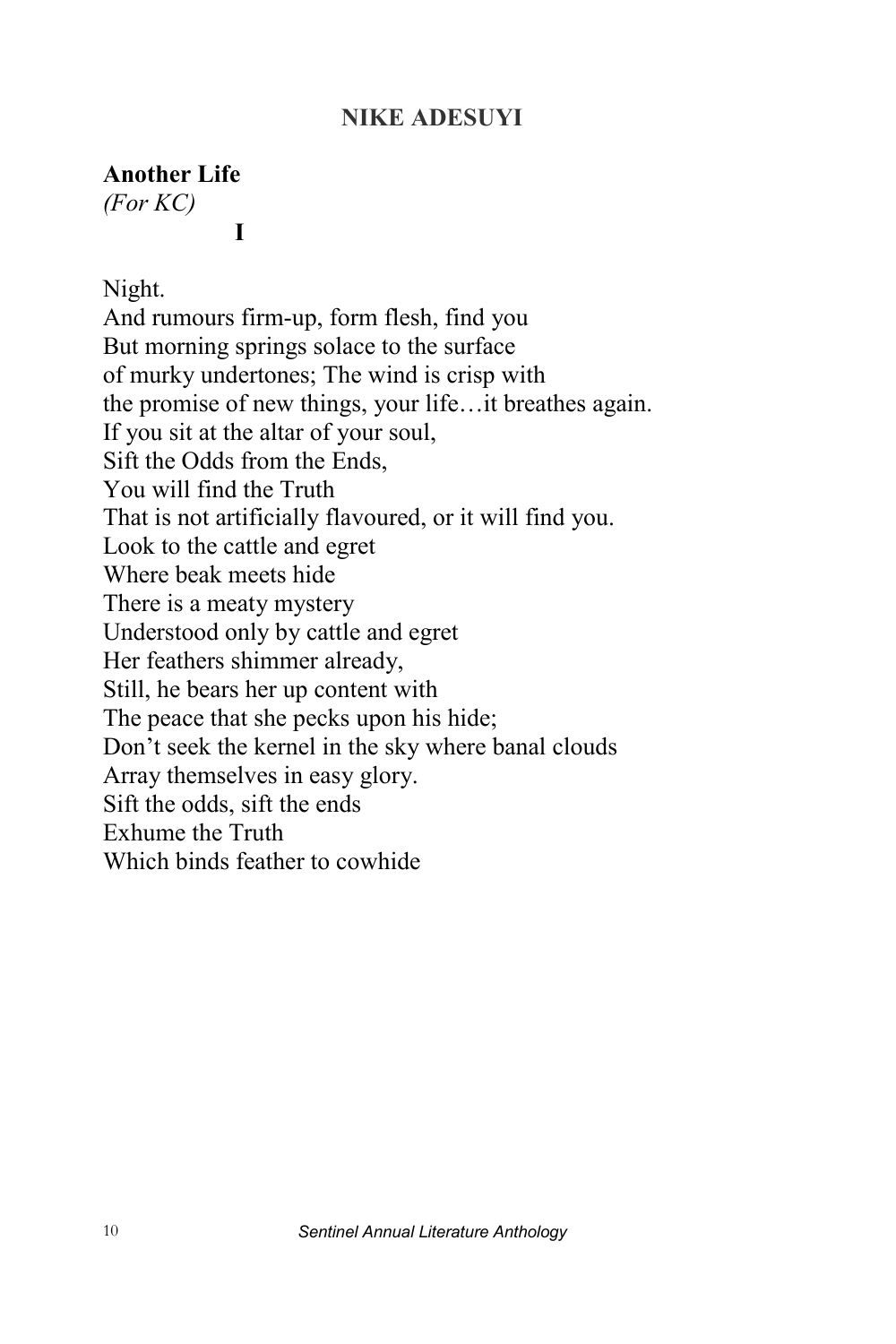#### **NIKE ADESUYI**

## **Evading Hell**

*{For Pope Poet the 1st, whose unction broke my dam of words & to the memory of Ebereonwu – who cut so close to the bone on*  Directors' Cut.}

So, here I am Pope Poet, evading hell, melting to your wheedle like fired butter in a pan *Talents are not for wasting,*  Like vagrant bullets seeking ignobility At our police death-points… So stand I upon my Sinai Irradiated by the wisdom of Moses Receive my Zen-commandments Timed to transmute destiny before queens Waywardly had I wandered… Today, I undo rebellion's harness I unjinx the words away without official leave Screaming from lost places in cyberspace: I bounce over blame; I escape hell with my poems. So my will crumples Pope Poet, Eats the communion pie at your vaulting altar-I, Progenitor of Victors, wearer of Nike boots, I will wear the word on my sleeves For the world to swoon at I am what you say I am: the beauty of jewelled words Coasting homewards to the sensuous peak of lights.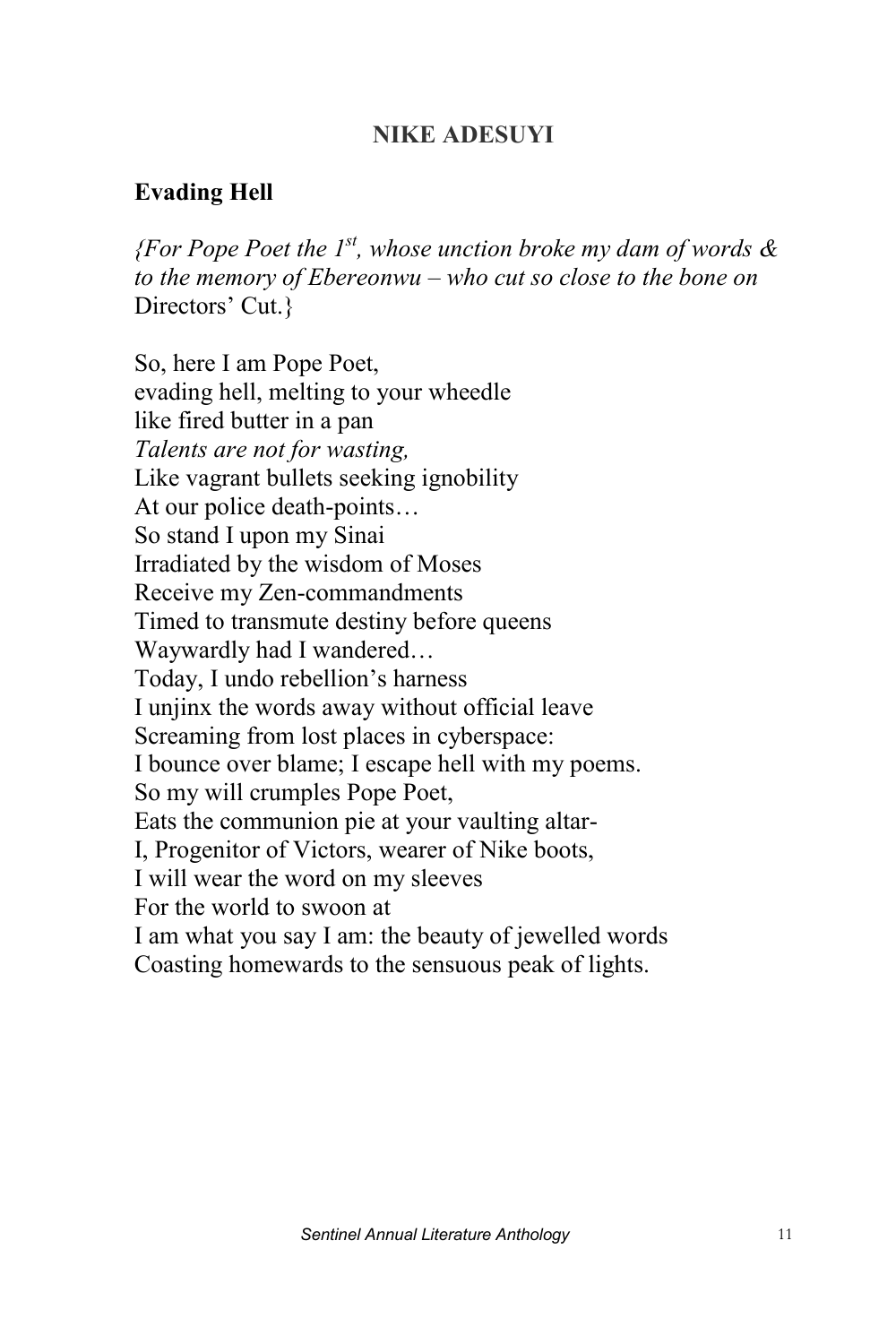## **UNOMA AZUAH**

#### **Umunede: Moulding Memories**

Umunede crawled Flickered its tongue like a rattle snake.

Its wells gulped the fury of storms

calabashes bore **Offerings** 

Offerings that cracked the face of dawn.

And the slashes of knives on necks mouthed screams that tore through town Like a cloth ripped apart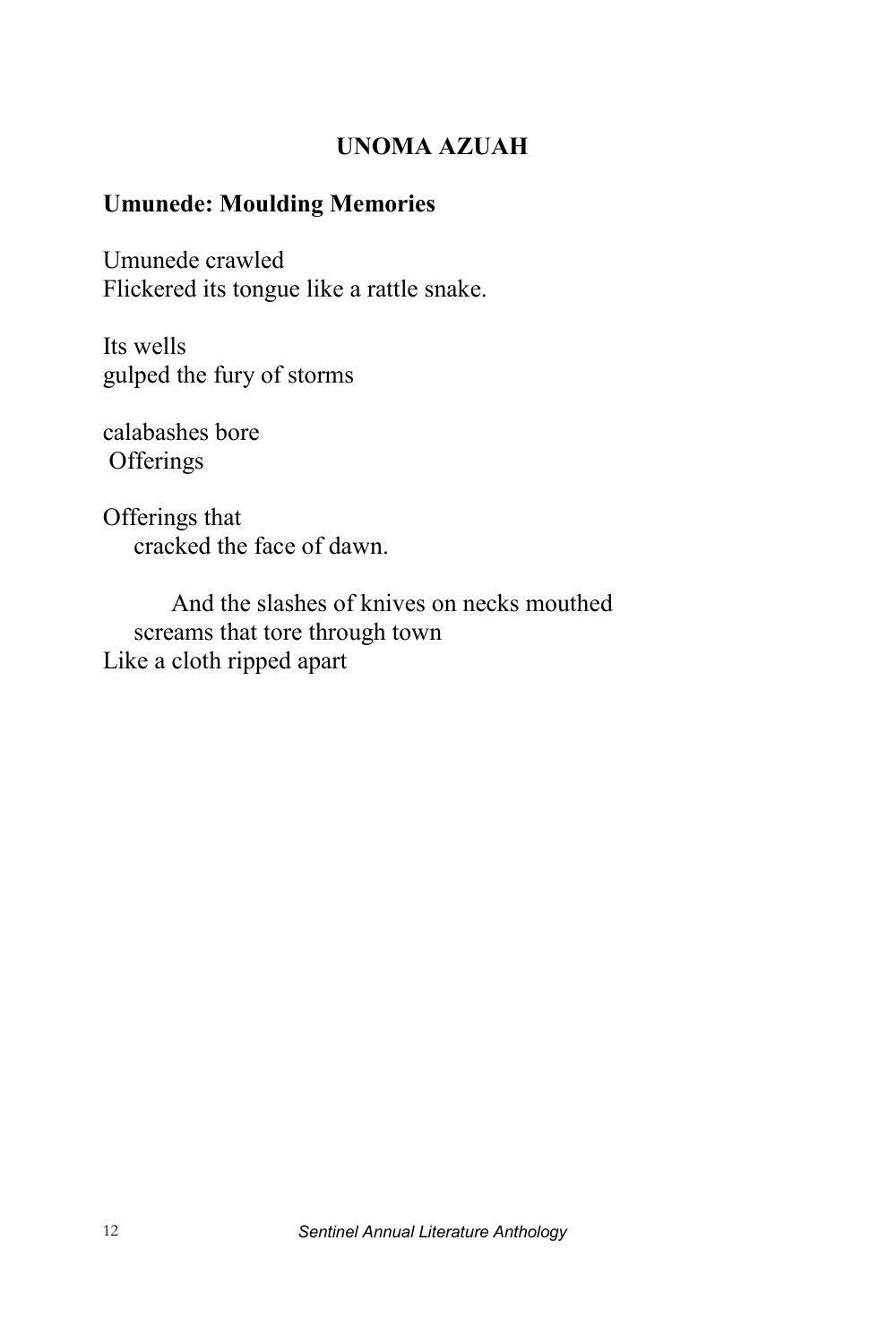# **Part Two: Short Stories**

*Edited by* 

Amanda Sington-Williams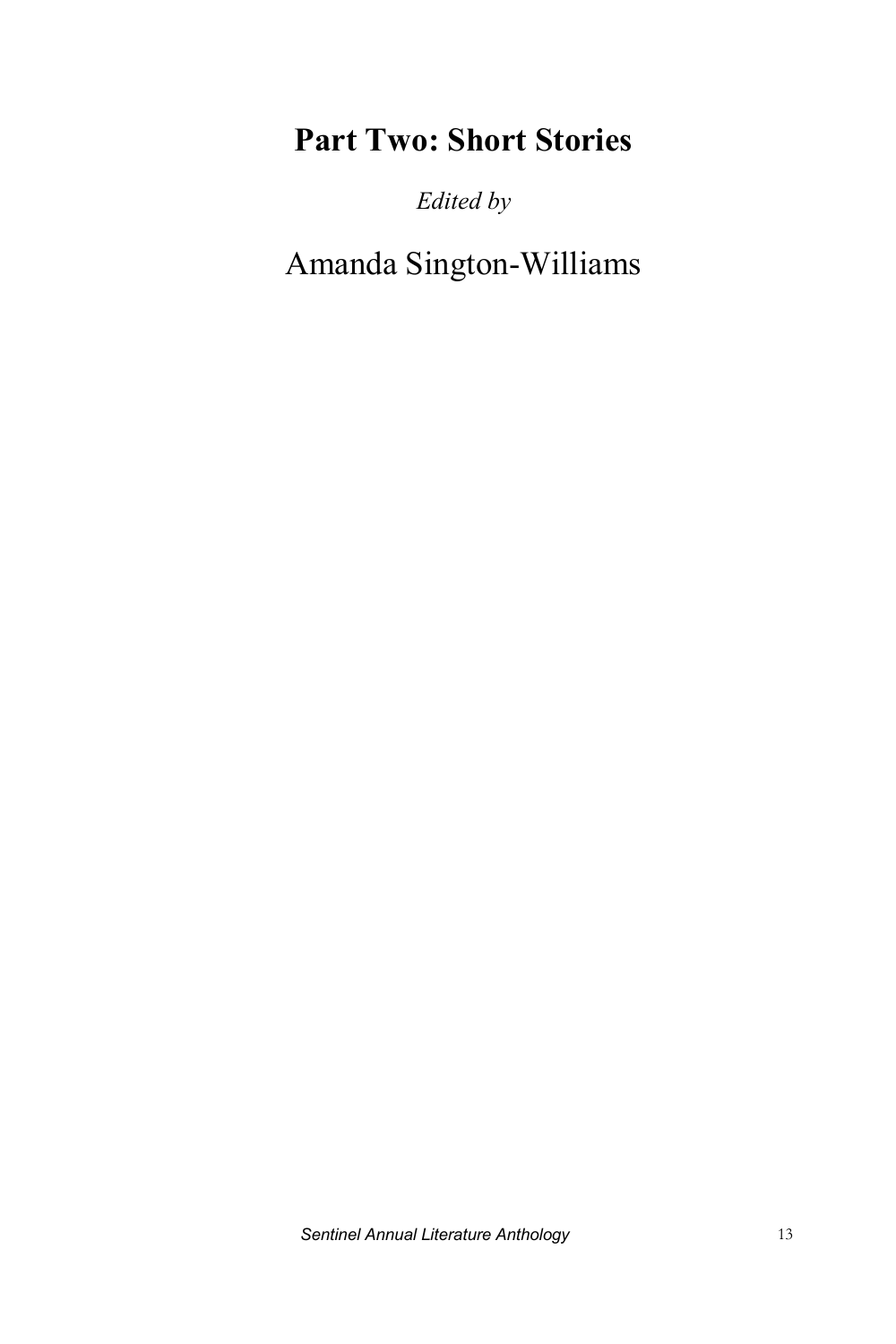#### **ANGEL PROPPS**

#### **Flying the Kestrel**

'I'm telling you,' Willie said, 'The kestrel is the smallest of the raptors and...'

'I thought you said it was a bird,' Lou said tiredly as she dipped her work reddened hands into the dough, kneading and turning, wishing she was anywhere but there.

'It is a bird.'

Lou turned towards him, her belly bumping against the counter. Her eyes wanted to rest on him lovingly but ...well he was Willie. Bent shouldered, saggy at the jowls and bloated in the middle. Grey and tired and silly, that was Willie.

'Sounds like a dinosaur.'

'Woman, don't you listen to nothin' I say? The raptors are birds. Eagles, hawks...'

'Kestrels?'

The heat was suffocating. It rode over the sills of the open windows, lay ugly and thick at the door. The smell of the river was a stink that they had learned to live with but not ignore. It was dead fish, mineral laden mud, things that were tossed by the folks who lived in town and were too cheap or careless to haul their big garbage to a real dump and just shoved it off the long bridge that ran out of town instead. They had found plenty of things in the filthy brown waters; refrigerators that Willie cannibalized for parts, lawnmowers and kids toys. A body. That had been scary. Willie had pushed it off the dock with a long stick and they had watched it float away but for a long time she had wondered who that man was, if he had been a good man, if he had ever fallen in love.

14 *Sentinel Annual Literature Anthology* She had sat out there on the dock a few times with some small branches from the overgrown lilac bushes. She had sat there rubbing the fragrant blooms across her face and imagining that they were a lover's embrace, wishing she was someone thin and lovely. That she had light bones and pale skin. That she was different. She had imagined that the dead man was a knight who had died during his attempt to reach her and, when her sadness had become utter and complete, she had dropped the lilac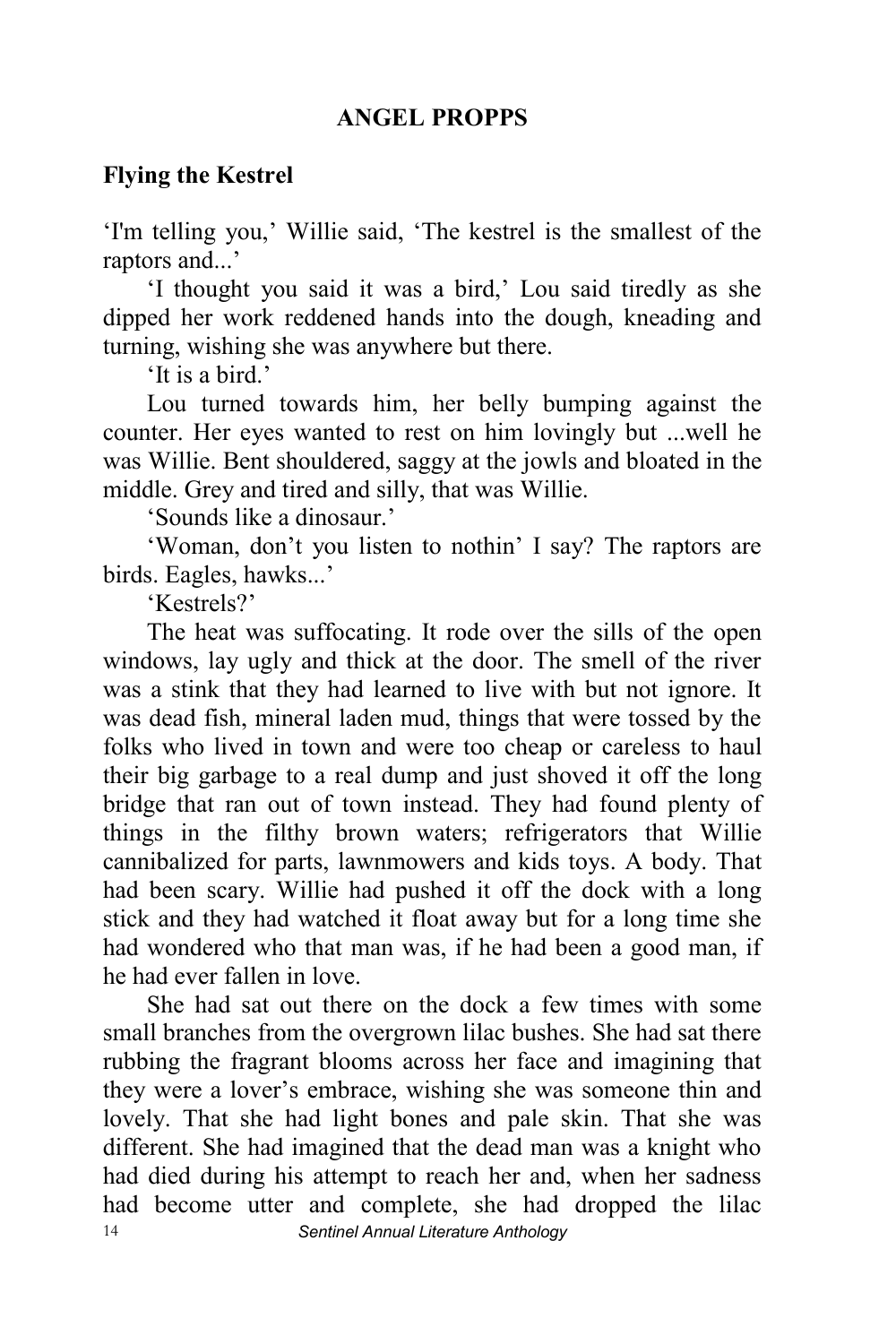branches into the water in a gesture meant to honour his death in her name. Eventually she tired of the game and the man became just one more piece of garbage that had floated past.

She had been beautiful, Willie thought. She'd had had a kind of grace. Her face had grown coarse, her body thickened from work and hardship. The river took a lot from a woman and she had lost her loveliness. It hurt to look at her now, to see the gaps where her teeth had gone missing, thanks to rot and a strong fishing string. Her black hair had once spilled across her shoulders like silk, like midnight on the river. Now it was oily, rough and streaked with white. He felt mourning in his belly, a sadness he could not explain and he dropped his gaze so he would not say things he should not say.

The biscuit dough was tacky, wet and salted with the sweat from her brow and hands. It stunk and when cooked it would be chewy and tough, it would taste like tears. She rolled it out on the flour sprinkled counter with a heavy bottomed water glass, another thing rescued from the river. The glass sent flashes of colour shooting up at the ceiling, multi coloured and lovely prisms that they didn't notice anymore. The bread went into the old oven and she stood there, her heavy calves trembling from her weight, her brow wrinkled in thought but what she thought she could not say, everything seemed to whirl and spin away from the surface of her brain.

Willie looked back down at the book that sat in front of him. It seemed to glow with a kind of inner light, a promise that somewhere out there lived things that were still beautiful. His stubby ring finger traced the colourful picture of the kestrel; the *F.tinnunculus,* also known as the *Old World Kestrel* or *the European Kestrel*. He had dismissed the *American Kestrel* after only a glance but this one, it kept haunting him. He kept imagining it, being there in the misty green, cool lands of the Old World. He saw himself standing tall and brave and strong, throwing his falcon at the sky. That image would not leave him. He saw it all the time. He would lay in the creaking, stinking bed next to Lou at night and the shadows on the ceiling would become a graceful, deadly bird. He would be wading through the muddy waters, casting his net, hoping for a fish that was not bitter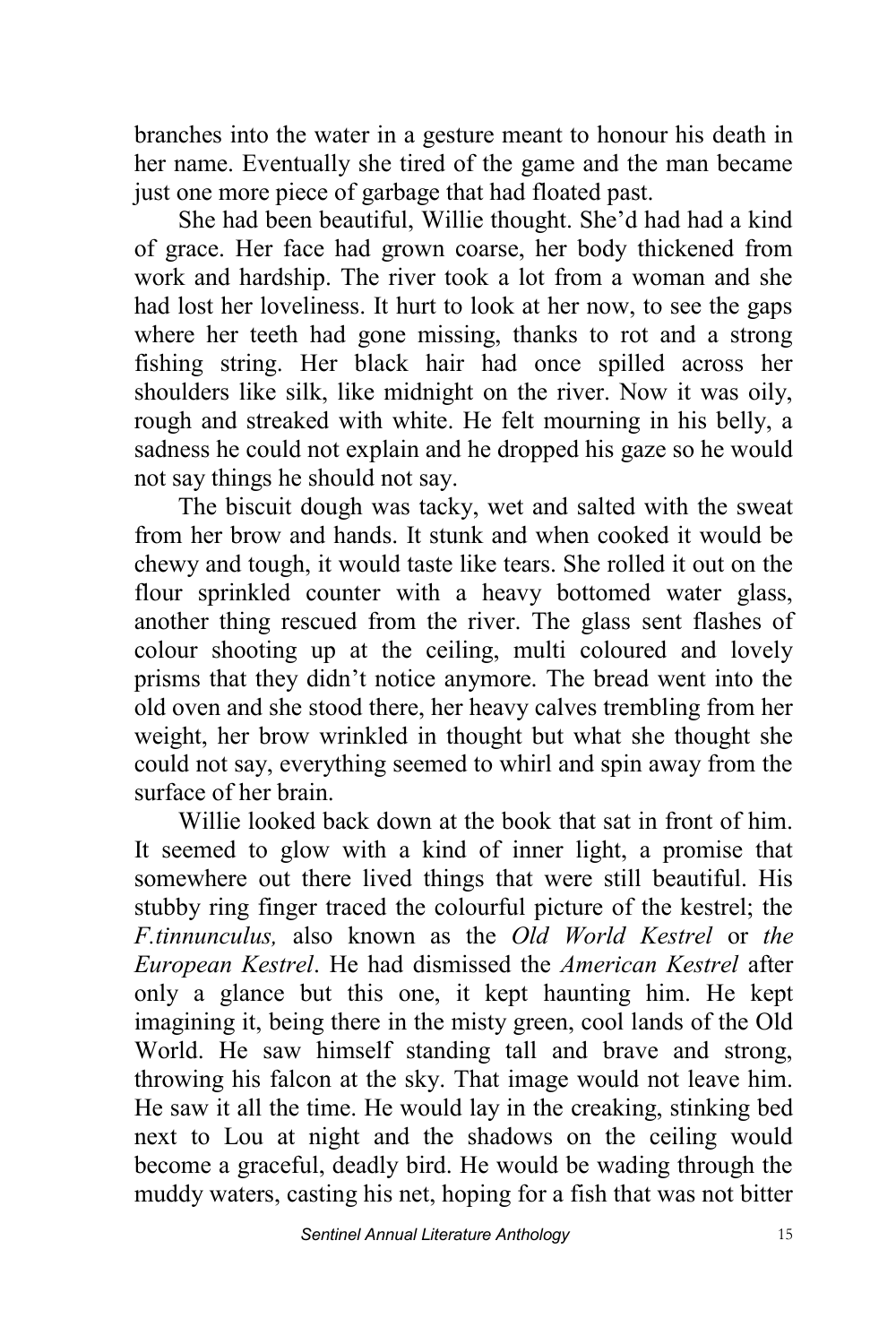with pollution, that the gators were not hungry and hiding right below his line of sight and he would look up to find himself far from the dripping humidity of the river. He would no longer be standing in mucky water that always smelled of iron and pennies but in a calm meadow under a soft sky with his hair blowing in a low wind and a bird waiting meekly on his wrist for the permission to fly.

Lou sat the old china plate that held the spoon gouged round of cheap margarine on the rickety old table. She glanced at the book, some thick and complicated looking thing that Willie had found in a trash pile during one of his rare visits to town. She did not go to town. Not now. When she had been younger she had gone plenty, like all the river girls. At fifteen she had been walking propane, all she had needed was the match to get all lit up and she had found plenty of sparks there in town but when it came time to settle down she had come home to the river. None of the men in town really wanted to wipe river slime off their sheets in the morning, they wanted it to wash down the drains of their fancy stall showers when the bed things were done. After a few years she had stopped going to town, she had lost a few teeth and the men had been unkind. She had gained a little weight and they had laughed. She came home to the river and she had never returned to town.

Willie had taken her in and wedded her. He had brought her here, to the house that sat high above the river on stilts. It was a good house because it sat above the gators and the snakes and the silt. It was crookedly built and all the doors hung to the left, Willie was not much of a carpenter, the floors were all splintered and sometimes she would find herself limping from room to room because every step brought fresh splinters. Still, the house was standing and Willie was too. So many of the river girls would love to be her. So why did she feel so dissatisfied?

16 *Sentinel Annual Literature Anthology* He watched as Lou speared fish fried in cornmeal and hot lard out of the old black cast iron skillet. He wondered how many of those fish he had eaten in his life, how it could be possible that his grandmother, his mother and now his wife cooked fish, the same breeds of fish, the exact same way. Breaded, fried hard and served on a plate that had some kind of wadded up paper or a napkin lining it. Fish that came crispy out of the pan and soggy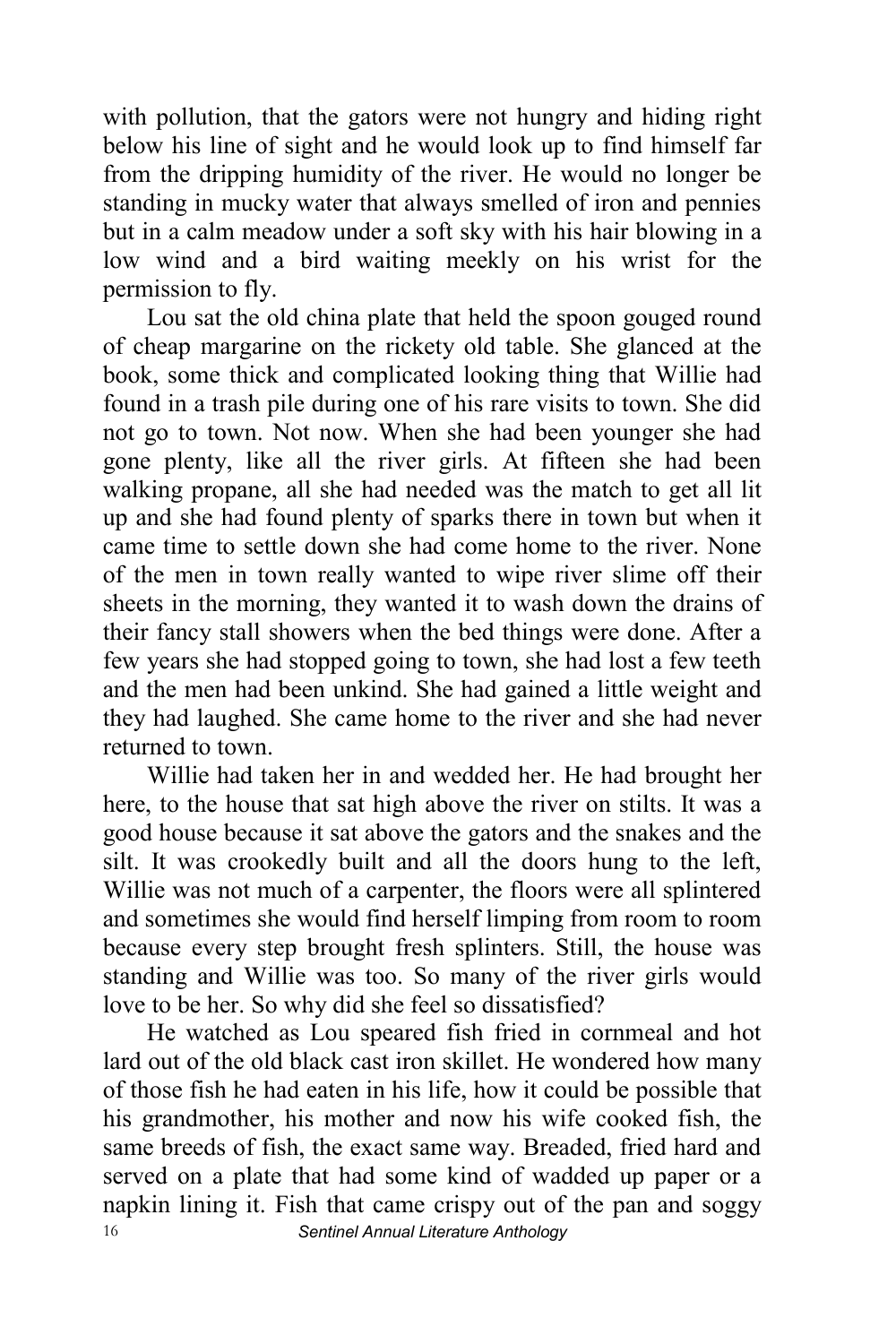on the bottom to the plate, all the grease slid to the lower half it seemed.

She sat the plate, lined with some old blue rag today, down on the table. The table rocked slightly as it accepted the load and he said nothing, he just watched as the yams; boiled and then fried in the smaller skillet in cleaner lard before being laced with dark and slow pouring molasses came to the table next. The margarine sat in a gritty golden pool on its plate and she brought the biscuits. The tops were brown but the middle, though done, was raw looking because Lou worked the dough too hard, she always worked the dough too hard, no light hand on her.

They ate in silence, each lost in their own thoughts. Lou was thinking of running away, of becoming someone new, wondering if it was possible. Willie was staring at the kestrel, thinking of air and the freedom of flight.

'They hover or fly with their heads in the wind,' he said and Lou looked at him with indifference and disinterest and he went on, feeling desperate, 'They use ridge lift...' His voice faltered away.

The sun had fallen below the tree line. The sound of frogs and the splash of animals hunting and feeding came through the floorboards. Lou looked out the window at the river; the endless, slow moving muddy river. At the trees that were too thick to let in light and at the small boat tied to a post, the boat that could not take her far enough away from herself for her to be anything else.

She looked up at Willie. Her tears twinkled on her cheeks. She could have been sixteen or sixty. Her mouth worked and he could see the bone gleam of teeth behind her lips. They were lovely, those lips. Bow shaped, pouty, full on the bottom and short on the top. Rosy and sweet.

He looked down and his eyes fell on words he had not noticed before. He read them slowly and felt his heart squeeze. Traditionally the kestrel could only be owned by a child or a low born woman. God, he thought, looking at the tears on her cheeks, she is both. She is both and there is never going to be an escape for me.

'Willie,' she choked and he closed the book gently. 'Do you love me?'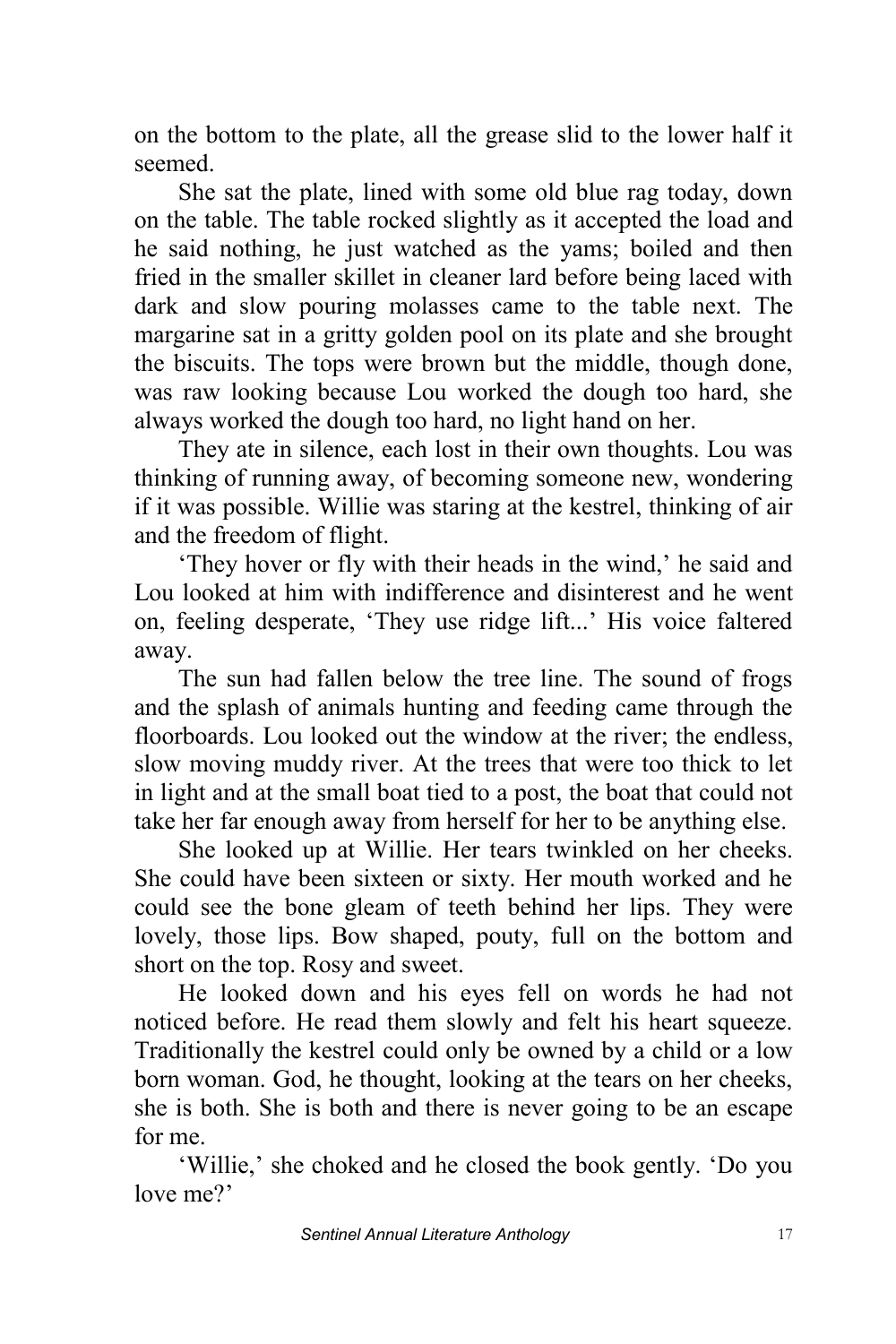'Yes Lou,' he said softly and his hand was kind as he wiped the tears from her eyes with the ball of his well-worn thumb. 'Now eat your biscuits.'

Lou looked down at the table, looked out at the river, got up and went to the door. She went out and when she came back she had a small branch of lilac. She stuck it in the dough encrusted water glass and set it on the table.

'That is pretty,' Willie said through the pain in his chest and she ducked her head, pleased with the compliment.

Outside, against the setting sun, a large bird of prey flew but Willie could not tell what breed of raptor it was.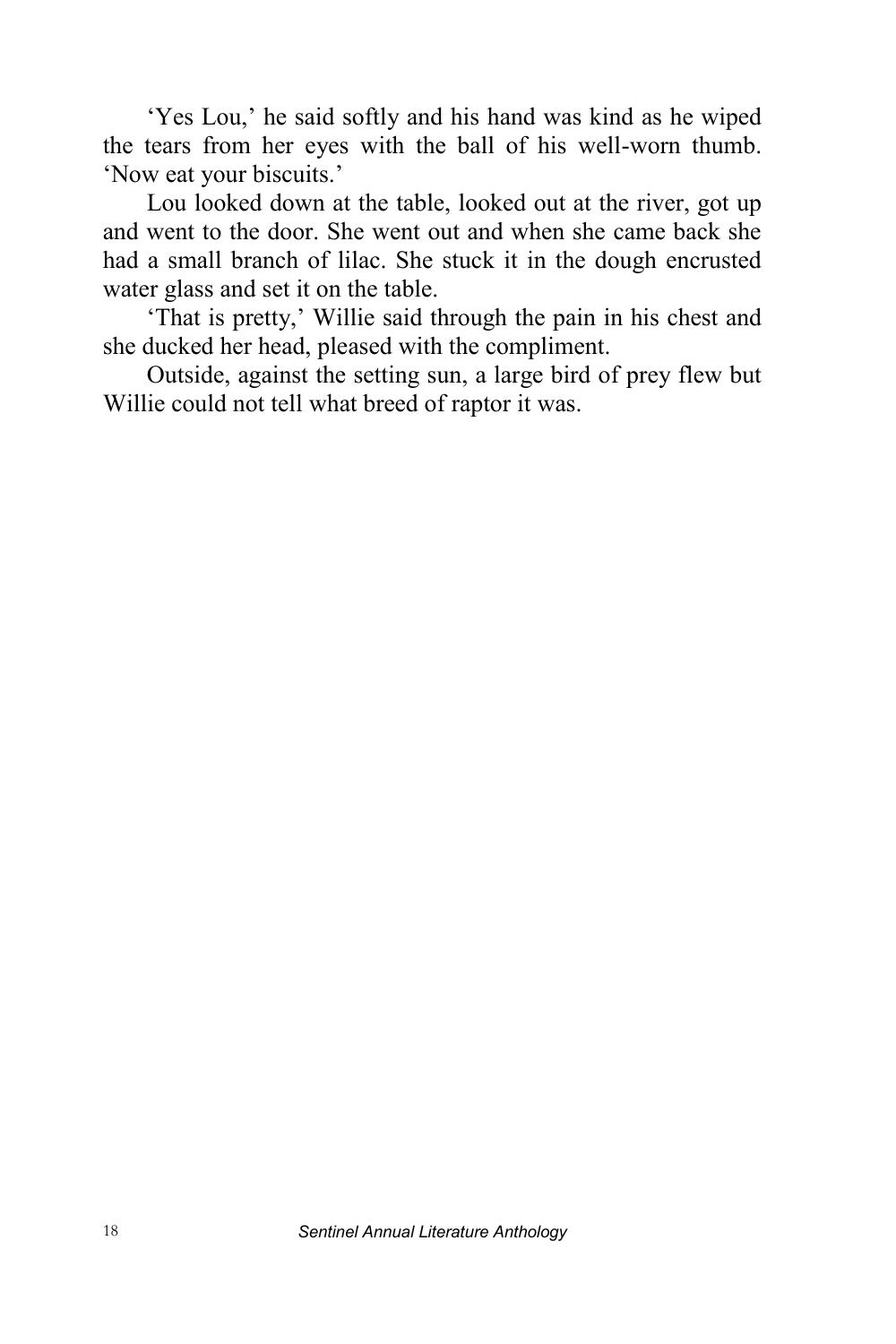### **AMANDA SINGTON-WILLIAMS**

#### **Escape**

The driver looked at Hana's children, at the baby held to Hana's breast, then he told her to climb up into the back of the truck where the sacks of beans were loaded.

'We made an arrangement,' she said. 'I paid you more so I can sit in the front. Now you try and go back on your word. It is not right.' She was frightened her children might suffocate, squashed in the back with all the sacks.

There were other truck drivers listening, leaning against their cabs or squatting in the dirt and soon an argument erupted. Hana saw the first sign of dawn slipping into the sky and fretted about the time. She propped herself and her children up against the side of the truck. Drowsy in their sleep-time, her children murmured in dreams while she listened to the men's voices weaving in and out, to the lengthy discussions, their circular route, back to the start:

'I will need extra payment,' the driver at last said. 'The arrangement was for two children.'

'We agreed on three of my children. I have paid you for us all to sit in the front.'

'There is more possibility of disruption, it's dangerous with three.' He took a swig of *Fanta*. 'There are more militia,' he added. 'We have to pay to stay alive.' And he demonstrated the alternative, the edge of his flattened hand, slicing across his throat.

What choice did she have? She gave him some more money, hiding her disgust as he took it, counted the notes, spat on the ground and nodded towards the front of the lorry.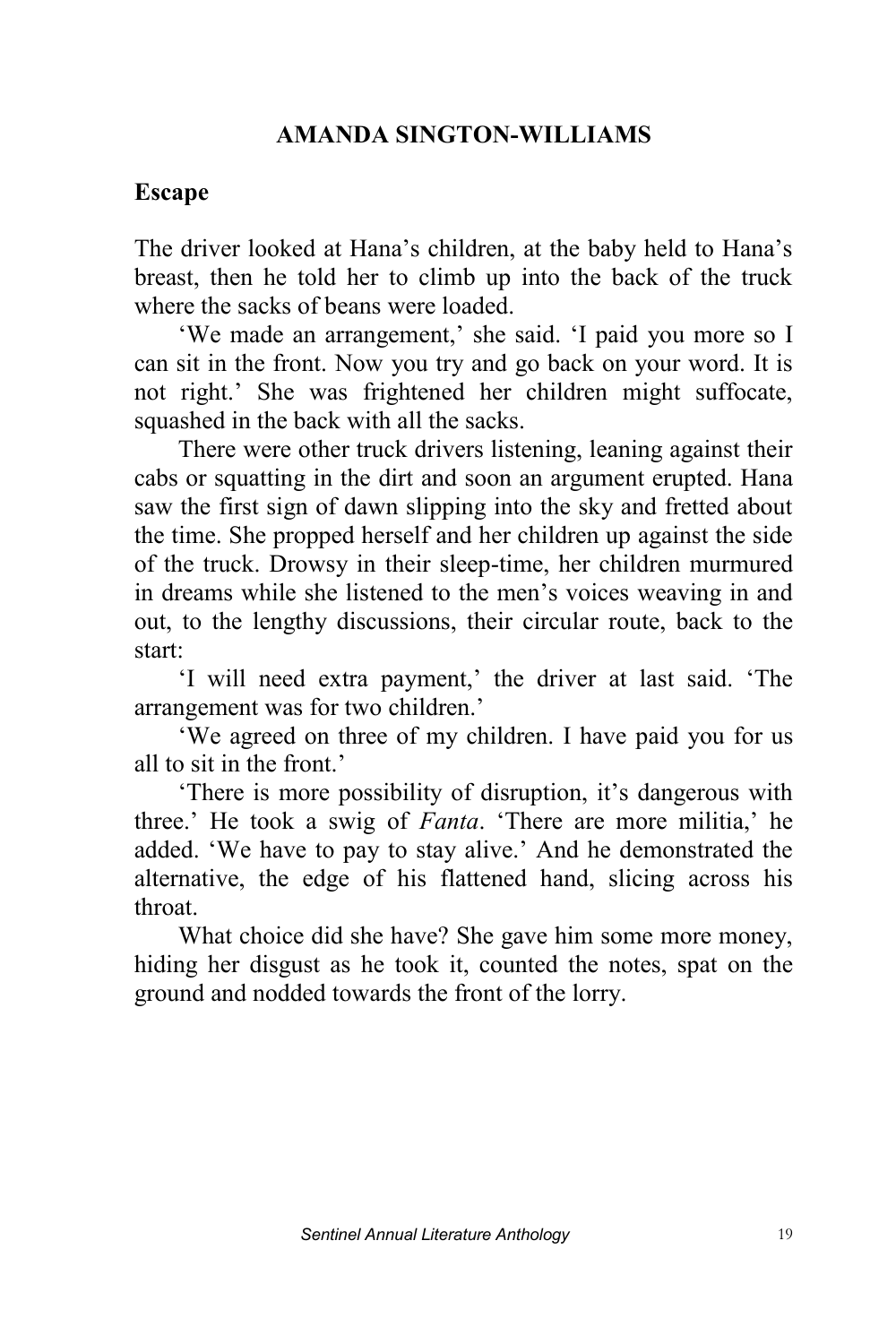#### **MEL ROSS-MACDONALD**

#### **The Starlings**

The fat from her untouched sausages cools and congeals in an unappetising mess on the plate; it clings thickly to a small portion of soggy mashed potato that has only been picked at. Meg still sits at the table, staring at her food. Her husband has left some time ago; he no longer tries to cajole her to eat. The kitchen is cold and dull; despite the longer evenings, it is cloudy outside and the light is poor. Still, she does not move to switch on a light or to go into the sitting room where the fire crackles with warmth. Her head rests in her hands. She can feel a pulse at her temples, a rhythmic beat, redolent of life. A painful reminder of what she has lost. Anger bubbles inside and rouses her. Like a puppet, she jerks herself to her feet, hurls the remainder of her dinner into the dog's bowl, throws the plate into the sink with such violence that it smashes into several pieces, then storms out, slamming the door behind her.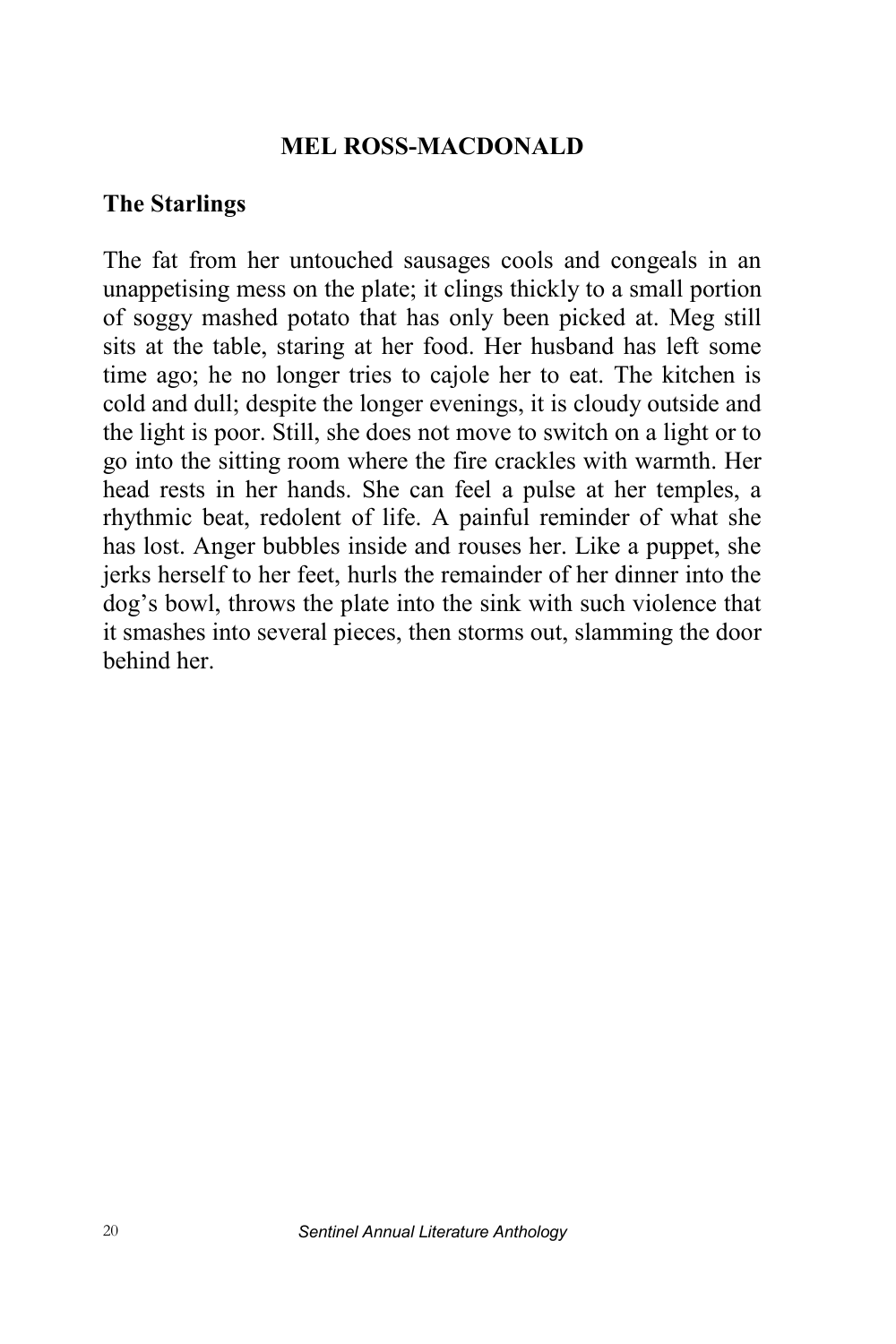#### **JILL RICHTER**

#### **New World, New Home, New York.**

It takes six hours to drive from the tip of Cape Cod to New York. That's on a good day, when there is no traffic. But the Jeep was ancient and heavily loaded with the trunks they had brought from England. In the gaps they had wedged various possessions collected from Ben's parent's attic, two sets of wooden dumbells, three crates of books, cooking pots, toys carefully hoarded by his mother for her grandchildren, and a small jade tree. Covering everything was a foam mattress. The boys rolled about on top of it, cocooned in sleeping bags, their blond heads only inches from the roof.

The black curly dog, still dazed by his recent transfer from the English country-side to the sand dunes of Massachussetts, tried to climb onto Julie's lap in the passenger seat, then resigned himself to a lumpy bed of shoes and rope behind it. Beneath their feet, cold air whistled through the rust holes partially covered by an old number plate. Julie was amazed at how fast and far the old machine could move their bodies from one strange place to the next. What would it be like? New home, New World, New York.

The Jeep rattled and bounced its way up the quiet Cape Highway. A fox's bright eyes flashed in their headlights. It hesitated, belly low, before darting back into the shrub pine.

Julie lit a cigarette and glanced sideways at her husband. He drove with a fierce concentration, intent on the darkness ahead, hesitating only to change the unfamiliar, clonky gears as they negotiated traffic islands. His nose was aquiline, hawk-like really, softened by the mop of curly hair and droopy mustache which he had grown over the summer. She wondered how he felt now their holiday was over and they were about to start life here in earnest. This was what he had wanted ever since the children were born, to go home to America, to his family, to security maybe. But it wasn't her home. Never would be.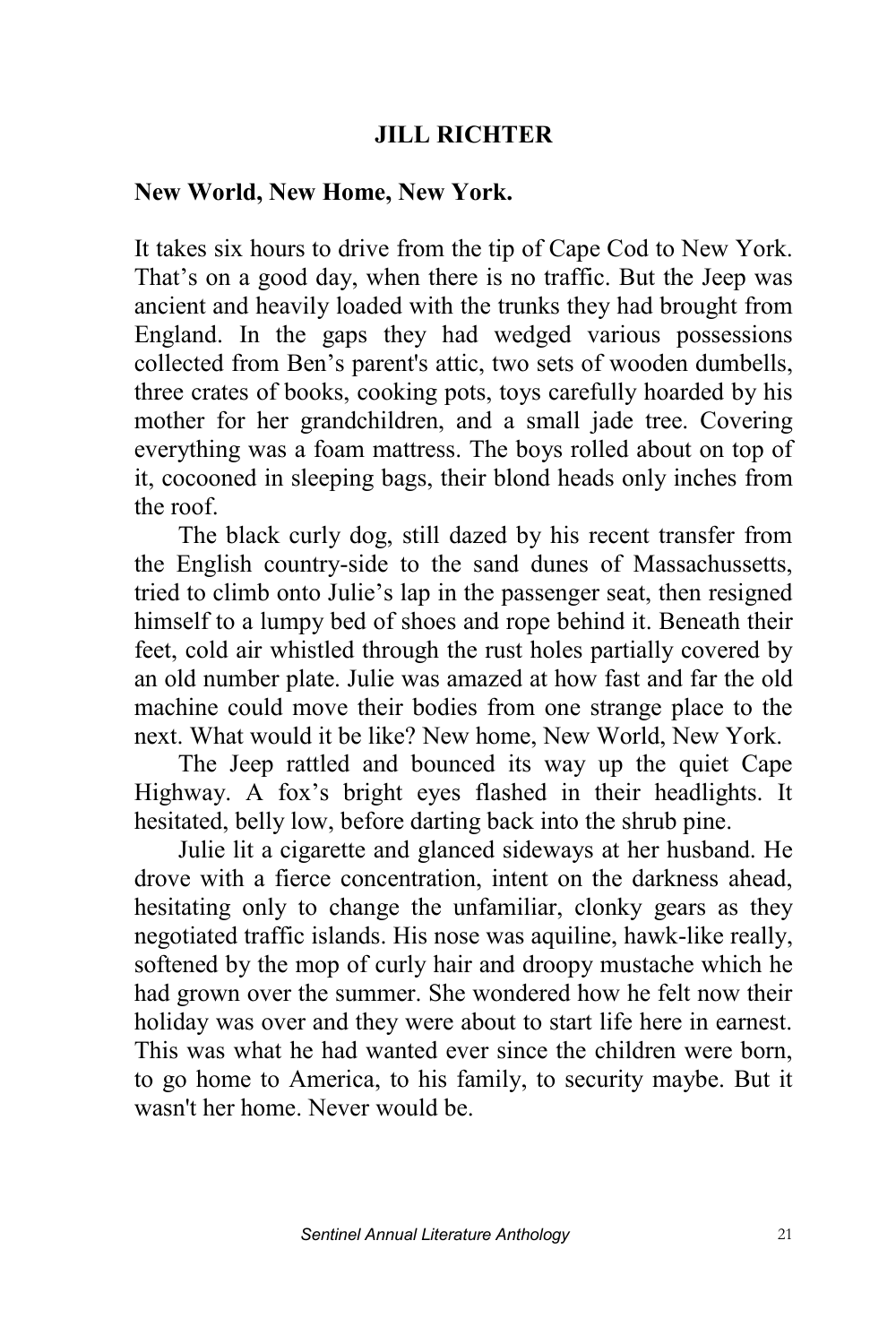#### **TENDAI TSHAKISANI MAKAVANI**

#### **Wounds**

*And now my soul is poured out within me, days of affliction have taken hold of me Job30vs16*

I saw her again today. I keep seeing her every day. Her face, pale, agonized and dirty as it was the first and only time I met her. Tambudzai, her whole story writes itself on her face. When you see her you do not need to ask. Every chapter of her tearful story is explicitly displayed on her young face. All you see on her is a huge fire burning right inside her heart. A fire that cannot be turned out. The kind that would burn even those who desire to put it out.

 'There are thorns in my inside,' she says, 'Thorns that prick me day and night.' There is something about the anguish that is displayed on Tambu's face. You can't miss it even if you are heartless. It is rooted in her within. How else can you explain such pain that is conspicuous right in someone's eyes?

'I cannot sleep at night,' she says. 'When I close my eyes I see things. Horrible things that a young woman like me should never see. Things that only adults should see, because they are too big for a heart as small as mine. Imagine, Theresa, living a life where nightfall gives you shivers. At night I cannot sleep. Those who have shared their nights with me have told me that I talk in my sleep. I talk in my sleep yet talking is for daytime. It is for those who are awake.

That is the kind of jargon that constitutes Tambudzai's speech. It is as if she is reading out a novel. Her life sounds too dramatic to be real. Yet it is the level of emotion with which she says out her story that paralyses the listener. I met Tambu on a very cold winter night. The kind when drops of rain fall to the ground. Elders say that the cold will be dropping its eggs from the heavens. Under normal circumstances I wouldn't have cared less to stop and entertain her, but the agony imprinted on her face, forced me to spare a bit of my time. She stood there, right near the entrance of an alley along one of the busiest roads in the city.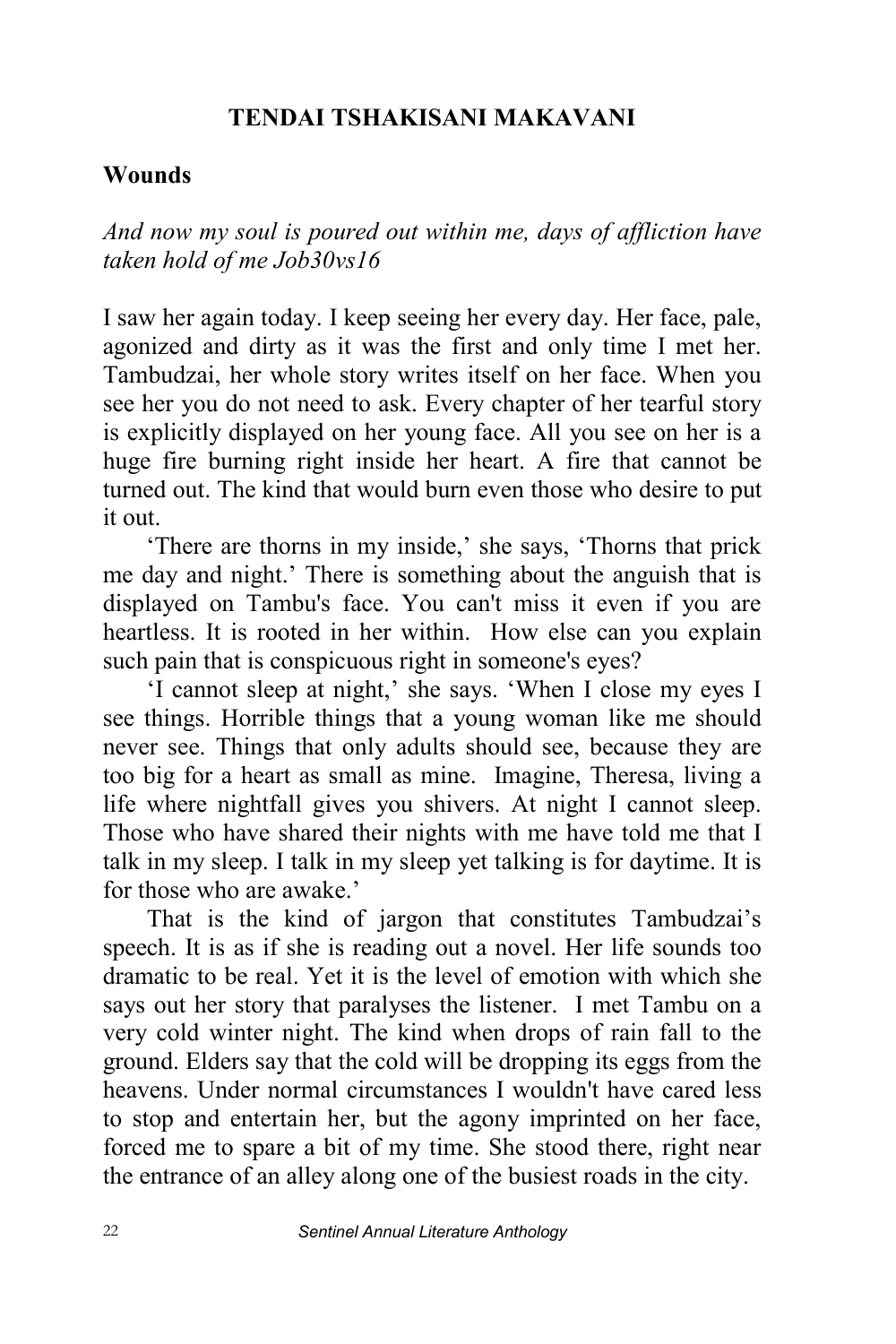### **MICHAEL SPRING**

### **Extras**

A cannonball landing to the left is the sign for the women to turn back toward the city.

'One, two, three. Now. Fall down,' I whisper to myself and I throw myself onto the padded bank.

We are extras in the making of a film called *Valley of the Wind*, a title which makes us all chuckle, and we are about to be slaughtered by some marauding army or other, in front of a city which is made of balsa wood and canvas.

'Cut!' someone yells and we rise uneasily to our feet.

'Not bad. But you, third peasant from the cart...'

We all look round. He means me. 'Yeah, you. Chequered head-scarf. You're tired for chrissakes, so fall down easy. And where's the crippled boy?' He shouts out notes to about ten of the crowd. We are to try again after lunch.

'Don't eat too much. I want to see you back here on the threshold of despair at two-thirty, no later.' A few people laugh politely. We straggle off toward the buses.

It's my second day here, and I'm already having trouble with what's real and what's not, so when a bearded monk appears next to me, I'm not particularly surprised.

'I am reliably informed that our choice today is chicken curry or mushroom risotto.' He looks around. 'Any idea where the halberdiers are?'

 $^{\circ}$ Uh?'

'Halberdiers..?' He sighs when I look blank. 'Oh, never mind.' He stomps off, swinging his rosary, shouting for Jeff, the halberdier.

I'm looking around for anyone I know. Where is Sandra that I sat next to yesterday, after we rioted in protest at the price of bread? She must have been one of those taken prisoner. The prisoners weren't wanted for the next couple of days or so. They are to be hung or something, at the weekend.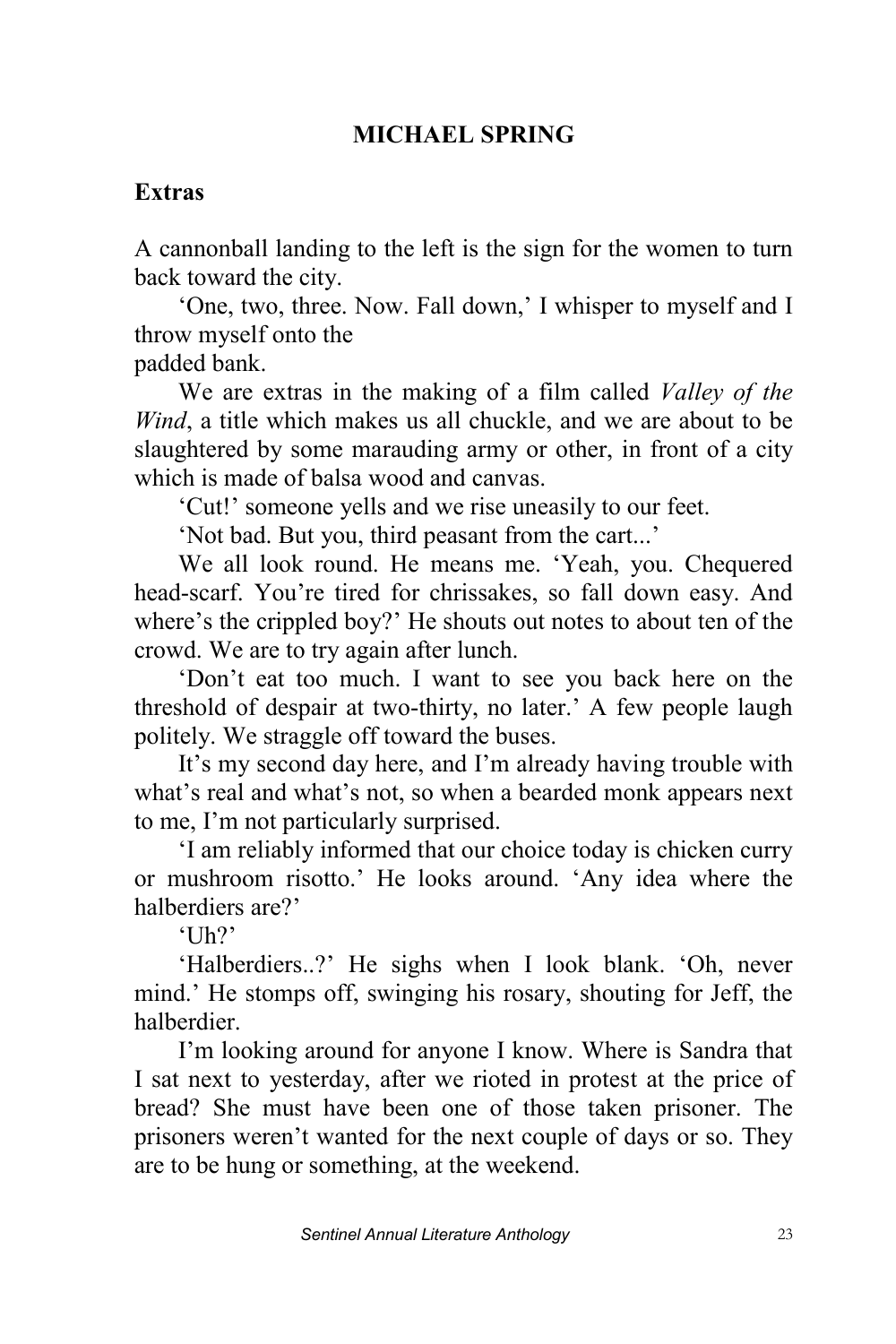#### **CATHERINE SMITH**

#### **Looking Nice**

Sunday morning, Brighton; spring sunshine bathes the street and a mild breeze teases blossom on the trees. Outside forty-two Grove Street, a neat, white-painted terraced house with clean windows and a gleaming letterbox, miniature tulips blaze brightly in a hanging basket.

Upstairs, George and Mary Wilson sit side by side on their bed. Mary wears a grey cardigan over a flowery lilac dress, American Tan tights and purple slippers. Her scalp's almost completely bald, apart from a few wisps of white hair. Her face is heavily powdered and her lips are painted bright pink. She has watery blue eyes and blinks rapidly. The room's stuffy; she wishes George would open a window.

George wears a black suit, shiny at the elbows and knees. He is painting her finger-nails palest shell pink. Beads of sweat pop up all over his forehead. He breathes heavily and frowns. Her fingers tremble slightly in his hand.

'Keep still,' he barks, 'or it'll go everywhere. You don't want that, do you? You don't want people saying I don't keep you looking nice?'

'No,' she says, looking down. 'No, I don't want that.'

'Just keep still, she tells herself, just keep still, just keep still

–

He grunts, passes the brush over her thumbnail, and blows on it. 'I'll do your shoes for you before we go. They want polishing. People still notice shoes. You don't want to sit there looking a state, do you? All untidy. People looking down their noses -'

'You look after me, George,' she says, smiling at him, patting his knee. She swallows hard, tasting the strong tea, fried eggs, fried bread and bacon he'd given her for breakfast. 'You always keep me so tidy.'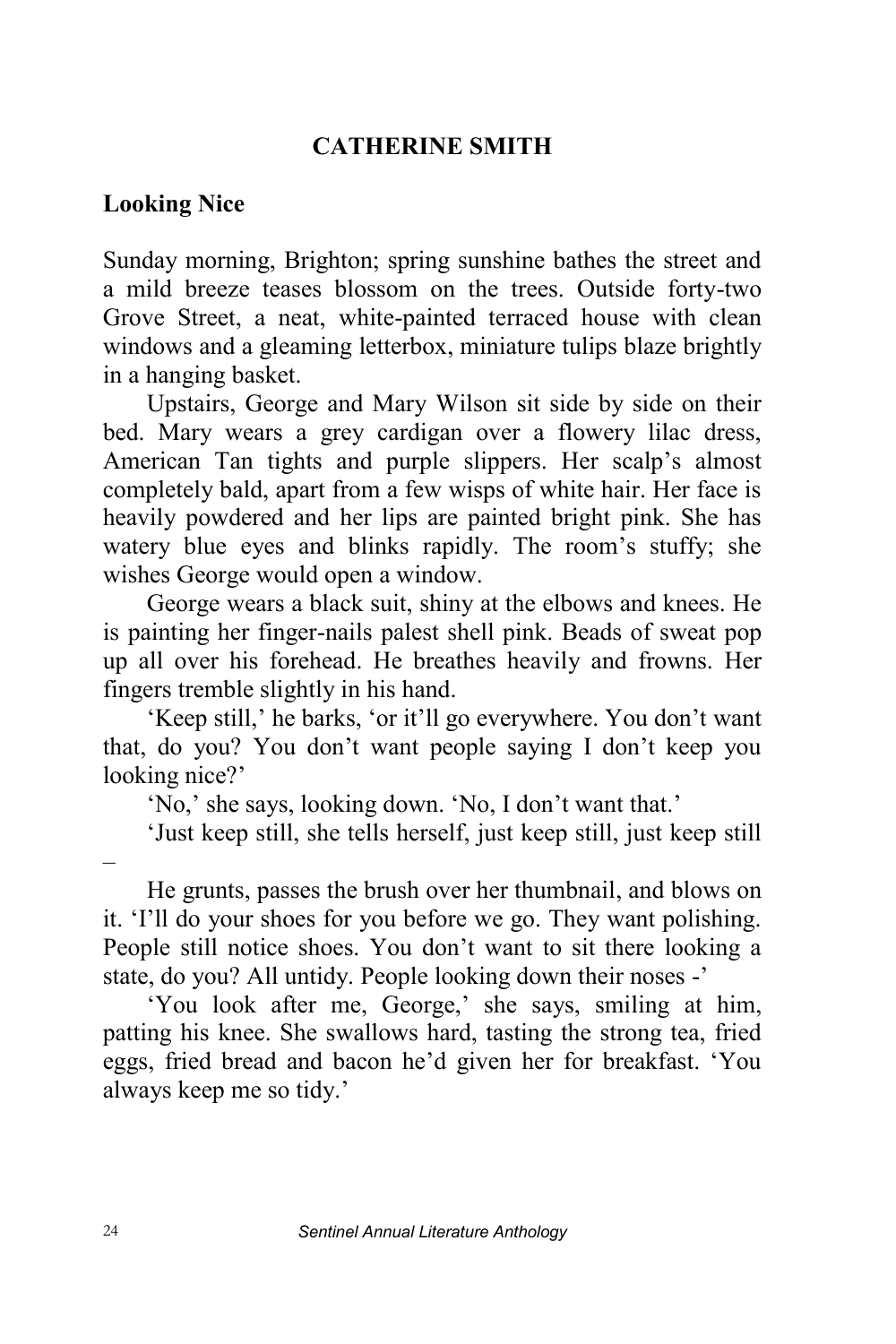# **Part Three: Drama**

*Edited by* 

Nnorom Azuonye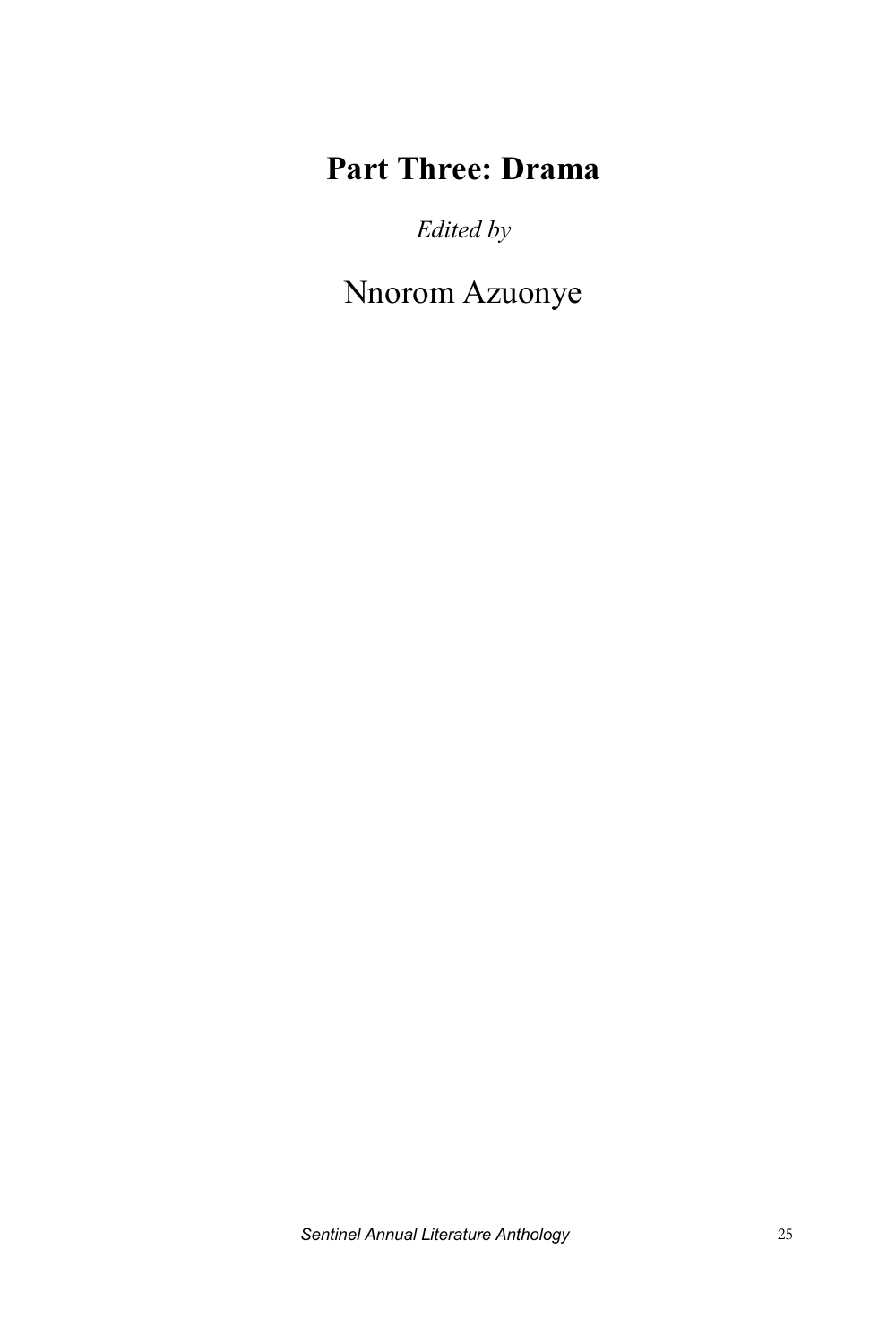# **Prologue**

By

Callum Patrick Hughes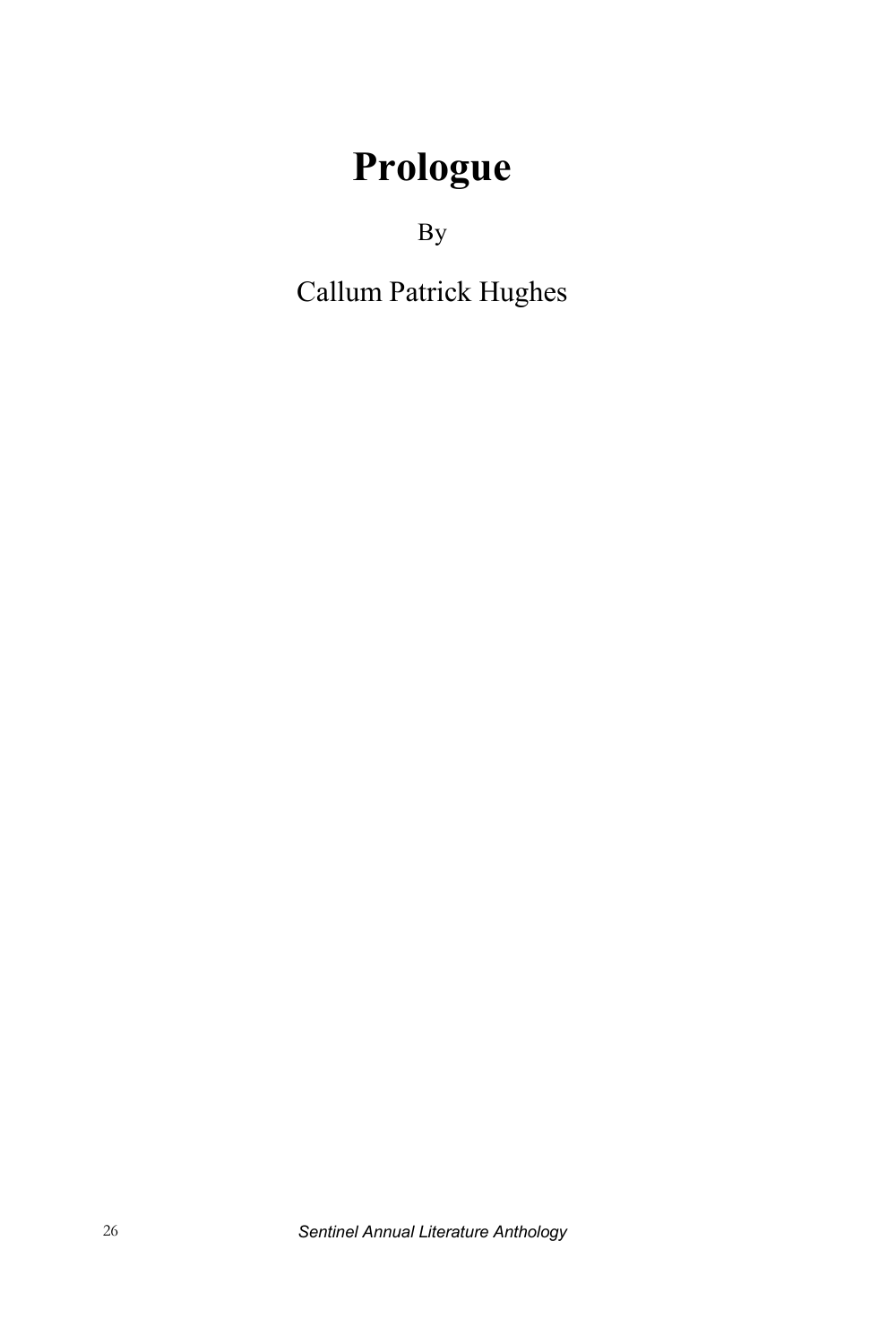*'Prologue', is not a play that could be performed without a great deal of preparation. In the piece the main character mentions his play 'A Midsummer Night's Dream – The Remix'. This would have to be advertised (for real) for months before. The audiences that will attend 'prologue' have to be the type of people who would like the look of such a title. When the audience enters the theatre, there have to be programs, leaflets, fliers and posters, even rehearsal photos of the fictional play.* 

*As the House lights come down at the start of the play, some commotion is heard back-stage. We hear a man raising his voice and a female STAGE MANAGER runs out onto the stage. She takes a minute, composes herself and begins to speak. The following can be improvised completely, but should not last more than just a moment.* 

- STAGE MANAGER: I'm incredibly sorry, but we seem to be having some technical problems and uh… well the show will now not be starting for a further fifteen minutes. We are extremely sorry for any inconvenience -
- MAN: *(Running out on stage)* Shut-up! What are you doing, eh?
- STAGE MANAGER: For God's sake, you can't do this! You're so selfish! Do you know how many people have worked for this? Oh, you just fucking do it then!

*(STAGE MANAGER storms off stage, the man is left awkwardly alone. He is the writer and dresses and looks accordingly, almost cliché.)*

MAN: So, what do you want to discuss? My thoughts, my worries, my queries, my theories, my ideas on religion, sex, monogamy, polygamy, race marriage or hate. Do you want to delve into my digestive system or deliberate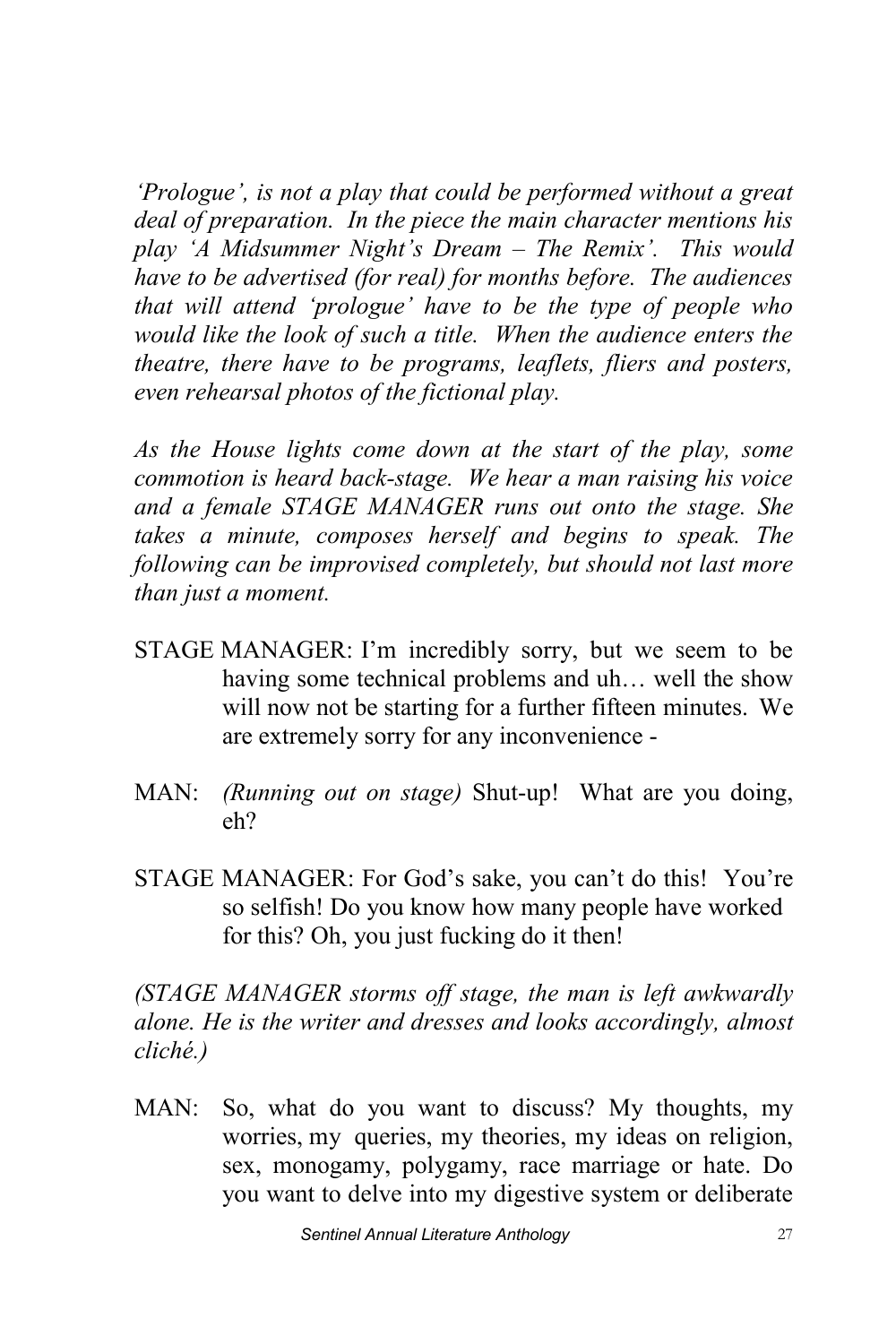my intake and outputs? Perhaps you wish to relate and mull over… things.

*(Takes off one shoe)* 

Maybe there's more to live than my life. Maybe there's more to life than your life. Maybe there's more to theatre than the expected. SURPRISE! Only joking of course. There won't be any surprises. If you think you've ever been surprised by a form of media, a piece of art, a film, a song, a prayer – you're lying. You are only ever surprised by either theatre you like and didn't expect to like, or theatre you hate and wanted to love. Am I wrong? Perhaps it's foolish of me to use that word. After all, you're probably all very intelligent young people, or perhaps middle-aged (although it's unlikely that you'd make it out to the theatre, out of the country for that matter if you were genuinely looking for something to gamble on). Even if you come under, this glorious phrase, this wonderful thing: "cultured" – You'd want to be stimulated and challenged. This won't happen here. Not tonight. If you want something heart-wrenching and to stand there in amazement as you watch your robotic hands clapping at the vocal range of a young lady in a corset, just stop. Just fuck off and stop and go home and disconnect your television and stop reading the paper. Stop dribbling over Kant and Freud and Bentham and Mill, and stop looking for answers in - oh sorry, I didn't know you were in.

*(Picks out audience member)* 

Chomsky of course! You want to look at the modern aspects of life under the microscope of intellect!

*(Takes off another piece of clothing)* 

So sorry – didn't mean to leave you out of all that philosophy reference, stuff. I just lost myself.

28 *Sentinel Annual Literature Anthology* OOH! There's your relativity. Calm down I'm not at Einstein yet! My confusion is finally making you warm to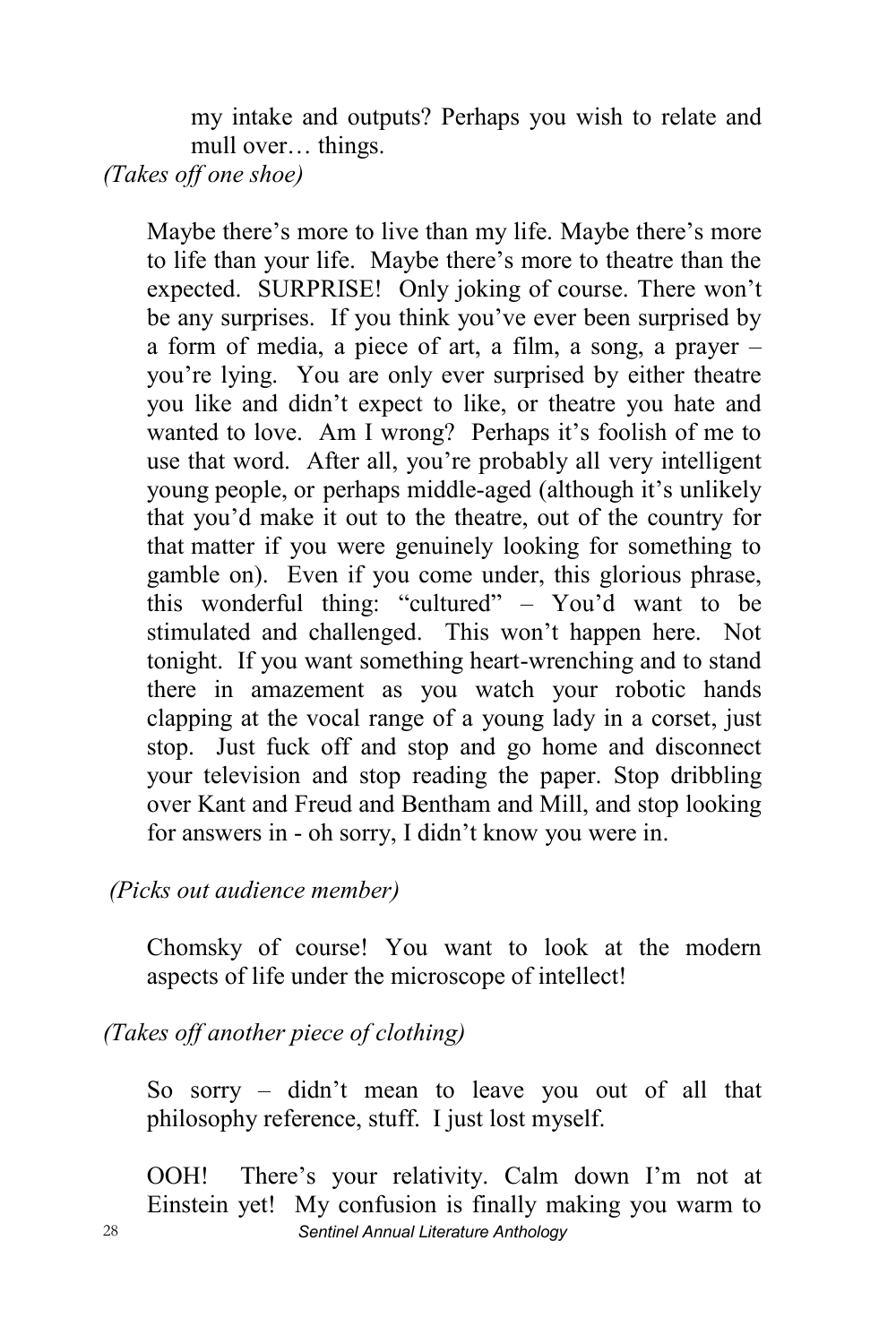me. You recognize this. Where did I put my glasses and where did I leave the car-keys and oh yes, isn't it Joe's birthday today? How could I forget? How horrible am I! There – there's you're comfort NOW YOU'RE AT THE THEATRE!!! Why the hell would you warm to the worst aspects of yourselves? Oh – because you're human.

*(Takes off another piece of clothing)*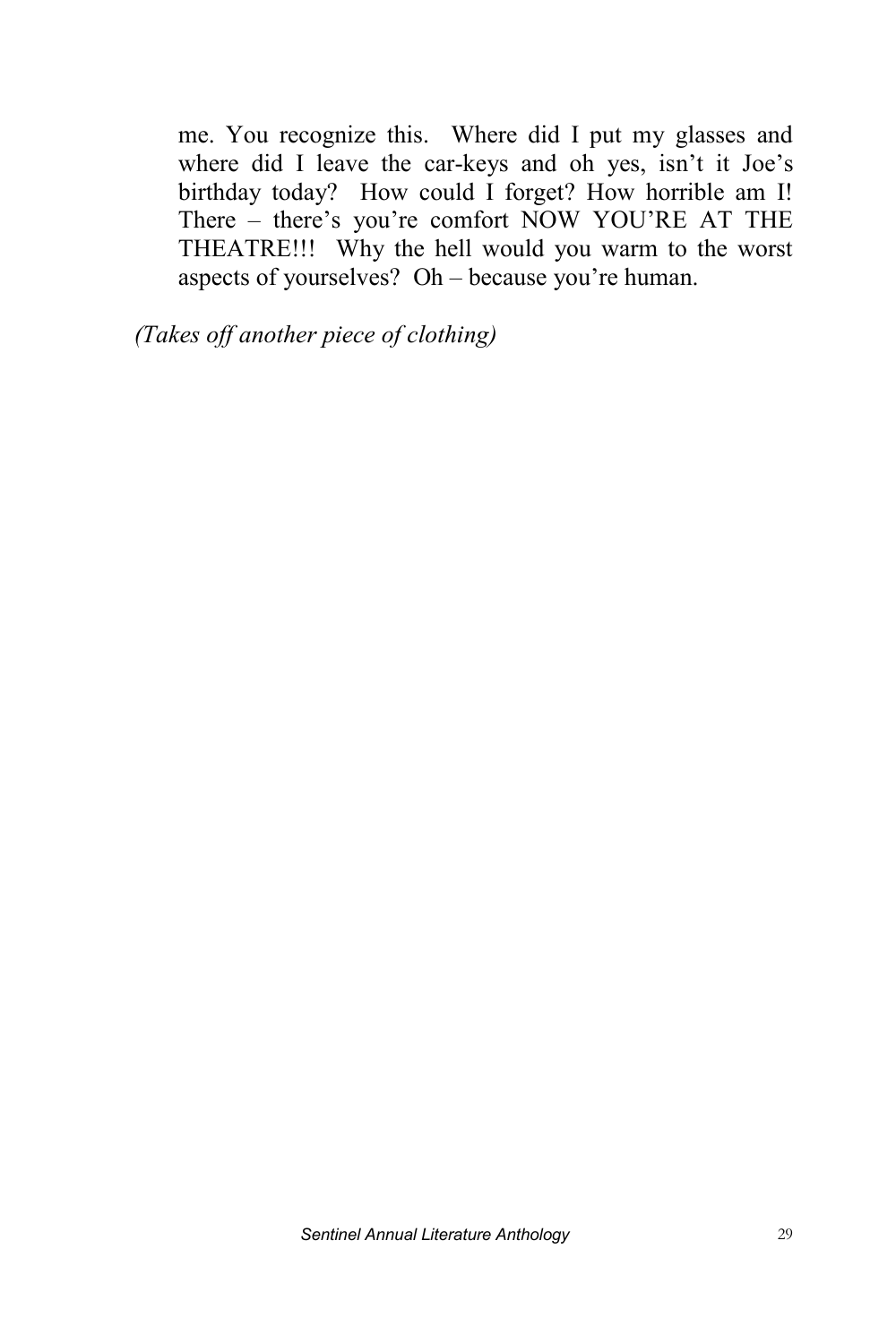# **Phantom House**

A One-Act Play

By

# Angela Amalonye Nwosu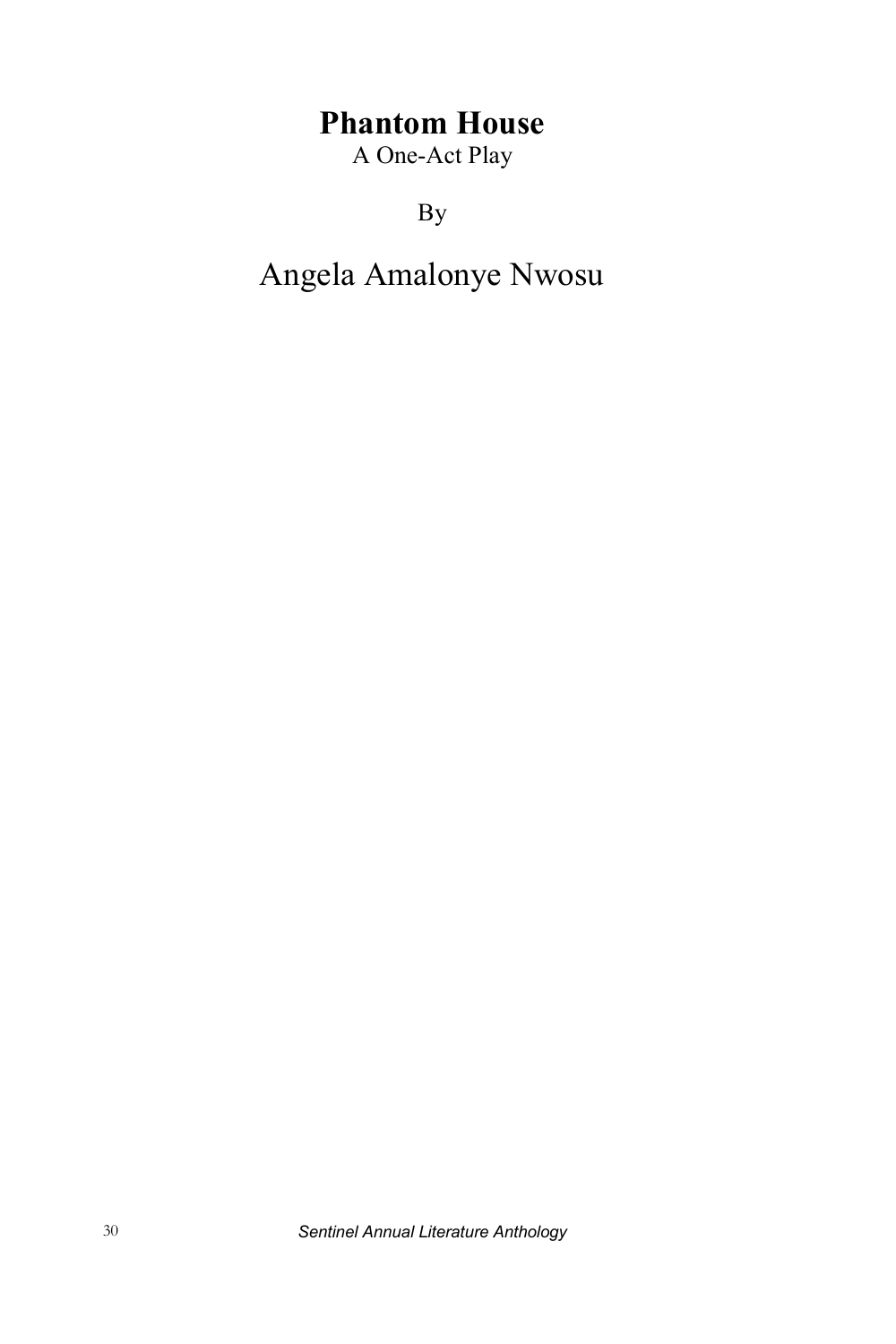# **Characters**

**Nutty** Wetin Sabi Eshi Voice of interviewer Voice of Our Highness Taga Three other officers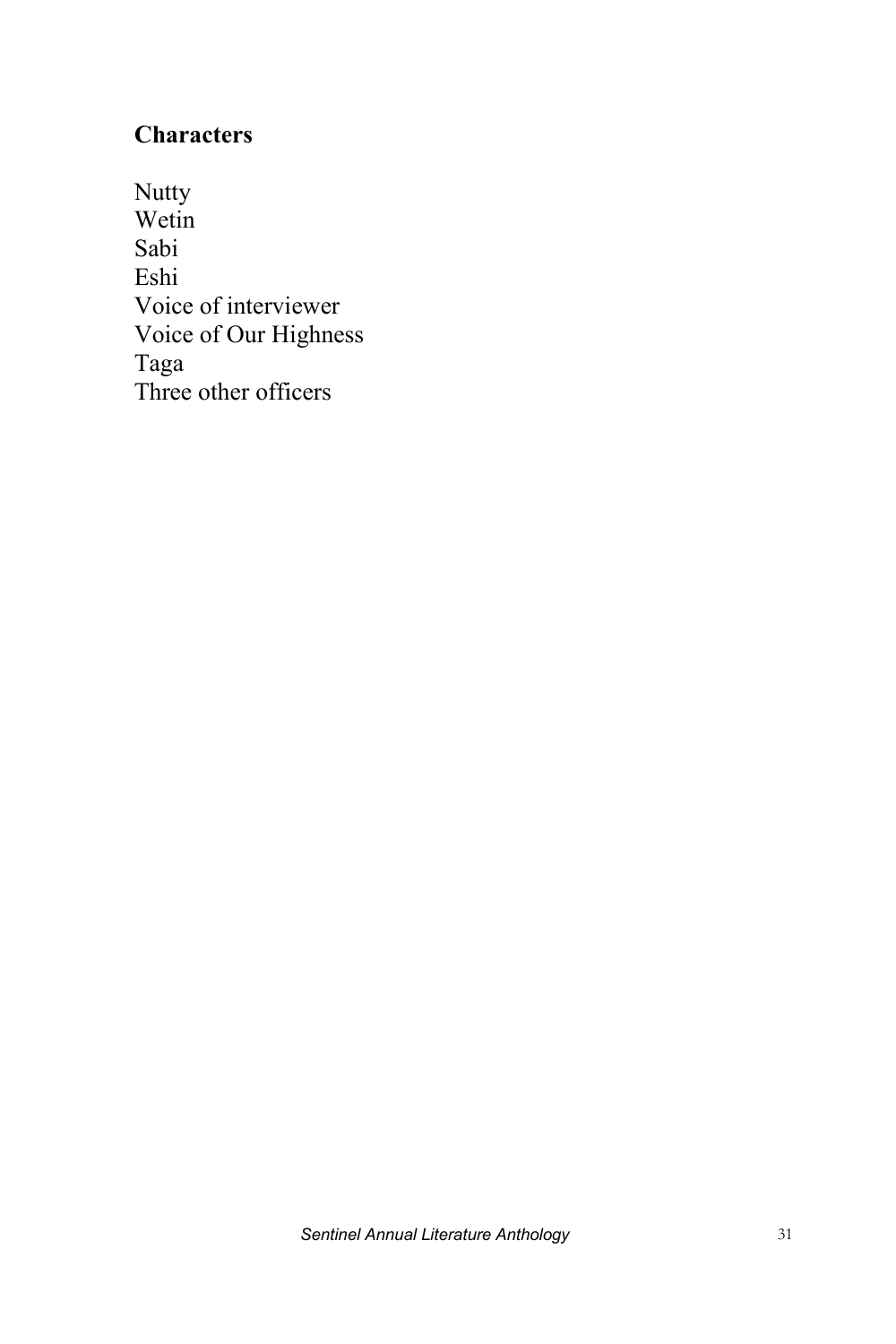#### **Scene One**

*A tiny room with two double-decker beds, the room is built with cheap wood. At a corner is a table of dubious colour, a rusting metal chair and a wardrobe which looks like an ancient metal box with 'NO WAY OUT' written on it. As light comes on, the door creaks open and a man enters, gaunt with a clean shaven head. He carries a bag with a few worn out clothes sticking out of its seams. On his right hand is another bag filled with junk like old motor parts, chains and nails. Sighting the table, he puts the bag of junk on the lower bed of one of the double-deckers.*

Nutty: God! What a dingy hole. *(He clasps his head in his hands)* My former crib was certainly better…if only I had money…I mean I do need a stable place for my theory to become reality, anyway, (he gives the junk bag a smack) here we are. We have…

*(The door bursts open with force, rattling the him and the room. A scowl-like woman walks in, carrying a plastic bag and a clutch bag).*

Nutty & Wetin: *(simultaneously)* what?

- Wetin: *(regaining herself)* what is whaat?
- Nutty: Truth be told, I never imagined sharing this place with anyone and certainly, not with a woman.
- Wetin: *(ignoring him)* What is this bag doing on my bed? *(she moves to remove the bag, but the man blocks her).*
- Nutty: Hey! Lady, please watch it. Truth be told, I really don't care whether you want to be nice or not. I do know for sure that I paid for a room. What I did not anticipate was sharing a hell of a hole, but as you can see, I was here before you.
- 32 *Sentinel Annual Literature Anthology* Wetin: *(inclining her head like a boxer about to throw a blow)* Well, well, well, mister Sahara, since you are too good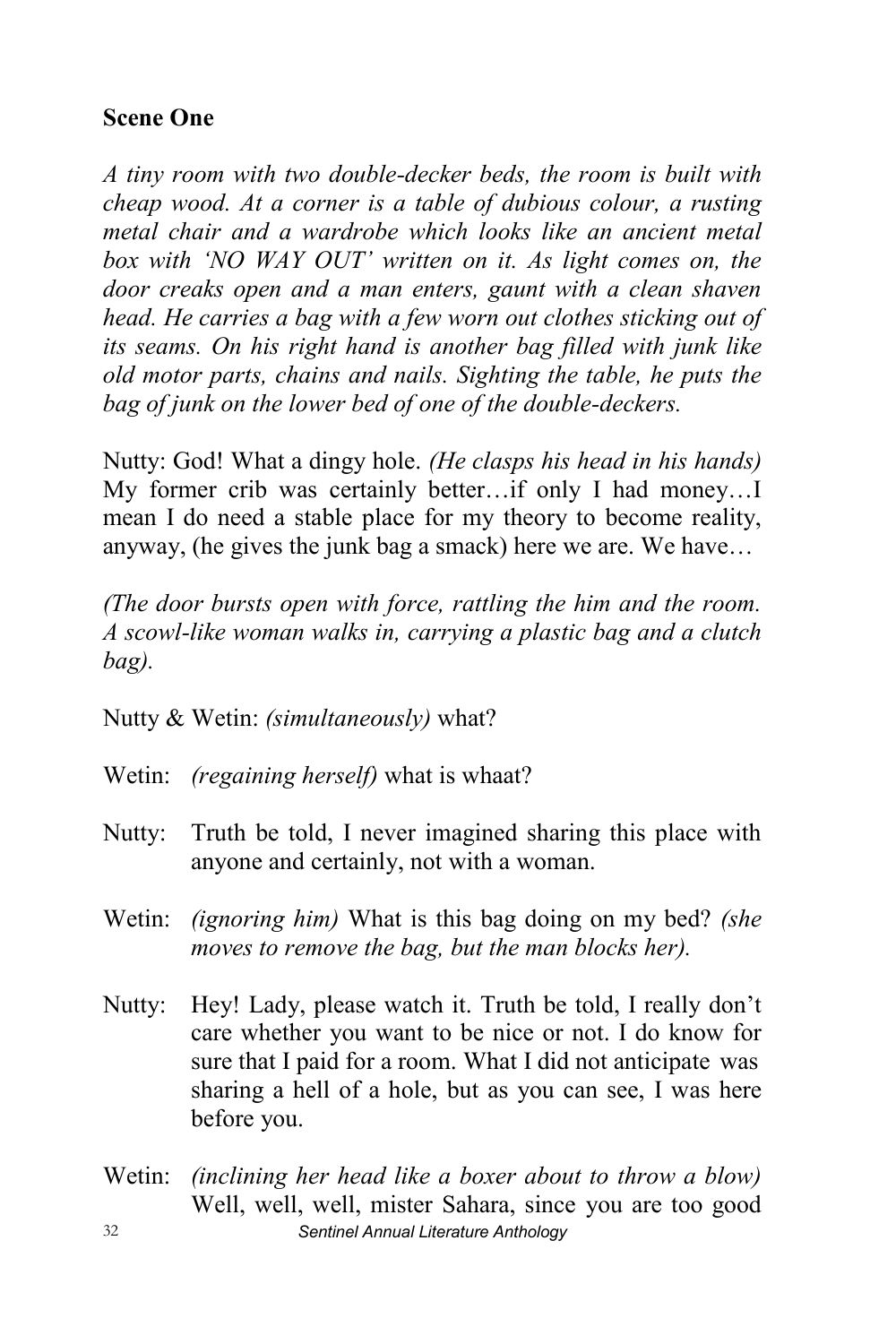for holes, why not back off (she throws his bag away). You can have the other lower bunk. And just for the records, because as a woman of honour, I like to set things straight - I was here weeks ago, although I didn't see the room, but I saw the door.

Nutty: *(he takes his other bag with a sigh and murmurs to himself)* My heart radiates peace, but then it takes a woman to bring out my other side, anyway *(he sighs again.)* 

*They ignore each other, becoming so involved in their different activities that they may well exist in oblivion. Nutty sits on the floor, setting up his junk, a paper and pencil in his hand. Intermittently, he writes or draws on the paper. The woman has tied a wrapper on her green-coloured trouser. She also ties a yellow scarf on her head. With hunched shoulders, she takes a paper and begins to demonstrate a speech. She is mute except for her pacing round the room and gesturing wildly like a clown. They jump in shock as two persons suddenly struggle through the door- a man and a woman. The two new tenants are flustered they remain by the door.*

- Nutty: *(standing up)* mon dieu! I was just in the middle of solving an elusive equation. You all ruined the chain… I was about chaining my ideas into a theory of permanence.
- Wetin: (scowling) Theory of permanence or equation of delusion? I can see you care nothing about justice or the world. Heh! I feel I am in Noah's Ark, a weak one for that matter and I guess drowning will be a better option to surviving. *(She slumps into the bed. The paper falls, but she does not pick it. Nutty wants to say something, but changes his mind. He begins chewing on a piece of metal).*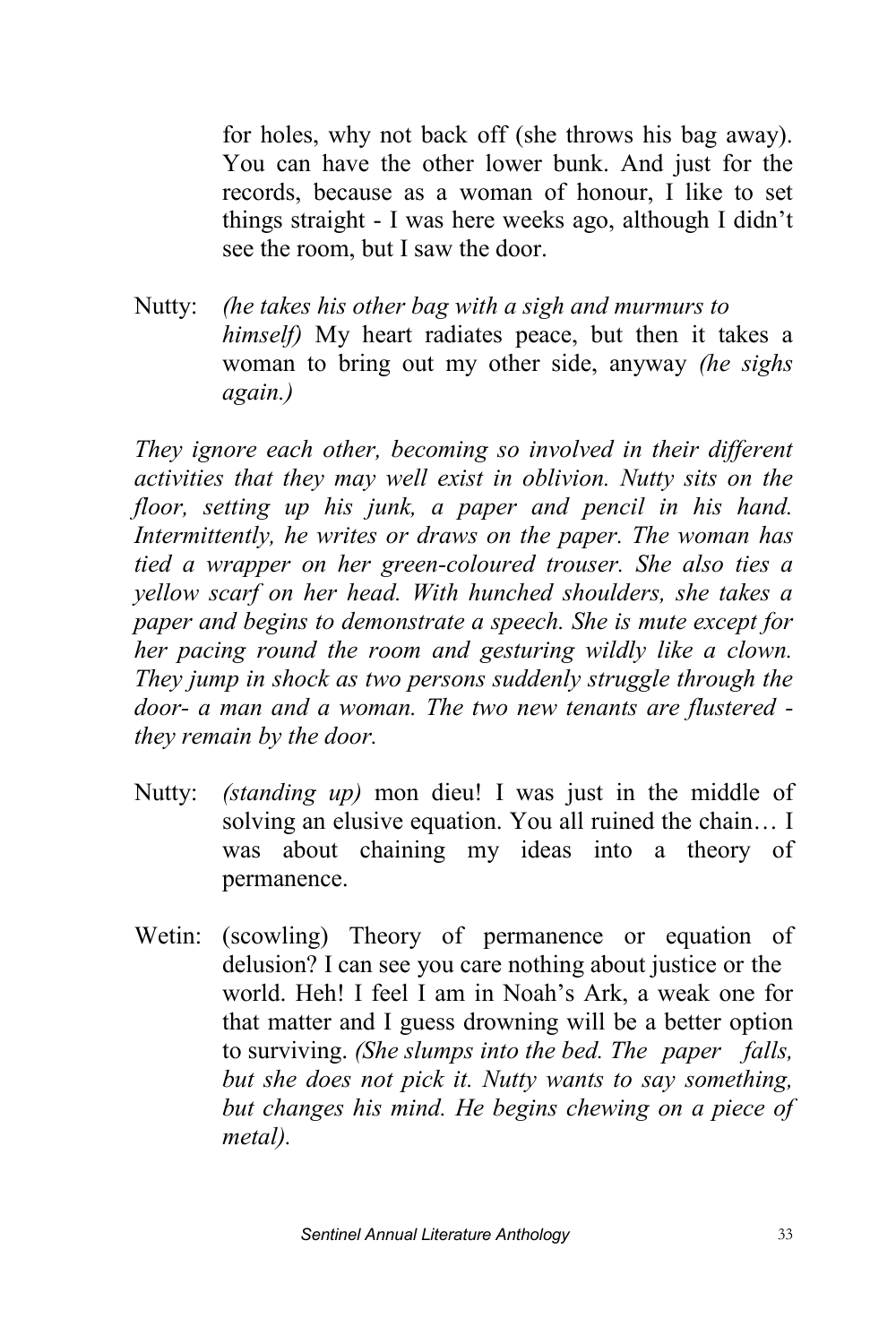- Sabi: *(addresses the lady)* And you why have you been following me? (Sabi looks like a comrade with his bushy hair and long beard while the other lady looks fragile with long silky hair and a vacant look).
- Eshi: Theory of permanence…Noah's Ark. Lovely words. I feel like a floating ship, drifting with the wind. *(She glides around the room in a dream dance).*
- Sabi: Maybe one of you should tell me what this joke is all about because I paid two hundred Naira for a room. I never reckoned…
- Wetin: You never reckoned and you don't suppose others are reckoning. For your information and to set the record straight, I paid two hundred and twenty naira.
- Nutty: What? I paid only a hundred naira.
- Eshi: *(she had stopped dancing)* And I paid fifty naira.

The other three: What?

- Sabi: We all paid for a room and got corners. I am going to strangle that woman.
- Eshi: Woman? I paid to a teenage boy.
- Wetin: I paid to a man.
- Nutty: And I paid to an albino with red hair.
- Sabi: Noooo, no, my sense of justice has been rubbished. We have been swindled. I am going after that hag*. (Just as he makes to rush off, with one foot outside, the wall rattles and a booming voice fills the air).*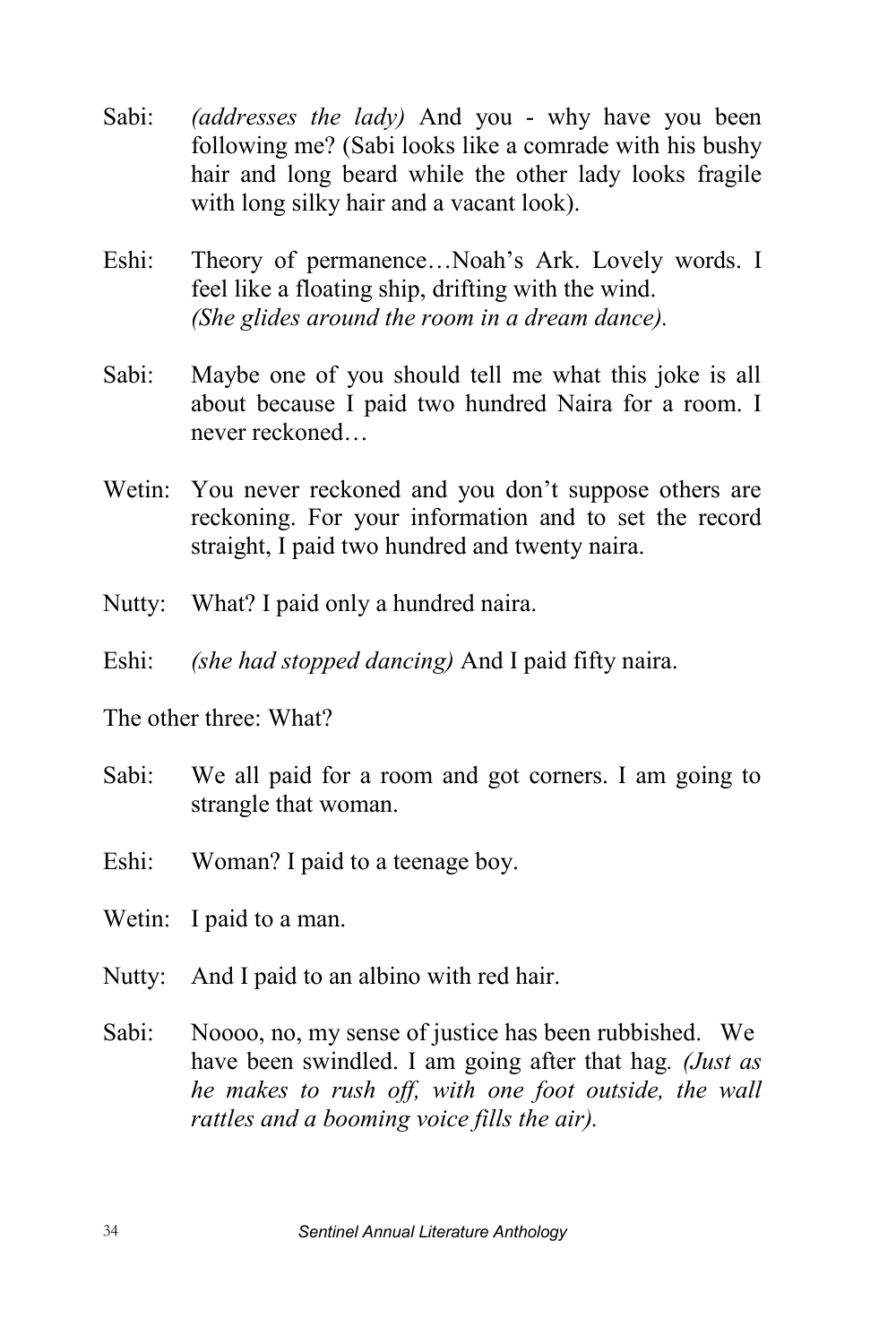Voice: Come back. In this room you all are prisoners - any false move and I shall hand you over…

*The other three fall down in fear, looking around and wondering where the voice came from. Gradually they all rise cautiously and sit on the bed, shaken.*

- Sabi: I cannot believe this. I have no skeleton in my pocket.
- Wetin: You mean cupboard.
- Eshi: This is all so gothic and romantic. Who will believe it when I write about a talking wall?
- Nutty: So what are you running from?
- Sabi: As God is my witness, I got nothing to hide. *(He looks out of the window).*
- Nutty: Oh, no, I was not addressing you.
- Sabi: What were you addressing an envelope? *(They all laugh weakly).*
- Wetin: Maybe I should just die.
- Sabi: Oh, yes (Sabi fishes out a rumpled newspaper from his trouser pocket) oh yes suicide is on the increase and can you imagine this article quoting Our Highness as saying it is a noble, non-violent way of curbing population increase. *(The other three gasp and crowd around to read the article).*
- Eshi: All so sad. I was just running from myself.
- Sabi: Yourself? But you are here now.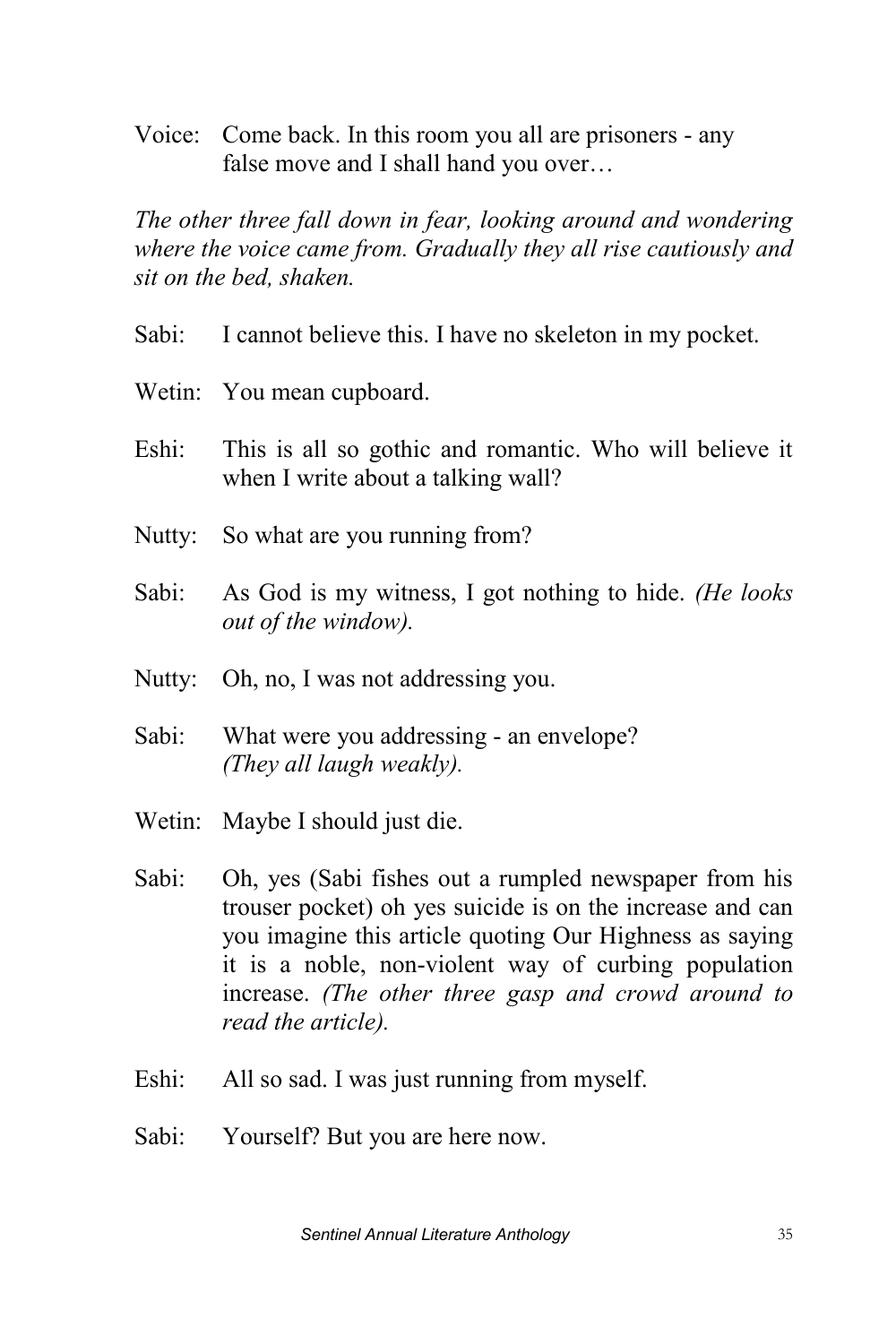- Eshi: It is not like that. My very rich parents wanted me to be a medical doctor and marry someone I didn't love. I refused and was disowned. My twin sister who does all their bidding is now heiress to the financial throne. I have nothing but my arts.
- Wetin: Your parents are dictators. They should be hanged.
- Eshi: In their own thinking they are right.
- Sabi: And here we are fighting the tyrants in the high places when people who should know better play gods in their little kingdoms.
- Wetin: *(with admiration)* Are you a rebel?
- Sabi: If fighting for justice makes me a rebel then...
- Wetin: But the problem is with you men that primitive instinct of blindly worshipping the phallic relic of -
- Sabi: Perish that feminist hogwash... the people in the high places are made up of both men and women. Justice is not selective.

*Outside a storm is building up.*

Nutty: Not the rains again. It is always raining these days. And what is all the quarreling about when we do not even know our names? Anyway I am not running away from Sin, only poverty keeps chasing me about. Since my graduation from university with a first class degree in physics – with honours - I been unemployed and have now become a first class fugitive – without honours; No job, no woman, no nothing, just only me one. For the past six years I have been skipping my rent for the simple reason that I am constantly broke. In fact I have had to forfeit most of my working tools because I usually leave in a hurry…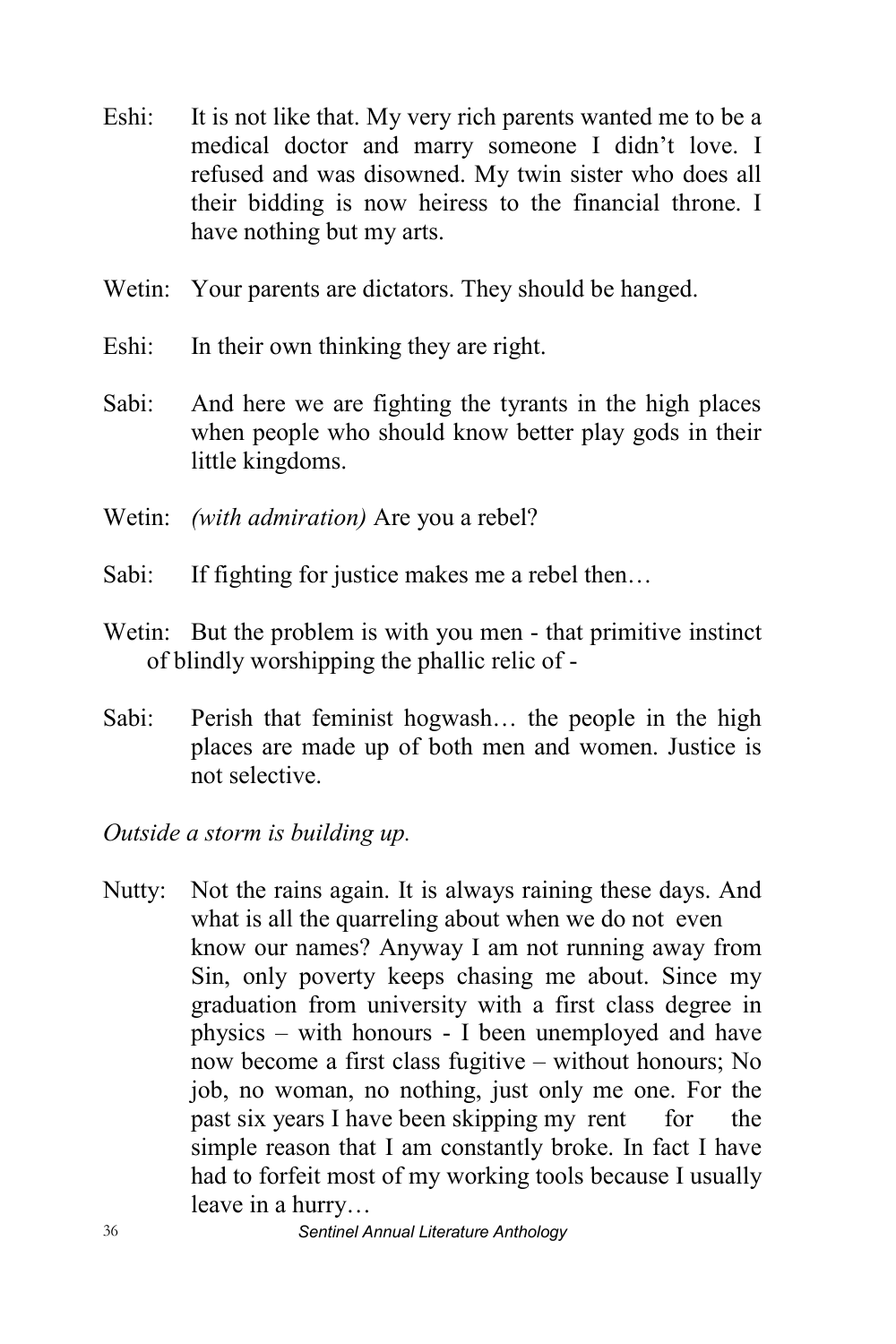- Wetin: Thank God for little mercies so your junk would have taken all the space in this hole…
- Nutty: Woman, your tongue…
- Eshi: I guess it is all right let us not quarrel. Things are already so bad outside. All we have now is just this tiny space. We could make it bearable by being friends *(Eshi stretches out an open palm. Others hesitate and look at one another. Wetin contemplates for a moment before placing her palm on Eshi's. Then Nutty follows and finally Sabi).*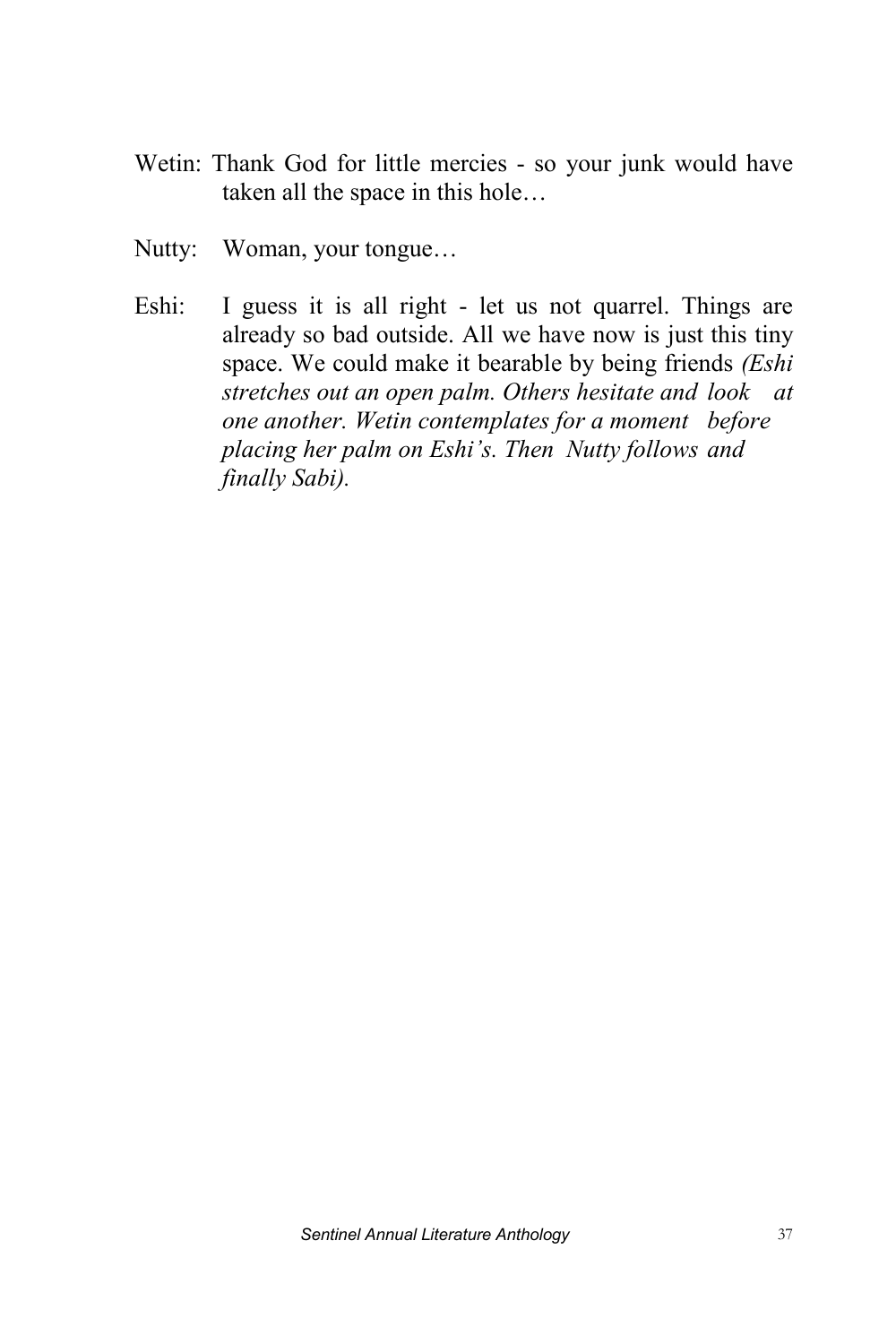# **Funeral of The Minstrel**

By

Nnorom Azuonye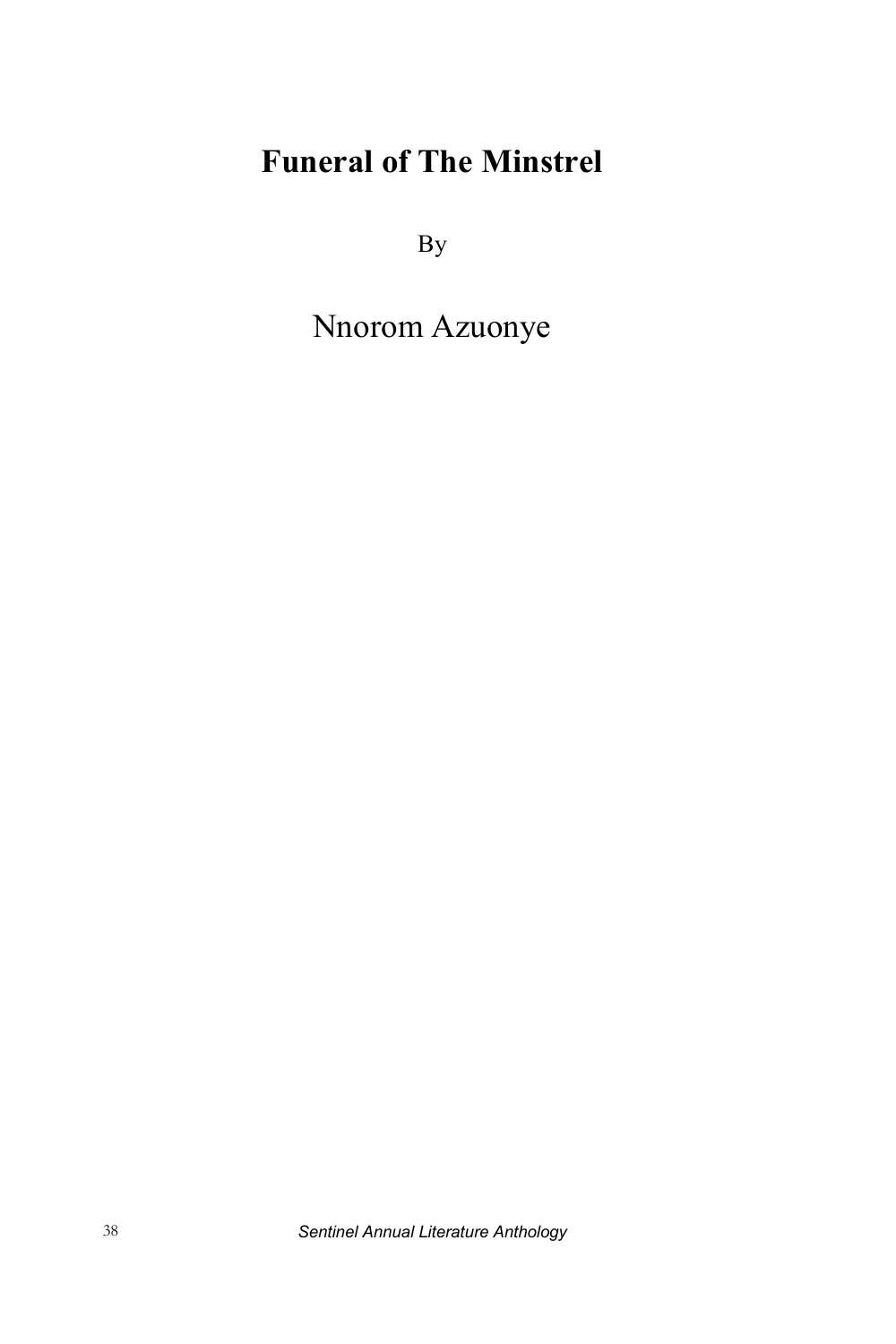# **The People**

New Ekumeku *(A group of 20 or more ex-students of Esiaba Irobi)*

Maduka Dike Aloma *(Other Esiaba's ex-students, members of the New Ekumeku)*

Earthquake *(Esiaba's ex-student who predeceased him.)*

Esiaba Irobi

Dede Okoronkwo *(An Ngwa elder)*

Onyebuchi *(Leader of Esiaba's age grade)*

Ezidiegwu (Age grade member)

Chiehika (Age grade member)

Esiaba's Age Grade members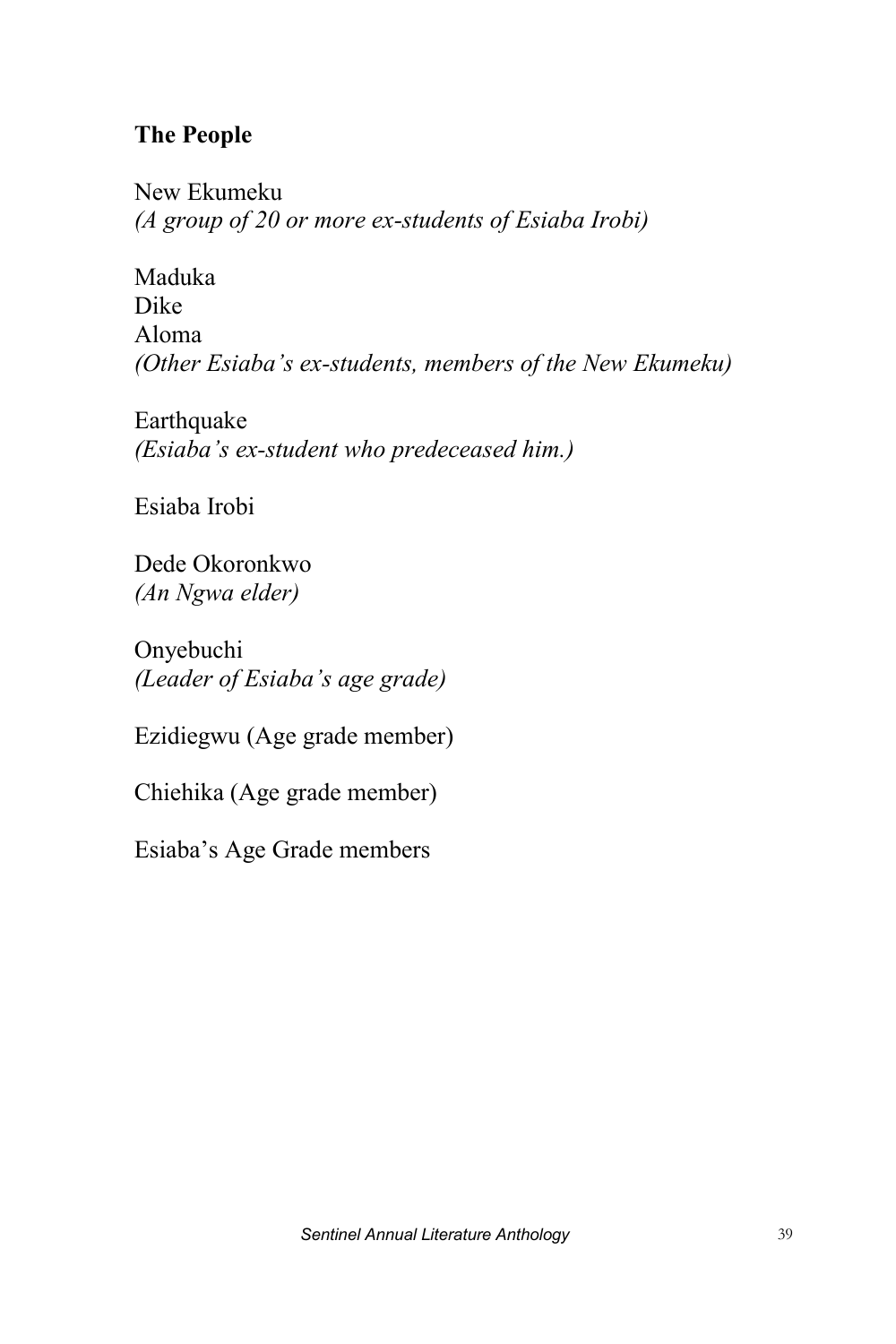## **The Action Sequence**

The scenes in this play blend into each other. There are no breaks and no set changes.

The stage is pitch black. Out of the darkness the sound of stamping feet and angry voices rise. Lights rise to reveal men within the age range of 40 to 50 years. Their feet stamping and chanting rise to a fever pitch. ONYEBUCHI leads and the rest respond.

Obu ngiri?

Iwe.

Ngiri?

Iwe, iwe njuru anyi obi, Iwe.

Obu ngiri ndi iwe anyi?

Onwu.

Ngiri?

Onwu. Onwu Esiaba, Onwu.

- ONYEBUCHI: Stop. Stop. Quiet, my brothers. You have spoken an abomination. Spit it away! You charge like angry lions. You say you are angry, angry because of Esiaba's death. Death? What death? What death do you speak of? Spit, spit away my brothers.
- EZIDIEGWU: Onyebuchi, all day you have been asking us; 'Why are you angry? Why are you angry?' Onyebuchi, a man with scrotal elephantitis sits with the side of his buttocks, because he cannot deny the monstrosity between his legs. Why then do you pretend you don't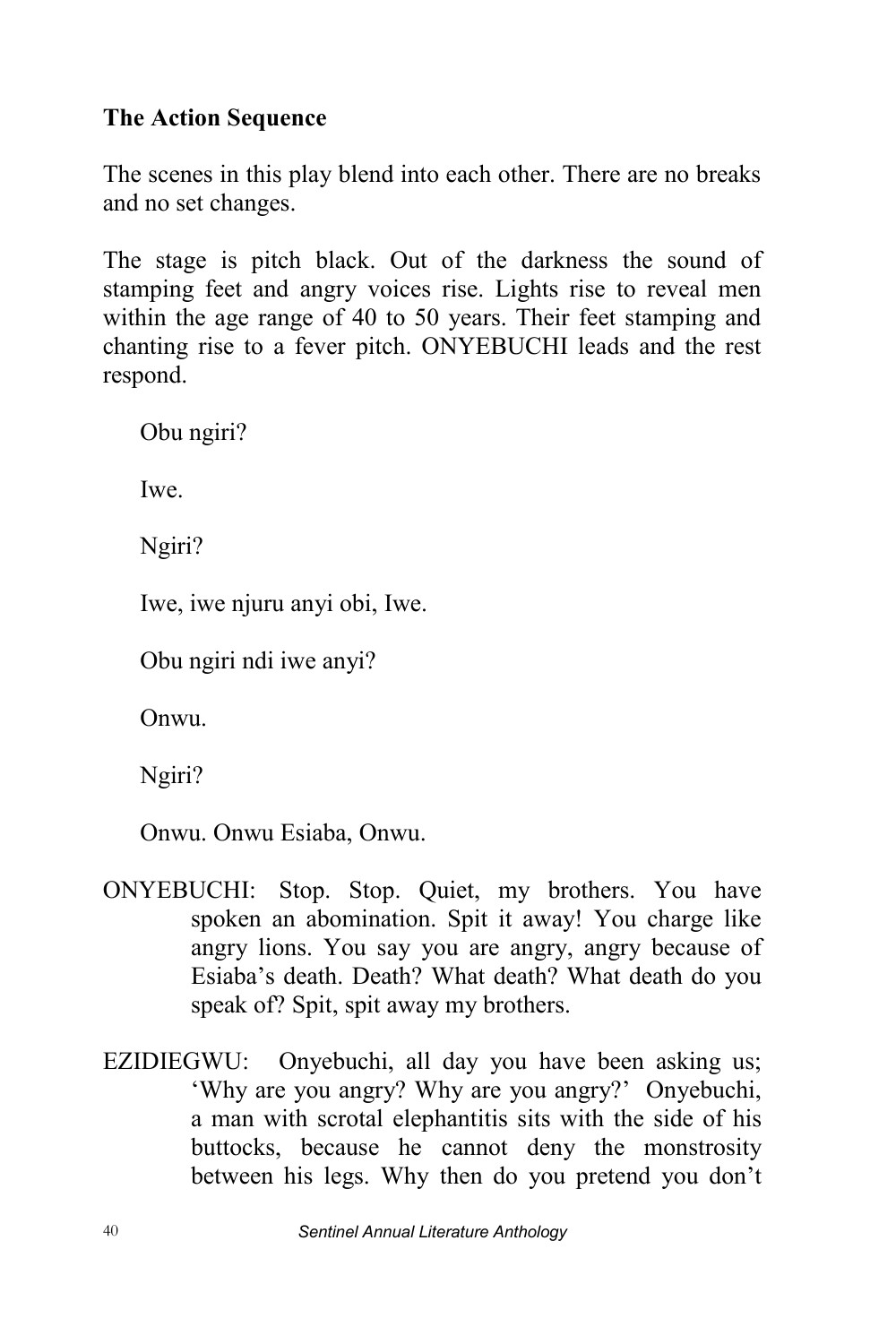know why our spirits are broken, the reason our eyes bleed?

- CHIEHIKA: Onyebuchi is not pretending, my brother. He knows the truth. Being who and what he is, Onyebuchi cannot believe this horrible story. He must not.
- EZIDIEGWU: Why not, Chiehika? Why not? You people are unbelievable. This is why I treat villagers with contempt.
- CHIEHIKA: Are you not a villager yourself? Goat that treats animals with contempt!
- EZIDIEGWU: Don't insult me, Chiehika, or this Ngwa land will drink your blood today.
- CHIEHIKA: You are not only ignorant, you are also bloodthirsty.
- EZIDIEGWU: The oil is already spilt. We could stand here and threaten one another, or we could fetch mops and start cleaning. Can pregnancy be hidden from the eyes of the world by covering it with the palms of hands?
- CHIEHIKA: Ezidiegwu you are not a child, my brother. This is our culture. He who bears the news that must not be called by its name, must roll his tongue inside his mouth, and whisper it out from the corner of that mouth.
- EZIDIEGWU: What is true is true. Esiaba has died. He walked. the world to darkness in Berlin. That is the truth. Full stop.

CHIEHIKA: Ezidiegwu!

- EZIDIEGWU: Yes?
- CHIEHHIKA: Roll your tongue inside your mouth…

**Sentinel Annual Literature Anthology** 41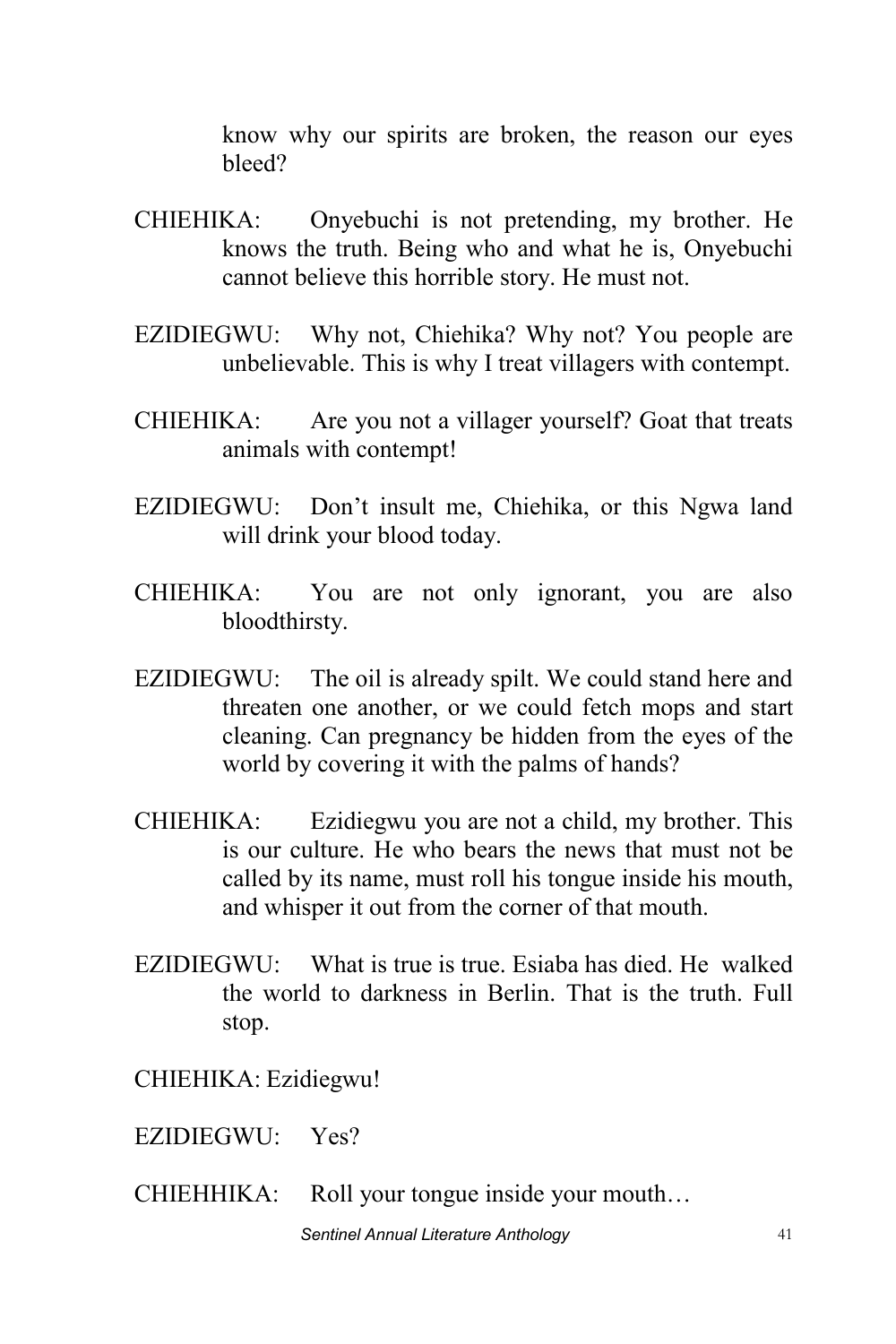- EZIDIEGWU: Nonsense! Esiaba Irobi is dead. Bring out the masquerades to send him forth with the greatest show Ngwaland has ever seen.
- ONYEBUCHI: Liar! Liar! Come with me. All of you, come, come with me. Let's go and look for him. Esiaba has been travelling for a long time. The traveller spat on the ground before he set off, we must find him, and we must urge him to come home before the saliva dries and causes his navel to begin to rot.
- EZIDIEGWU: Stop talking as if he is still alive.
- ONYEBUCHI: He is alive. Ezidiegwu, I think you have gone mad. You must stop smoking that evil weed you smoke.
- EZIDIEGWU: You are the mad one, twenty-first century Thomas. Esiaba's body will fall on your head and knock it down into your chest and you will still say he is alive. Mad man. Thomas!
- ONYEBUCHI: *(Stares at Ezidiegwu with disdain, and chooses to ignore him)* We shall send the silent message of our forefathers to him. He will hear the call and start coming home.
- CHIEHIKA: Onyebuchi, I am not on Ezidiegwu's side, you know that. But what if he is…what if he is, you know…
- EZIDIEGWU: Dead? Call it by its name, coward.
- ONYEBUCHI: If he is dead, he will hear the music of our forefathers rising from the village square, he will hear the broken beats of our hearts, he will hear us; a choir of men weeping like women and he shall return this very day, to bid farewell to the land of Ngwa, to feed her earth.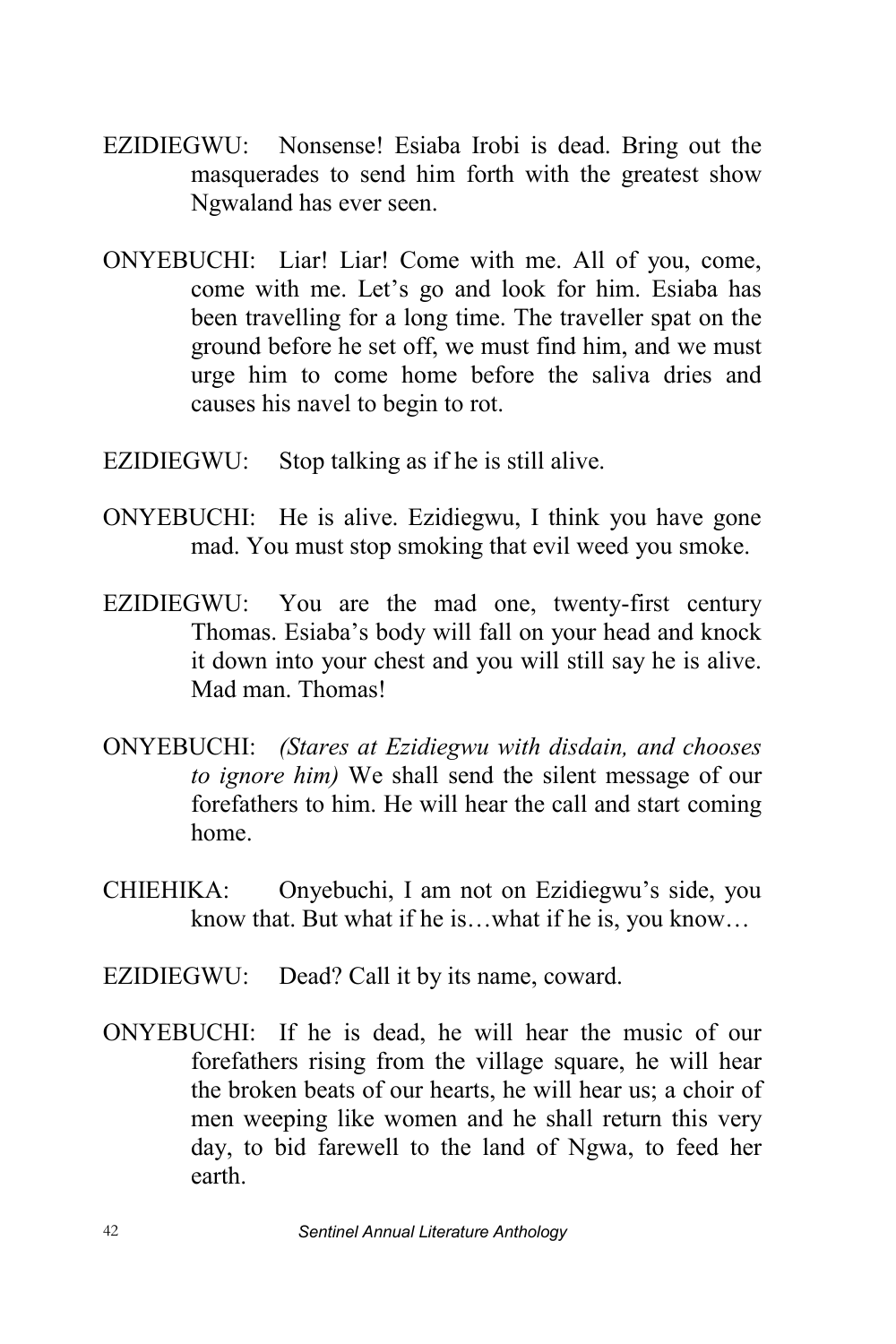*There is distant drumming coming from the rear of the auditorium. ONYEBUCHI pauses and stares blankly into the dark for a heartbeat. Then continues…*

 $ONYERUCHI:$  If it is true. If it is true that Esiaba Irobi is dead I shall urinate hot urine into the thirsty gullet of this land, so that the meat of Esiaba's body shall witness against it. This land that should fight the accuser on our behalf, this land that must say to that spirit Esiaba himself once described as a vandal, 'I am not ready to receive Esiaba's body, he has many years to live, he still has a lot more to say, he still has not won his Nobel Prize.' He promised to win the Nobel Prize for Literature twice. *(Weeping)* Oh, if this land did not fight to keep breath in Esiaba's lungs, today, I Onyebuchi, first son of Ahamba, shall urinate hot urine into her gullet. Let's go.

CHIEHIKA (Leads the new chant)

- Ngwa anyi nga.
- Anyi nje l'olee?
- Anyi nje icho Esiaba nwa Irobi, ngwa anyi nga.

*(They chant and stamp their feet hard on the ground and leave the stage. As they leave a closed casket is seen on top of a bed Up Stage Centre. The casket is draped with the flag of the Republic of Biafra. There is a framed photograph of Esiaba Irobi leaning on the casket. DEDE OKORONKWO is seen with his head bent, and his two hands on the casket. He is shaking his head from side to side as the angry voices of Esiaba's age grade fade out. He disengages from the casket and addresses Esiaba, walking around the casket, gesticulating. In the background, the dirge, 'Udu m akuwaala O kuwaala, Ezigbo udum akuwaala, O kuwara n'ike' simmers.)*

DEDE OKORONKWO: Esiaba, Esiaba nwa Irobi, you have done it all wrong. I search the face of the sky for answers. The only thing I see is that you were not ready. You were ambushed by a master trickster and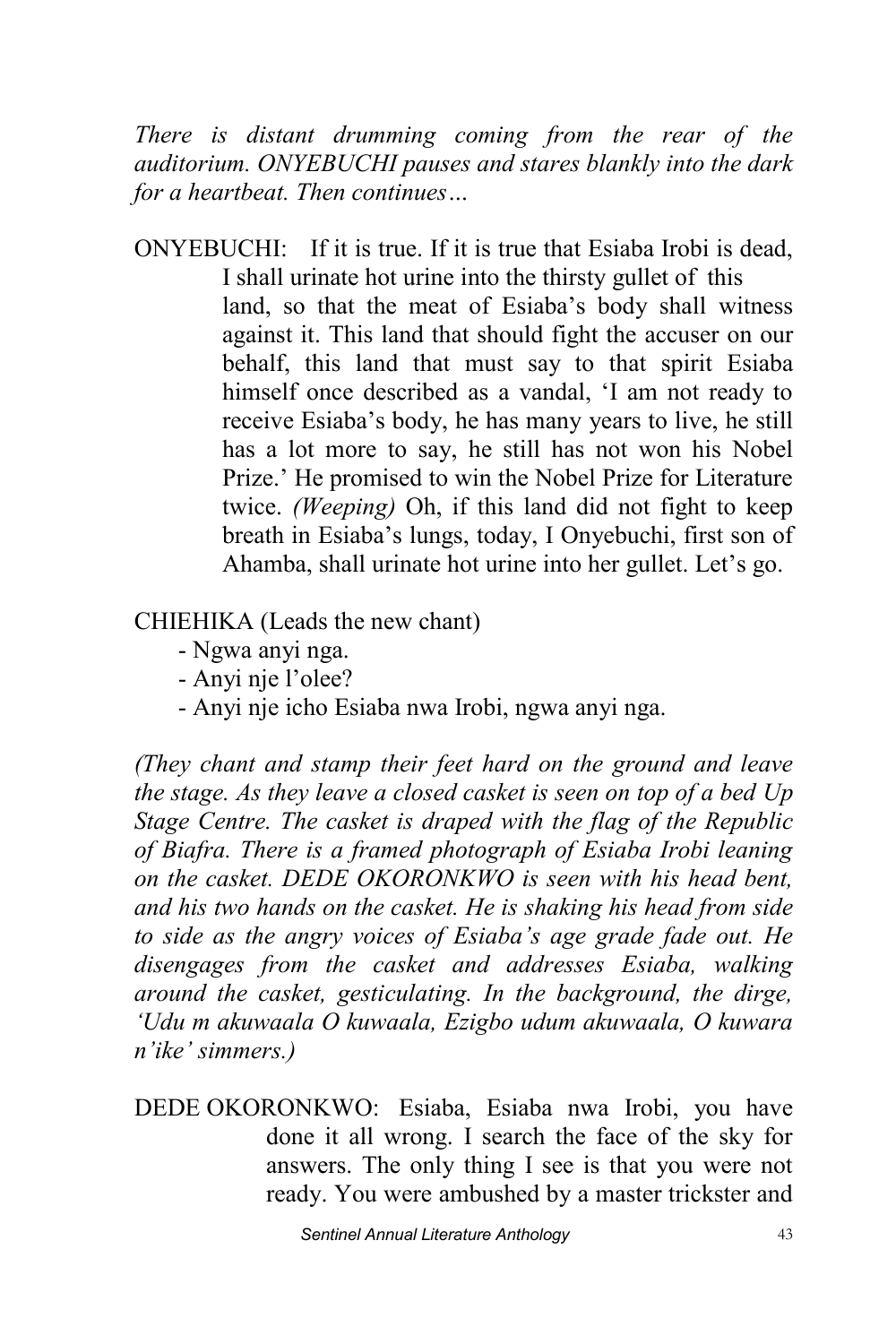he beat you. Only last month, I received a copy of your poetry book, Why I Don't Like Philip Larkin, and you made a handwritten note to me on the first page; *'Dee Okoronkwo, read A Ceramic Life. Just remove Chukwudi Eboh's name and slot in your wife's name. It may not comfort you. How can words comfort you, when your soul mate has died?*' Oh, Esiaba, how I wish I had the power to send a telegram to that cursed vandal. If I could, my telegram would read, 'you have devoured my friend, I shall cut you down like the evil tree you are, burn you to cinders and scatter your ashes into the four winds and your name shall exist only in folklore.'

*(He wipes his eyes. The dirge rises and is sustained for about one minute, then simmers.)*

> Or were you sending me a message? Were you telling me you were to join my dear Urediya? Esi, I read what you wrote for your friend: "Chukwudi Eboh, on the day you died, Death sent me a telegram. In it the vandal wrote: "I have devoured your friend, I now wait for you."

> That vandal sees no point in writing telegrams; telegrams can be crumpled between angry fingers. They can be thrown with contempt into trash cans.

*(The dirge rises and is sustained for about one minute, then simmers.)* 

44 *Sentinel Annual Literature Anthology* He has learnt to box and kick, bite and claw. The hooligan thrives on crimson juices, like volcanic vomit oozing from every wound on the battered body of earth. The vandal swaggers, like all undisputed despots do, from continent to continent he snatches breaths and spits dirty spit on glowering embers. Oh, nature! Why are you not fair? Esiaba Irobi is half my age, how I wish I could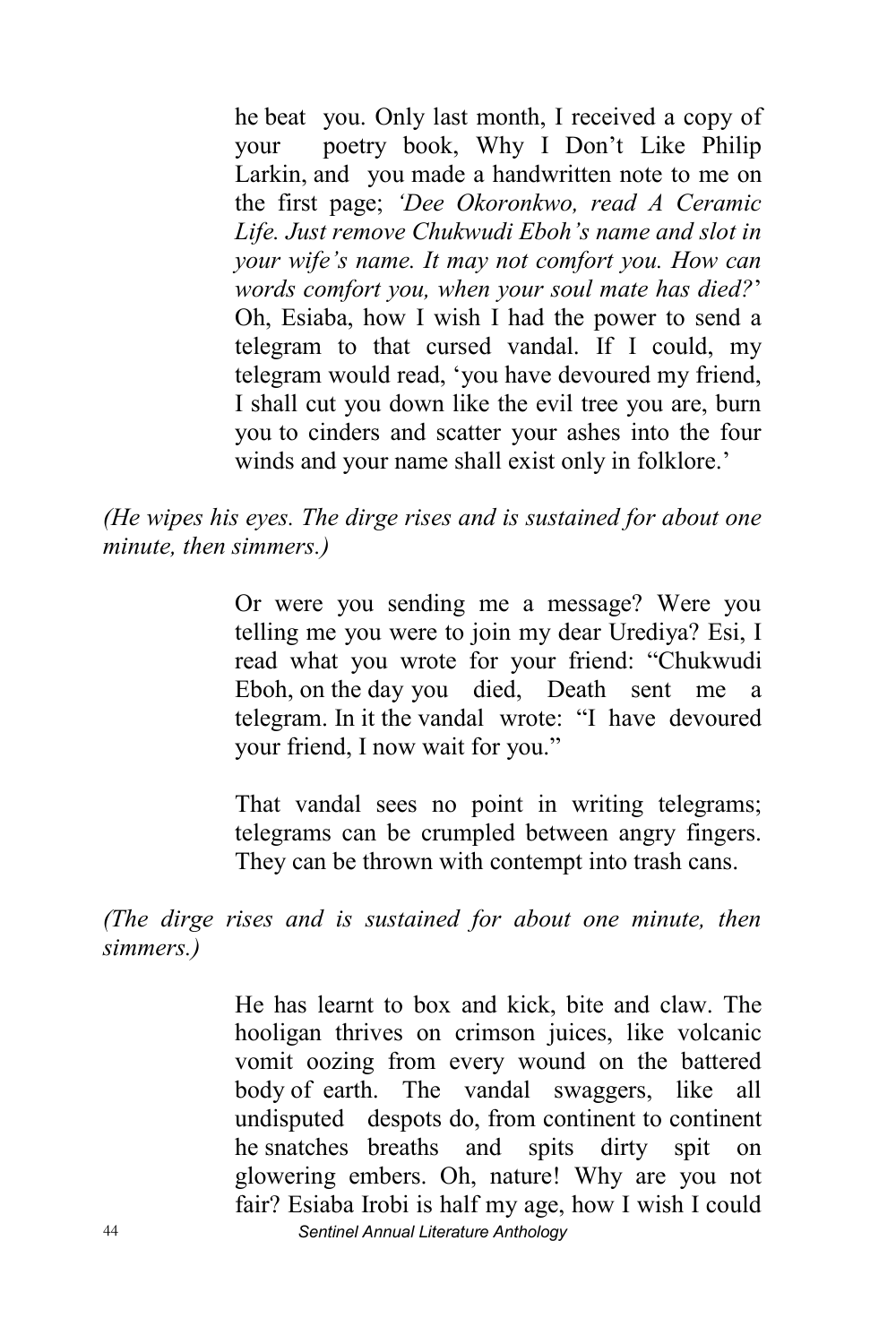take his place, and he be here, full of life, audacious, with his special way with words, every word a grenade exploding every conscience to life, to what is right, speaking at my funeral as I, the old grist, get flushed away from the mill of life.

*(The dirge rises and is sustained for about one minute, then simmers.)* 

> He breaks legs that dance to the music of gods. At his mischievous best he would punch out a poet, knee him in the chest and stuff his mouth with his beddings, beddings unlaundered in a million years. *(Pauses)* Oh, how I wish I could give him a slap, a dirty slap, then banish him to unquenchable fires of hell…

*(He is interrupted by the singing of an energetic Ekpe song and suddenly a group of about twenty men and women enter. The men all have glistening machetes thrusting in front of them as they dance unto the stage towards Dede Okoronkwo.)*

DEDE OKORONKWO: *(Shouting over their song)* Who are you people? Who are you people?

*(They pull him further down the stage and continue to dance around him, waving their machetes at him. Finally they stop and form a horseshoe between him and the casket.)*

DEDE OKORONKWO: Who are you people?

MADUKA: We are the New Ekumeku.

 $ALOMA$ : Whirlwind! We are the new whirlwind.

DIKE: And in our powerful cyclical arms we carry rotten news away and cast it into the Atlantic Ocean. *(Waving a machete at Dede Okoronkwo).*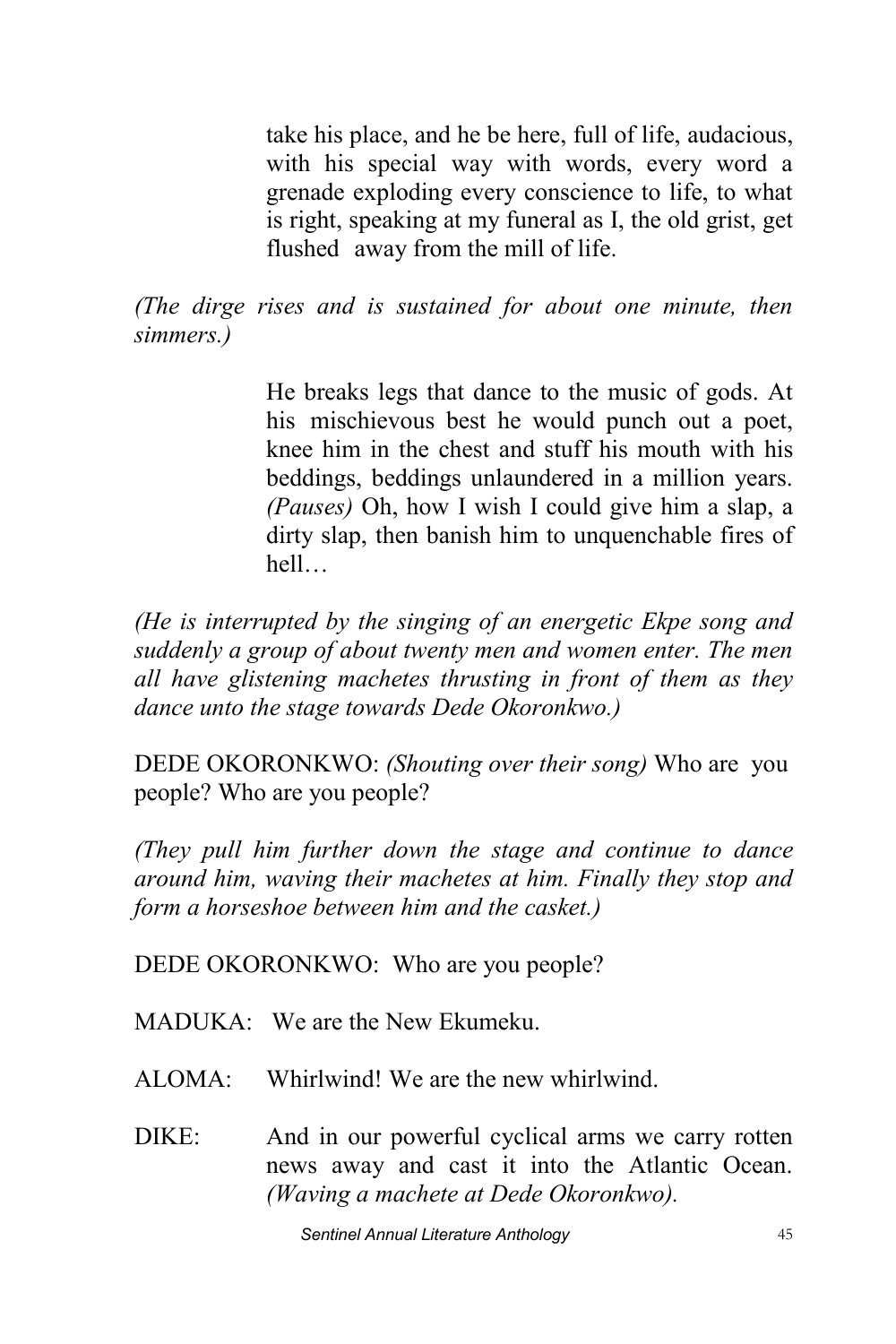# **Part Four: Poems from the Sentinel Annual Poetry Competition 2010**

*Judged and Selected by* 

Roger Elkin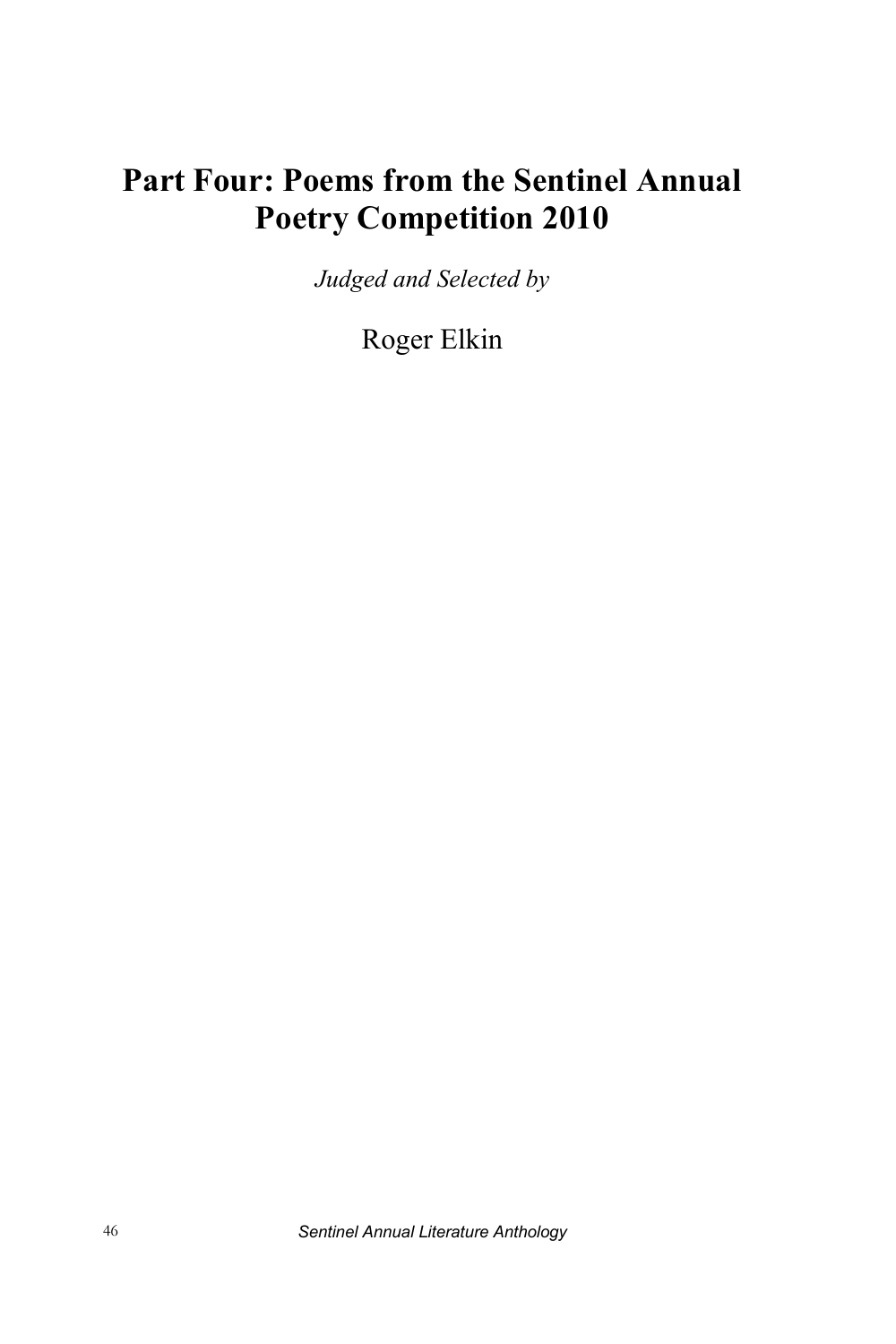# **HANNAH LOWE**

#### **If I were to write honestly**

If I were to write honestly, I would write about love. I heard it in the voices of pious women singing, in the chanting of the island children, words that rose above the classroom's corrugated roof and found the mangos hanging from their branches, loved by sun. I saw it again in the beautiful bolts of cloth brought to our door by Syrian tradesmen - the careful wedding of coloured thread to plain cotton, was love. I went looking for love in the blue alleyways behind the shop, in the moon that shone in the eyes of slathering dogs, a memory of love. I looked for it in the stop and pause of my father's feet outside my bedroom door. When he beat me, and later when I beat him off and left him curled in the yellow dust, even that was love.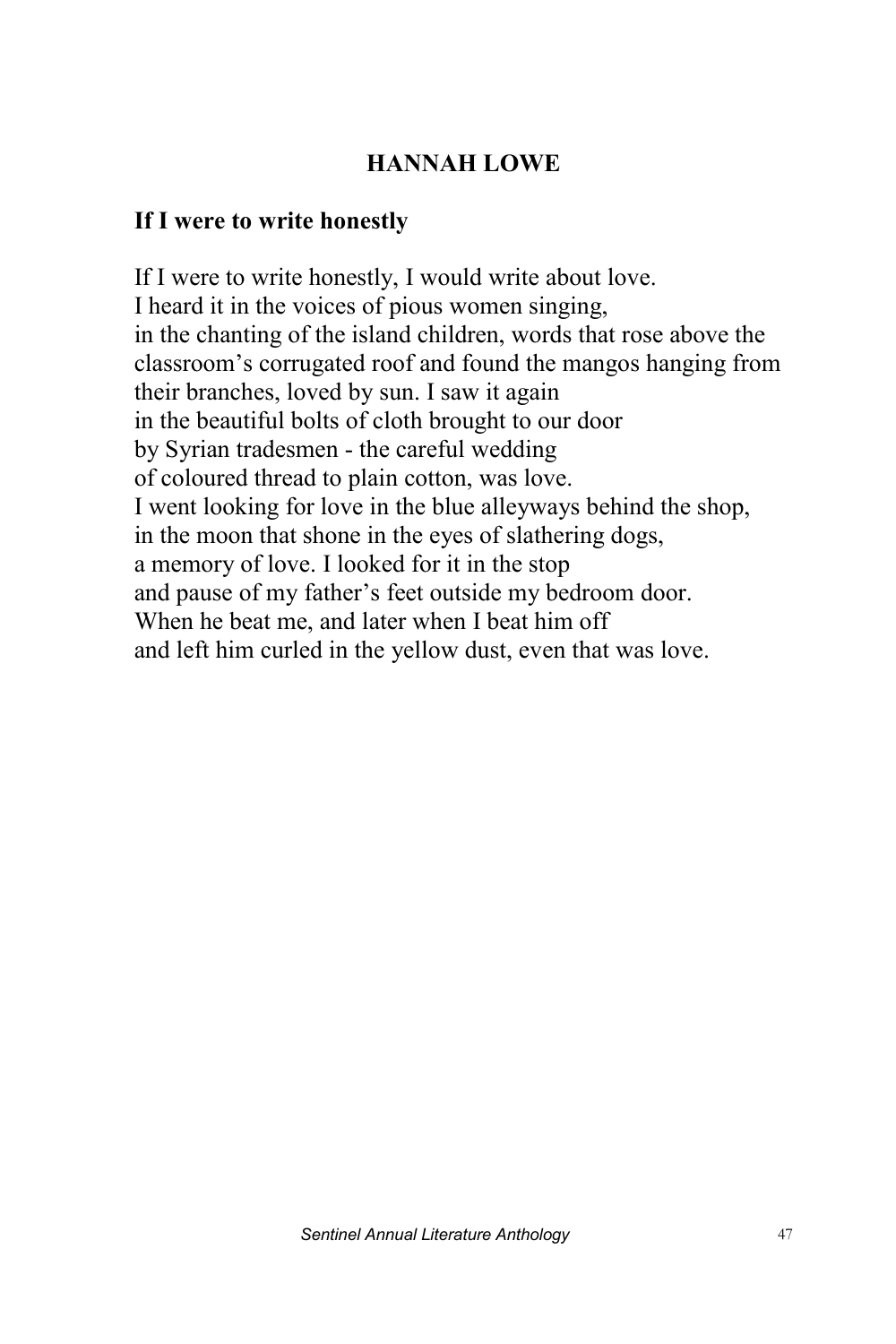#### **GARY SMILLIE**

#### **A Small Glow**

Gone seven on the coast road home from Wales, Up front, the cherry glow dot of a roll up cig Bobs in the dark; in the back I'm near asleep. At the wheel Jack rubs his eyes and says 'We're lost.' …

#### **DEREK SELLEN**

#### **Standing with Oliver in Oliver's Garden**

 *for Oliver, shoe-designer, whose right side was paralysed and whose speech was affected by a stroke* 

Hoarse, something creaks and creaks again, out of a lagoon of mist below the hill late in the year, a corncrake. "Wow!" says Oliver, a particle of language won back. He tilts his trilby, Irish-style, leans on his stick, its head a carved shoe.

Back in his studio, the right hand numb, the left hand takes on its talents, pencils arabesques of stitching, positions precisely eyelets, studs and ridgings, the season's designs. Undamaged, this is his passion, his living and his language.

So much seemed lost, the man himself, unable to articulate, more fields away than the corncrake on the other side of mist. Now, by week and month and year, Oliver emerges, companioned by pain but this remaining. The hand that draws. A love of birds. An artful brain.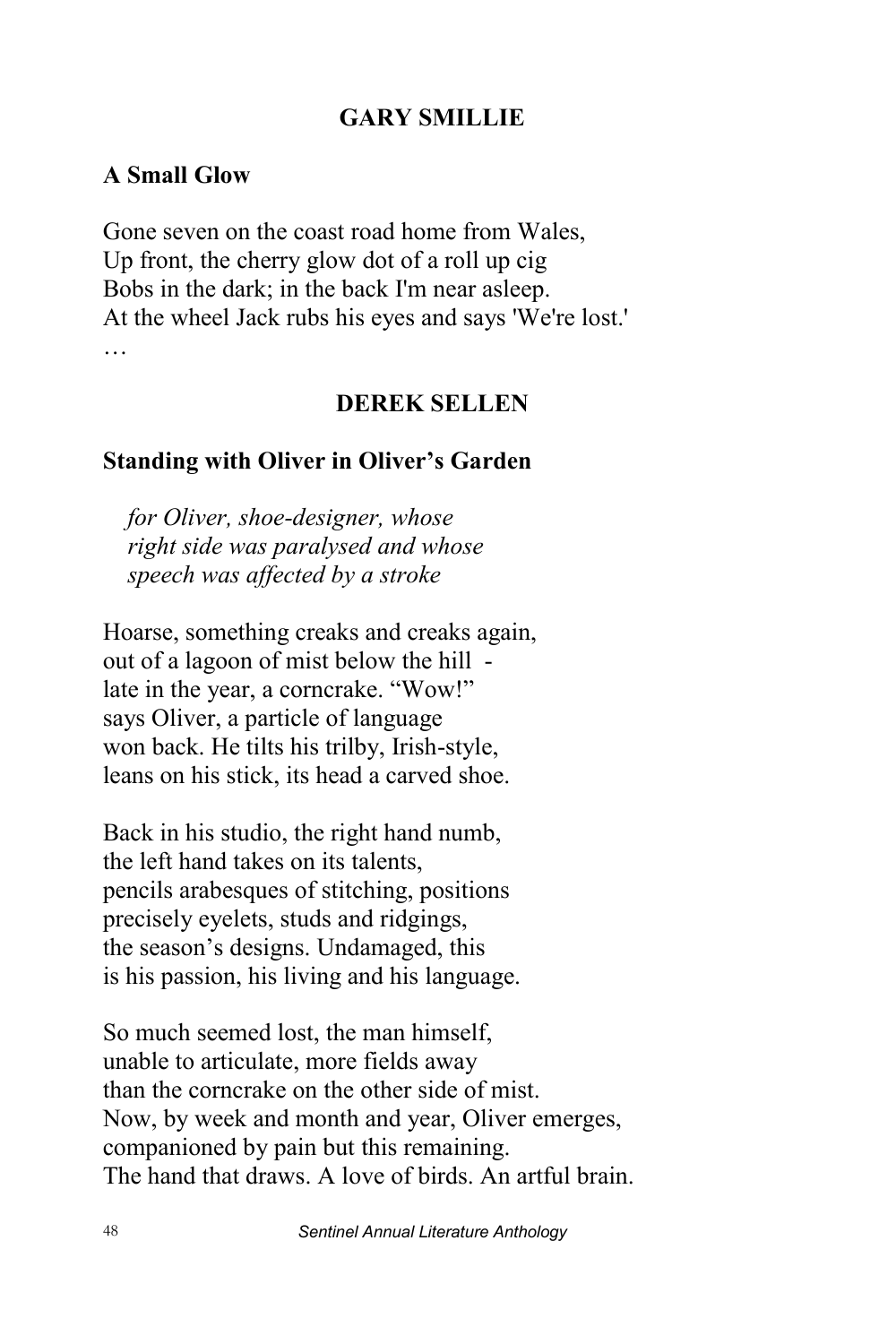#### **W. F. LANTRY**

#### **Lark Mirror**

... and there are stories of old men who kept modenas in their lofts in Italy and flew their kits in hopes a neighbor's bird would land and seek their trap. Once banded, each could be kept in a fortnight, then be flown in jubilation, unconstrained, rehomed, …

#### **CHRISTIAN WARD**

#### **The Butterflies, Kew Gardens**

The zebra longwing zooming past your head to feed on a piece of papaya held

…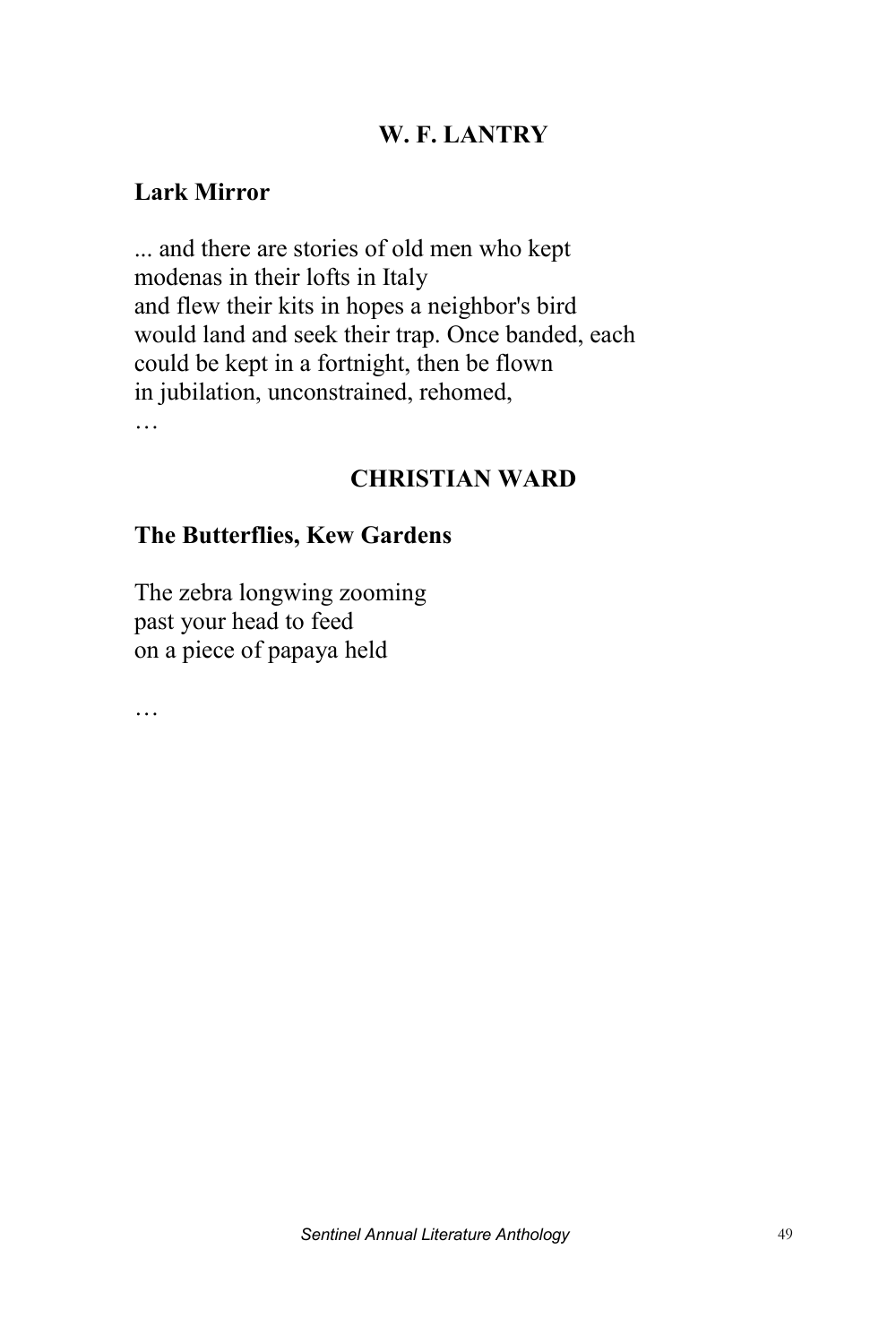#### **CHRISTIAN WARD**

#### **Filming "The Beheading of Daniel Pearl\*"**

Week twelve. The special effects guy has quit, citing 'insensitive subject matter'. Asshole. \$300k down. Maryland is no Pakistan

but between the minaret-necked cormorants and hillbilly locals I can't tell the difference. Week eighteen. The walk-on playing

Pearl's Taliban executioner can't hold the replica scimitar steady, doesn't believe it won't cut. I press the edge against my right arm, point

to the dent, shallow as a GI's crew-cut, it leaves. \$500k down. The man is still shaking. Dick. Week twenty four. Some pathetic loser has left a fake head

drooling ketchup outside my trailer. \$2m down. My head is already loosening itself from the neck. I don't need a gimmick to tell me this is the worst death I've experienced yet.

*\*Daniel Pearl was a journalist beheaded by the Pakistani Taliban in 2002*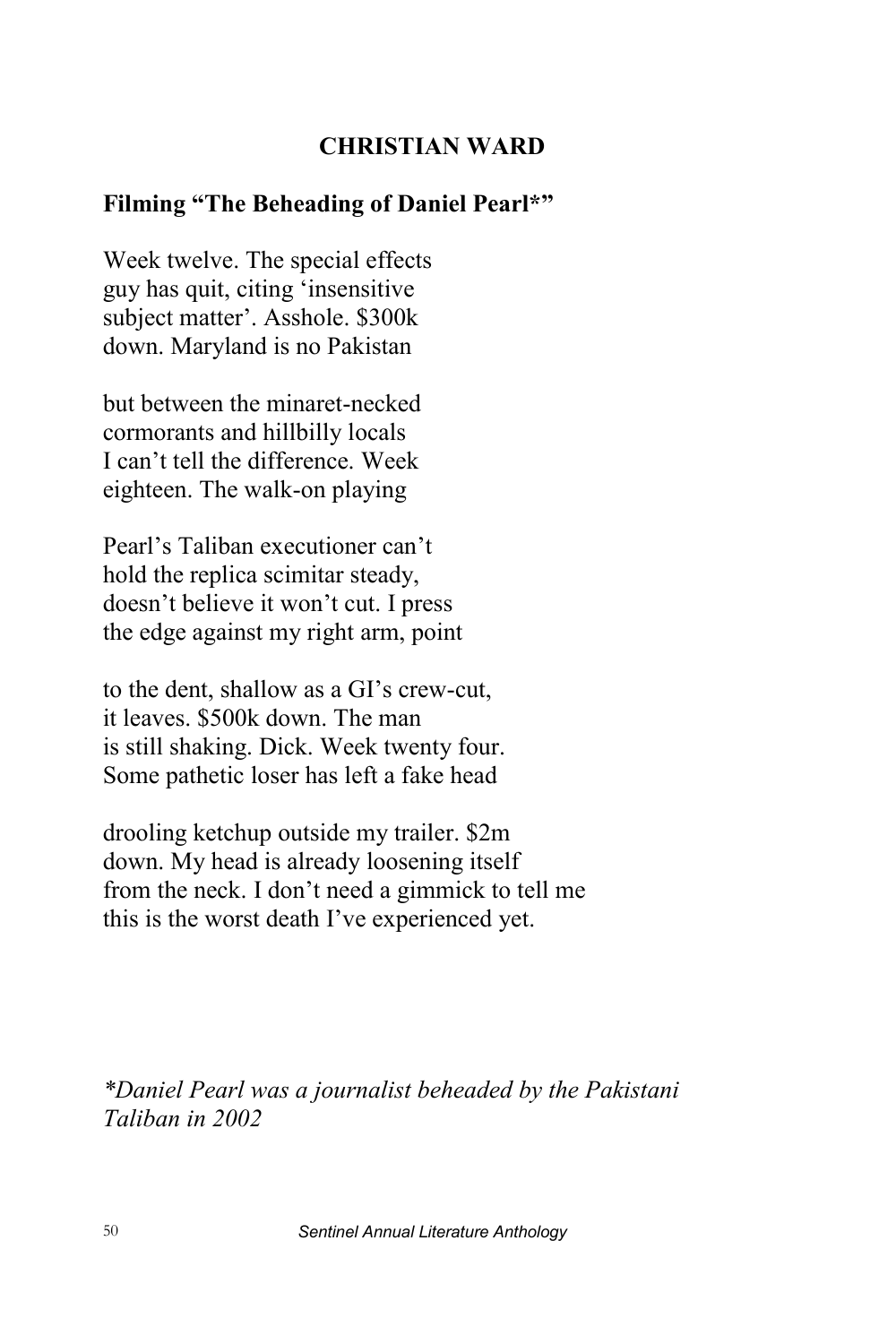# **WALLY SMITH**

#### **Lost for Words**

They found him hanging from a tree inside the village park. A local poet was the word, but few had ever heard of him – just friends or fellow poets who were heard remark: 'He could not even find the words to speak to those who cared'.

No heroic muddied trench with passioned verses sealed. No Balkan battle ground for him, nor taken in a cradle of consumption. Just a poet's corner of some local field, in the dark, out of sight of an unknown enemy.

## **JANE MORETON**

### **Vino Del Licor**

Here is the village fiesta. They pour us plastic tumblers of Vino del Licor, brownish and sweet; call my husband Chief, smilingly press Maria biscuits on us, two by two.

He in the red shirt addresses us: "Which village are you from?" In halting Spanish we explain our foreignness; he beams with pleasure, proclaims the programme of festivities, urges his friend to pour, from a square bottle, sour white wine - ''the best" - of his own making.

We are made welcome. The sun works on the wine; we have become their cousins for a time.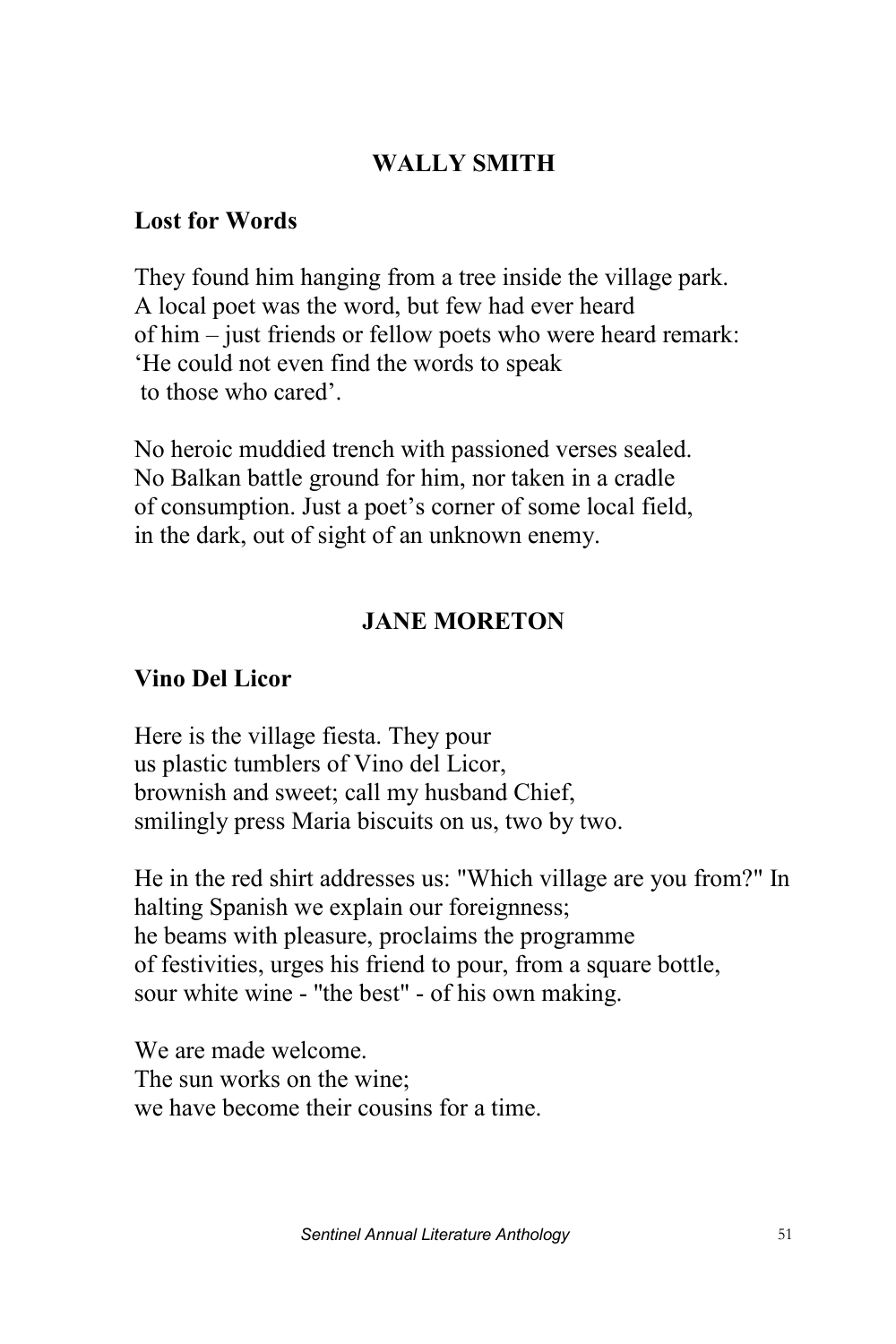### **JANE MORETON**

#### **Summer's End: Paxos**

Stars hung in rigging when we first arrived tangled in the warm dark shrouds that night fetched in; yacht crews, gilded in lamplight, dined on deck; and slight stirrings in the air came as welcome caress. Cicadas strummed "Heat! heat! heat!" while we stretched, languorous; listened to wind quartets in the Phoenix Club, Satchmo pulsing along the front.

### **CAROLYN KING**

#### **Final Burn**

Smirking astride a hijacked Harley or stoned at the wheel of a hot-wired Porsche, they mock at the man with his head in the clouds.

But they'll never know the meaning of joy-ride.

…

### **JONATHAN DAVIDSON**

#### **Song and Dance**

Not able to remember the words to a song but keen to sing and dance, you take to the floor in our front room between the sofa and occasional table.

…